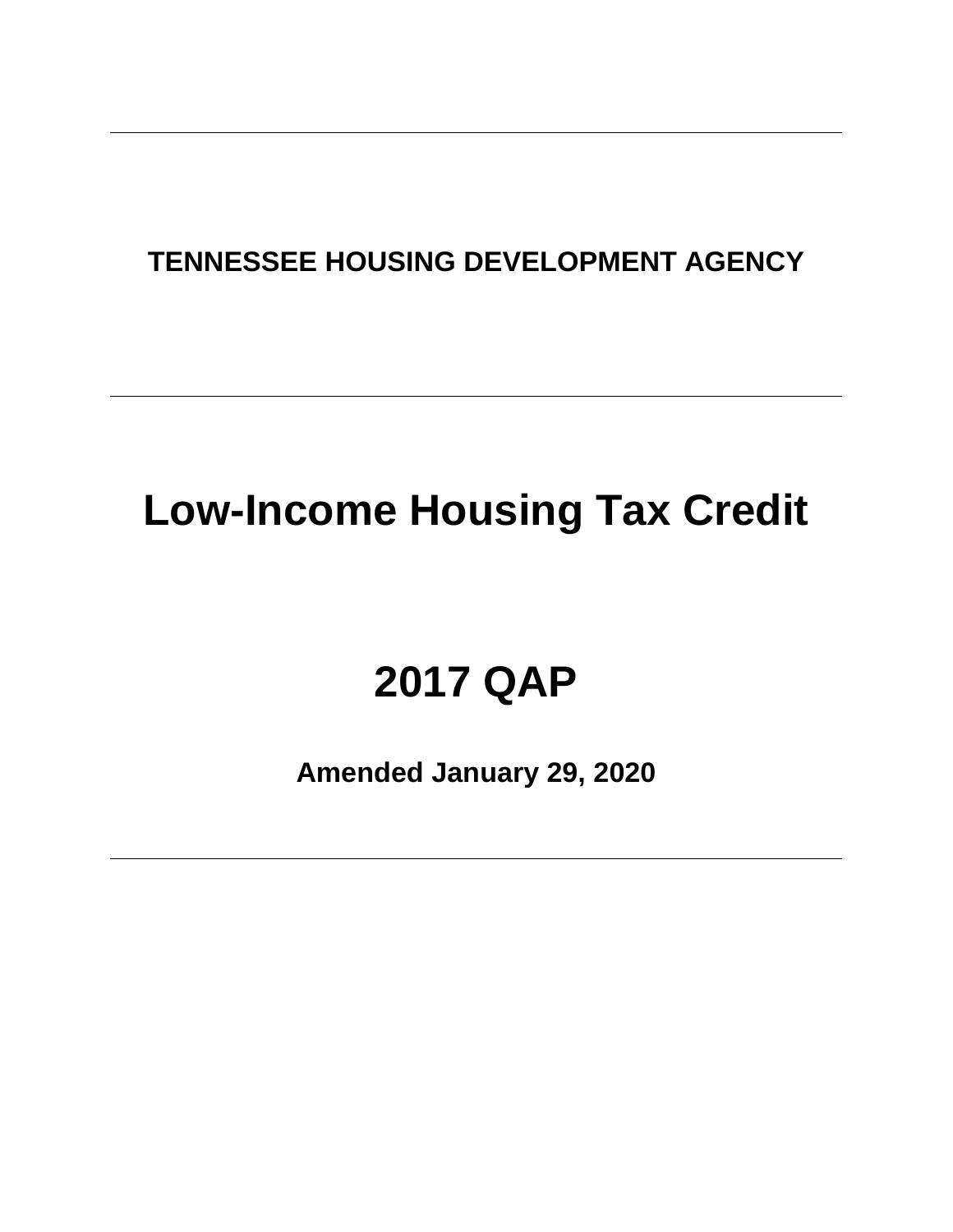# **TENNESSEE HOUSING DEVELOPMENT AGENCY**

#### **LOW-INCOME HOUSING TAX CREDIT QUALIFIED ALLOCATION PLAN**

**2017**

# **TABLE OF CONTENTS**

| Part I     |                                                    | Page 1  |
|------------|----------------------------------------------------|---------|
| Part II    |                                                    | Page 2  |
| Part III   |                                                    | Page 3  |
| Part IV    | Limits on Amount of Tax Credits Available          | Page 5  |
| Part V     | Limits on Developer, Consultant, & Contractor Fees | Page 8  |
| Part VI    |                                                    | Page 7  |
| Part VII   |                                                    | Page 13 |
| Part VII   |                                                    | Page 24 |
| Part VIII  |                                                    | Page 32 |
| Part IX    |                                                    | Page 40 |
| Part X     |                                                    | Page 41 |
| Part XI    |                                                    | Page 43 |
| Part XII   | Developments Involving Tax Exempt Bonds            | Page 44 |
| Part XIII  |                                                    | Page 45 |
| Part XIV   | Amendments/Modifications/Deadlines                 | Page 49 |
| Part XV    |                                                    | Page 51 |
| Part XVI   |                                                    | Page 53 |
| Part XVII  | Adoption and Approval by the Governor              | Page 55 |
| Part XVIII |                                                    | Page 56 |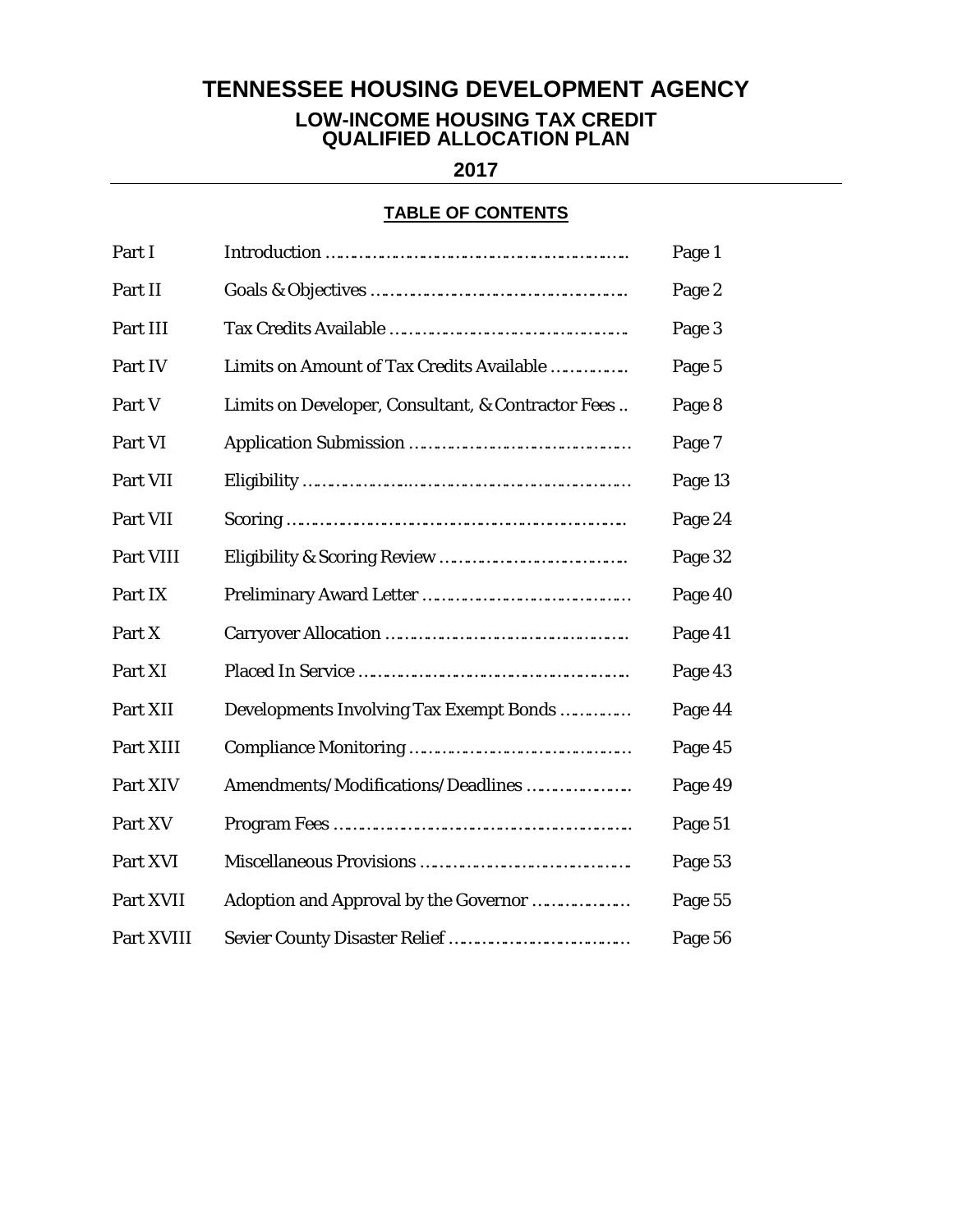#### **Part I: Introduction**

The Tennessee Housing Development Agency ("THDA") administers the Low-Income Housing Tax Credit program in Tennessee. The Low-Income Housing Tax Credit program was created by the Tax Reform Act of 1986 under Section 42 of the Internal Revenue Code of 1986, as amended ("Section 42"), to encourage the construction and rehabilitation of rental housing for low-income individuals and families. Under Section 42(m), THDA is required to develop a Qualified Allocation Plan ("QAP") to define the process by which it will allocate an annual amount of Low-Income Housing Tax Credits ("Tax Credits") in Tennessee.

This document is the QAP required by Section 42. This QAP incorporates all requirements of Section 42 unless more stringent requirements, as permitted under Section 42, are included. A public hearing was held to solicit comments. "**Exhibits**" are documents which accompany this QAP and which provide additional information. "**Attachments**" are forms or documents which must be submitted as part of the Initial Application. Exhibits, the Initial Application Form, and Attachments are collectively part of the "Application" and all are considered part of the QAP. The QAP has been approved by the THDA Board of Directors and adopted by the Governor of Tennessee.

When this QAP calls for some THDA action including but not limited to a determination, adjustment, review, evaluation, or exercise of discretion, all such actions shall be at THDA's sole discretion, whether specifically so stated or not.

No person or entity who submits an Initial Application shall have any right to an allocation of Tax Credits under this QAP based solely on the score assigned to their Initial Application.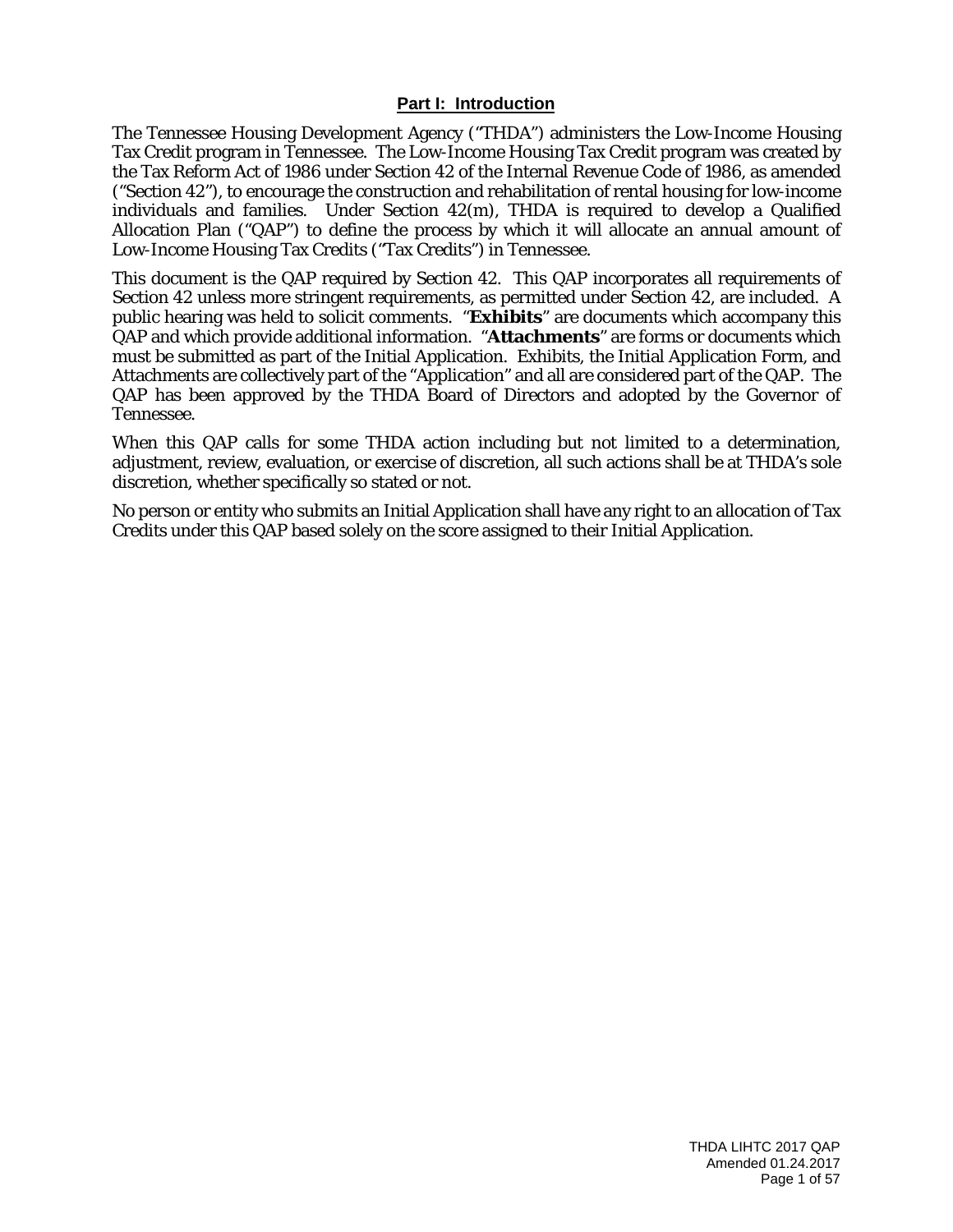# **Part II: Goals and Objectives**

The goal of this QAP is to use the Tax Credits allocated to Tennessee for 2017 to create, maintain, and preserve affordable rental housing for low-income households. Specific objectives of this QAP are to:

- 1. Make rental units affordable, in the areas of greatest need, to households with as low an income as possible and for the longest time period possible;
- 2. Encourage development of appropriate housing units for persons with special needs, including the elderly, the homeless and the disabled;
- 3. Allocate only the minimum amount of Tax Credits necessary to make a development financially feasible and viable throughout the credit period;
- 4. Encourage Non-Profit entities to develop rental housing for low-income households;
- 5. Encourage fair distribution of Tax Credits among counties and developers; and
- 6. Allocate Tax Credits fairly.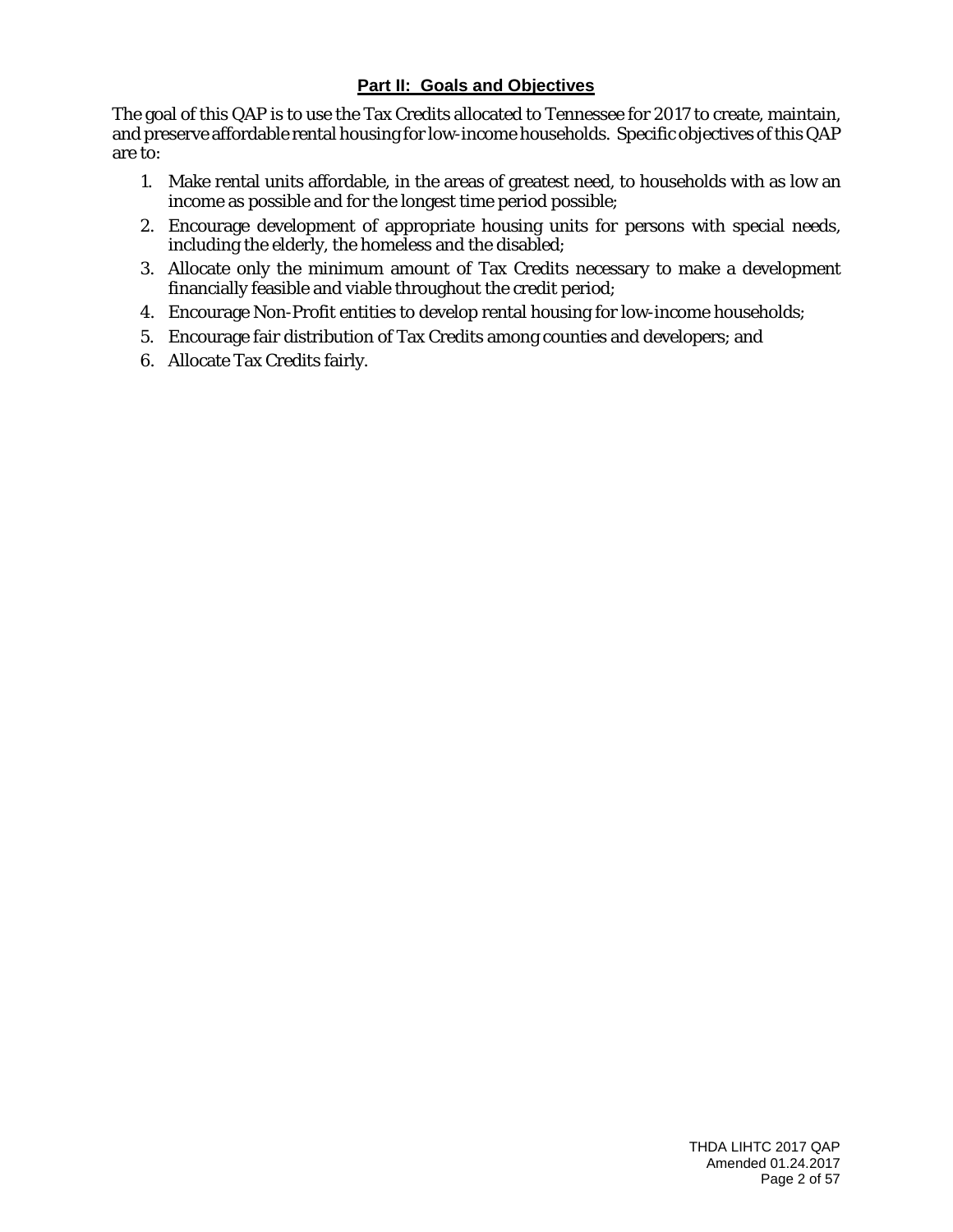# **Part III: Tax Credits Available**

# **A. Total Tax Credits**

The total amount of Tax Credits available for allocation in Tennessee for 2017 is the total of the following:

- 1. \$2.35, (which includes any cost of living adjustment specified in Section  $42(h)(3)(H)$ ), multiplied by Tennessee's population;
- 2. Any unallocated credits from previous year;
- 3. Any returned credit from previous years; and
- 4. Any amount allocated to Tennessee by the IRS from the National Pool.

For purposes of calculating the initial Non-Profit Set-Aside, the amount against which the percentages will be applied will be the sum of items 1, 2, and 3 above.

#### **B. Set-Asides**

- 1. Non-Profit Set-Aside
	- a. Qualified Non-Profit applicants (as specified in Part VII-A-2-a of this QAP) will be considered for an allocation of Tax Credits from the Non-Profit Set-Aside.
	- b. Not less than ten percent (10%) of the total amount of Tax Credits available for allocation in Tennessee in 2017 is reserved for qualified Non-Profit applicants as required by Section 42(h)(5).
	- c. **THDA reserves the right to make additional allocations of Tax Credits to qualified Non-Profit applicants as needed to meet the requirements of Section 42(h)(5).**
- 2. Rental Assistance Demonstration Set-Aside
	- a. No more than thirty percent (30%) of the sum of Part III-A-1, -2, and -3 will be set aside for developments involving a public housing authority (as specified in Part VII-A-2-b) proposing a RAD development.
- 3. Preservation Set-Aside
	- a. No more than twenty two and one half percent (22.50%) of the sum of Part III-A-1, -2, and -3 will be set aside for developments involving preservation (as specified in Part VII-A-2-c).
- 4. Qualified Census Tract and Contributing to a Community Revitalization Plan Set-Aside (the "QCT/CRP Set-Aside")
	- a. No more than one (1) eligible development located in a Qualified Census Tract and contributing to/covered by a Community Revitalization Plan (as specified in Part VII-A-2-d) shall receive an allocation of Tax Credits from the QCT/CRP Set-Aside, subject to the requirements of Part VIII-E.
- 5. Rural Set-Aside
	- a. No more than two (2) eligible developments located in a rural county (as specified in **Exhibit 1**) shall receive an allocation of Tax Credits from the Rural Set-Aside, subject to the requirements of Part VIII-E.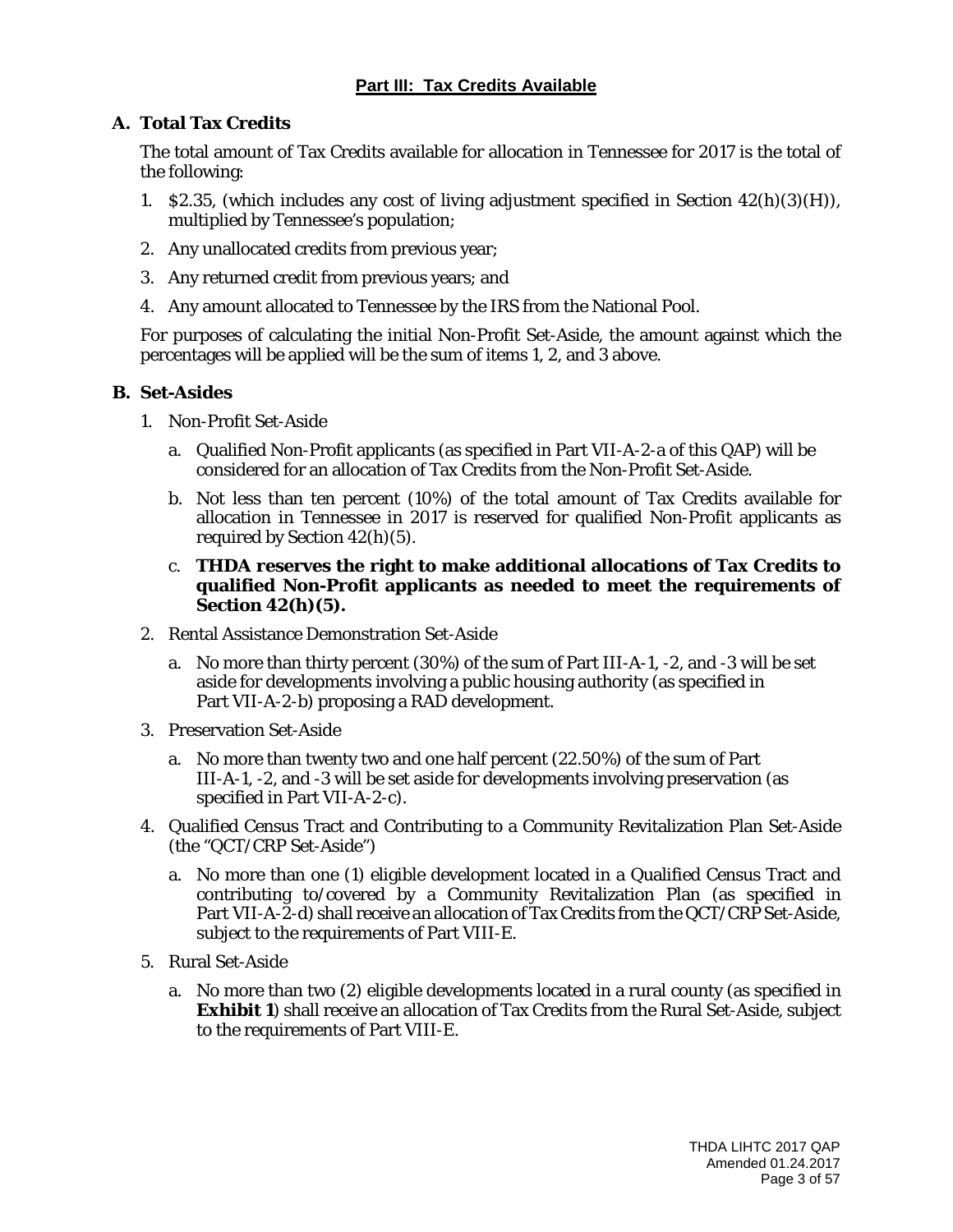- 6. Innovation Set-Aside
	- a. No more than one (1) eligible development involving innovation (as specified in Part VII-A-2-f) shall receive an allocation of Tax Credits from the Innovation Set-Aside, subject to the requirements of Part VIII-E.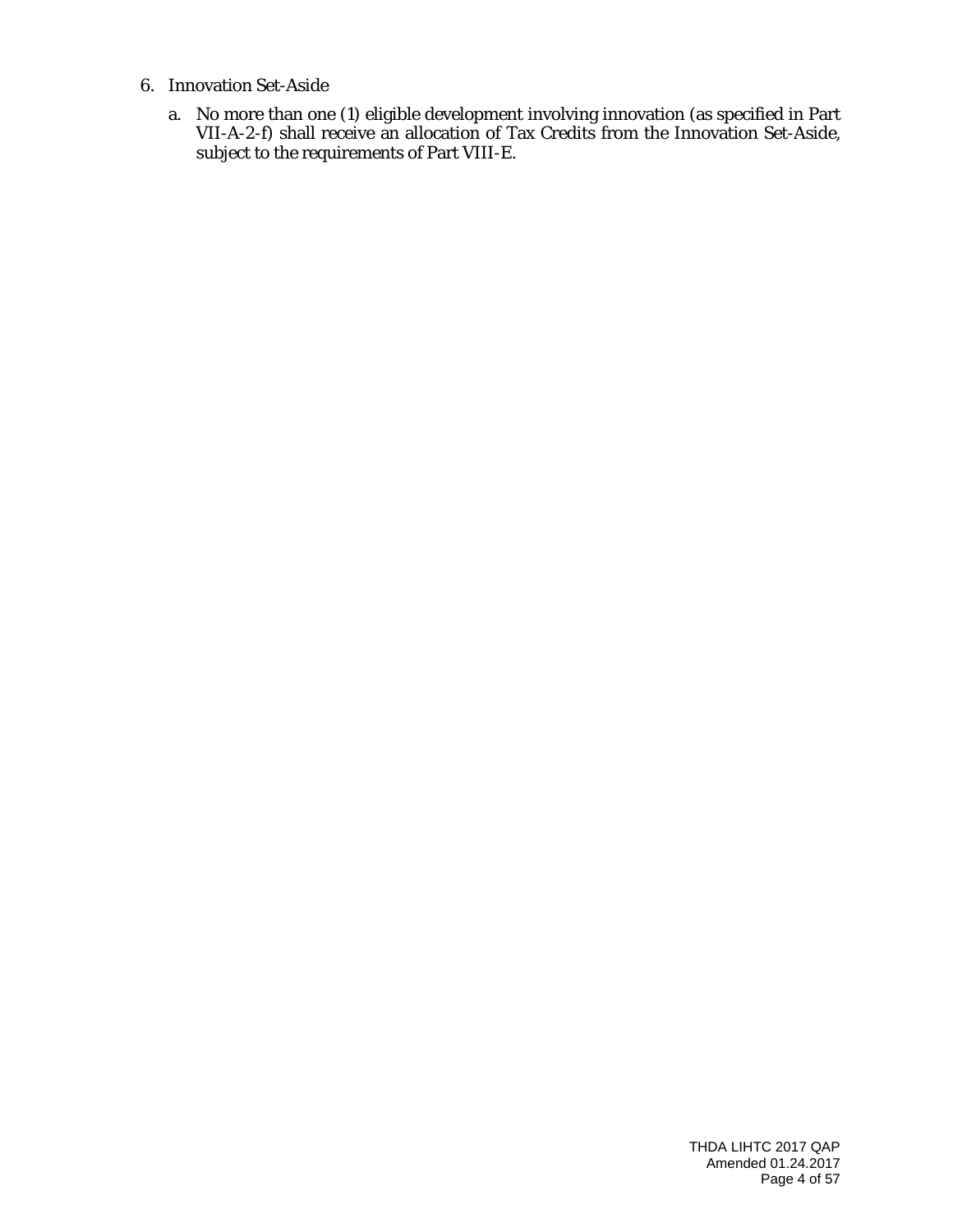# **A. By County**

- 1. The maximum amount of Tax Credits that may be allocated to developments in any one **urban** county shall not exceed **three million three hundred thousand dollars (\$3,300,000)**. The maximum amount of Tax Credits that may be allocated to developments in any one **suburban** county shall not exceed **two million two hundred thousand dollars (\$2,200,000)**. The maximum amount of Tax Credits that may be allocated to developments in any one **rural** county shall not exceed **one million one hundred thousand dollars (\$1,100,000)**. Allocations to developments involving the HUD Choice Neighborhoods Initiative (CNI) or the HUD Rental Assistance Demonstration ("RAD") program **will count against** the per-county limits. **Exhibit 1** to this QAP identifies urban, suburban and rural counties.
- 2. If, following the allocation of Tax Credits to a proposed development, the local jurisdiction in which the proposed development is located takes action that THDA, in its sole discretion, determines to be for the primary purpose of preventing the proposed development from satisfying applicable program requirements, THDA may lower the amount of Tax Credits available to that jurisdiction in future Low-Income Housing Tax Credit Qualified Allocation Plans. Examples include, without limitation, "downzoning", action regarding utilities or utility connections, action regarding required public roads, or action to prevent issuance of Certificates of Occupancy.

# **B. By Development**

The maximum amount of **competitive** annual Tax Credits that may be allocated to a single development shall not exceed **one million one hundred thousand dollars (\$1,100,000)**. The maximum amount of **non-competitive** annual Tax Credits that may be allocated to a single development shall not exceed **three million dollars (\$3,000,000)**. In making this determination, THDA will consider the physical location of developments; the relationships among owners, developers, management agents, and other development participants; the structure of financing; and any other information which might clarify whether Initial Applications reflect a single development or multiple developments.

# **C. By Developer or Related Parties**

- 1. The maximum amount of Tax Credits that may be allocated to a single applicant, developer, owner, or related parties shall not exceed two million two hundred thousand dollars (\$2,200,000).
- 2. An applicant, developer, owner, or related party may not submit more than one Initial Application or be involved in more than one development per county with respect to 2017 Tax Credits. THDA reserves the right to determine whether related parties are involved for the purpose of applying this limitation.
- 3. The following list includes, without limitation, related parties:
	- a. Any person or entity who has a right to (i) replace the developer, (ii) act as co-developer, (iii) replace any individuals or entities who comprise a developer or co-developer, or (iv) otherwise direct the activities of the developer will be considered a developer for purposes of applying this limit.
	- b. Any person or entity who has a right to (i) replace the general partner of the owner or applicant, (ii) act as co-general partner of the owner or applicant, (iii) replace any individuals or entities who comprise a general partner or co-general partner of the owner or applicant, or (iv) otherwise direct the activities of the general partner of the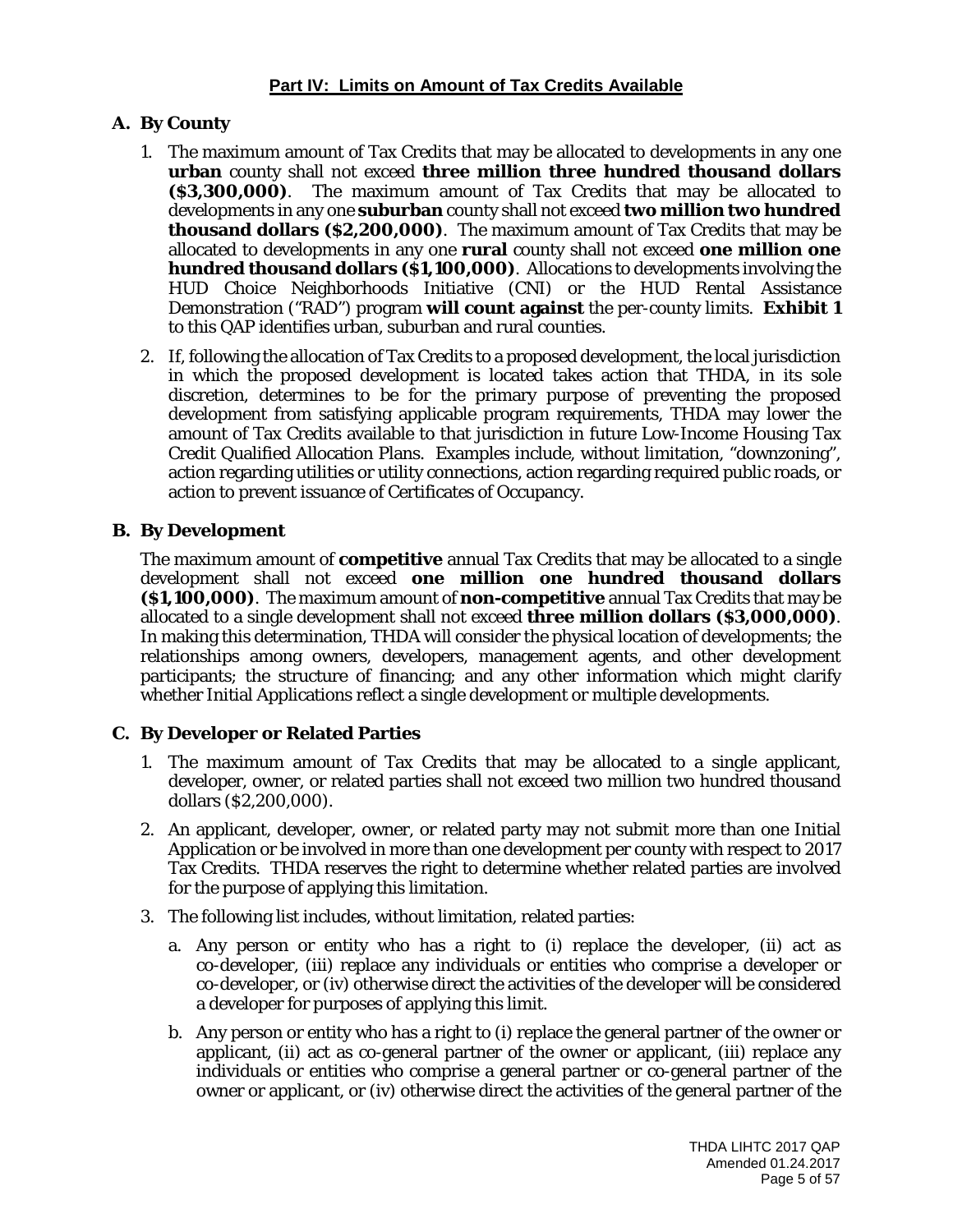owner or applicant will be considered an owner or applicant, as the case may be, for purposes of applying this limit.

- c. Any person or entity who has a right to (i) replace the controlling stockholder of the owner or applicant, (ii) act as controlling stockholder of owner or applicant, (iii) replace any individuals or entities who comprise a controlling stockholder of the owner or applicant, or (iv) otherwise direct the activities of the controlling stockholder of the owner or applicant will be considered an owner or applicant, as the case may be, for purposes of applying this limit.
- d. Any person or entity who has a right to (i) replace the managing member of the owner or applicant, (ii) act as co-managing member of the owner or applicant, (iii) replace any individuals or entities who comprise a managing member or co-managing member of the owner or applicant, or (iv) otherwise direct the activities of the managing member of the owner or applicant will be considered an owner or applicant, as the case may be, for purposes of applying this limit.
- e. Any person who is a signatory or guarantor of construction financing documents, permanent financing documents, and/or equity syndication documents.
- f. This limit will also apply to any person or entity that is related to any person or entity specified above.

#### **D. Other Limits**

- 1. No more than forty percent (40%) of the of the total amount of Tax Credits available for allocation in Tennessee for 2017 will be allocated to developments located completely and wholly within a Qualified Census Tract.
- 2. A developer entity or related parties will not be considered for a **second** allocation of Tax Credits in Tennessee prior to the issuance of the IRS Form(s) 8609 for the development associated with that developer entity's or related parties' **first** allocation of Tax Credits in Tennessee.

#### **E. For Financial Feasibility**

**Section 42(m)(2) requires that THDA not allocate more Tax Credits than necessary for the financial feasibility of a development and its viability as a qualified low-income housing development.** THDA may reject Initial Applications for Tax Credits when THDA determines that the proposed development is not financially feasible or does not need Tax Credits. THDA may also reserve or allocate an amount of Tax Credits less than the amount requested in an Initial Application, in a Carryover Allocation Application or in a Final Application. THDA's determination under Section 42(m)(2) shall not be construed to be a representation or warranty by THDA as to the financial feasibility, viability, or lack thereof, of any development.

When rents for Tax Credit units in an Initial Application, a Carryover Allocation Application or a Final Application are below the maximum rents supported by the required market study, such rents, reflected as a percentage of maximum rents permitted under Section 42, must be maintained throughout the Compliance Period.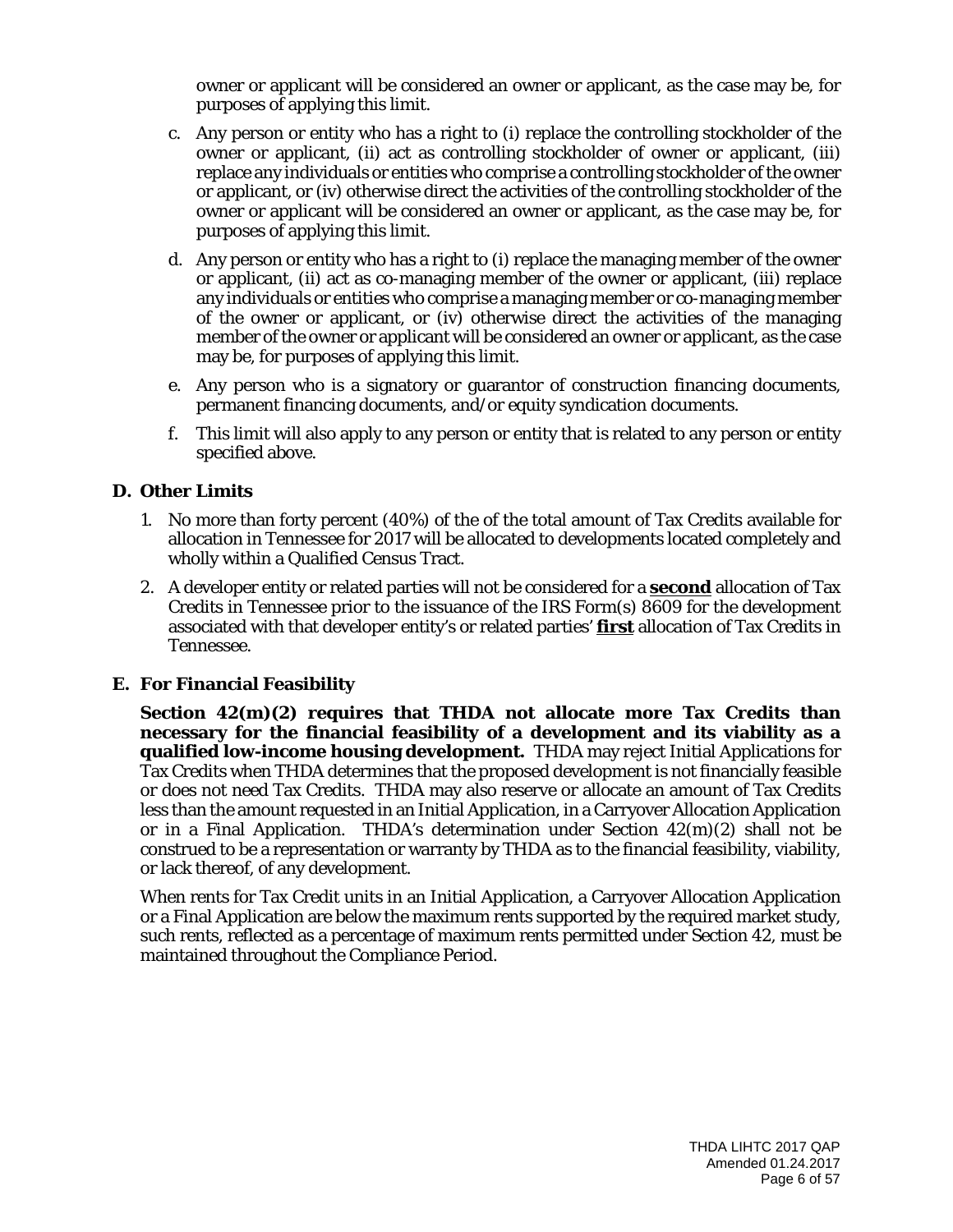#### **Part V: Limits On Developer and Consultant Fees, Contractor Profit, Overhead, and General Requirements**

# **A. Limit on Developer Fees and Consultant Fees**

- 1. The combined total of developer and consultant fees (**Attachment 11: Development Costs**; #10, columns B & C) which may be included in the determination of the amount of Tax Credits for a particular development cannot exceed fifteen percent (15%) of that portion of THDA determined eligible basis attributable to acquisition (before the addition of the developer and consultant fees), and cannot exceed fifteen percent (15%) of that portion of THDA determined eligible basis attributable to new construction or to rehabilitation (before the addition of the developer and consultant fees). Construction Advisory or Construction Supervision fees listed separately from the maximum allowed Contractor Fees will be considered as a Consultant Fee.
- 2. If the developer and contractor are related persons as defined in Section  $42(d)(2)(D)(iii)$ , then the combined total of developer fees, consultant fees, and contractor profit, contractor overhead, and general requirements, which may be included in the determination of the amount of Tax Credits for a particular development, cannot exceed fifteen percent (15%) of THDA determined eligible basis of that portion of the development attributable to acquisition (before the addition of the fees), and cannot exceed twenty-five percent (25%) of that portion of THDA determined eligible basis attributable to new construction or to rehabilitation (before the addition of the fees).

# **B. Limit on Contractor Fees, Profit, Overhead and General Requirements**

1. The total contractor fees, including contractor profit, contractor overhead and general requirements shall be limited to fourteen percent (14%) of total THDA determined site work costs, plus accessory buildings plus either new building hard costs or rehabilitation hard costs. The structure of this fee is limited to the following:

| <b>Contractor profit:</b>                 | may not exceed six percent (6%)       |
|-------------------------------------------|---------------------------------------|
| <b>Contractor overhead:</b>               | may not exceed two percent (2%)       |
| Contractor general requirements (includes |                                       |
| payment and performance bonds):           | may not exceed six percent (6%)       |
| <b>Total Contractor fees</b>              | may not exceed fourteen percent (14%) |

2. If the developer and contractor are related persons as defined in Section  $42(d)(2)(D)(iii)$ , then the combined total for contractor profit, overhead, and general requirements, developer fees and consultant fees which may be included in the determination of the amount of Tax Credits for a particular development, cannot exceed fifteen percent (15%) of THDA determined eligible basis on that portion of the development attributable to acquisition (before the addition of the fees), and cannot exceed twenty-five percent (25%) of that portion of THDA determined eligible basis attributable to new construction or to rehabilitation (before the addition of the fees).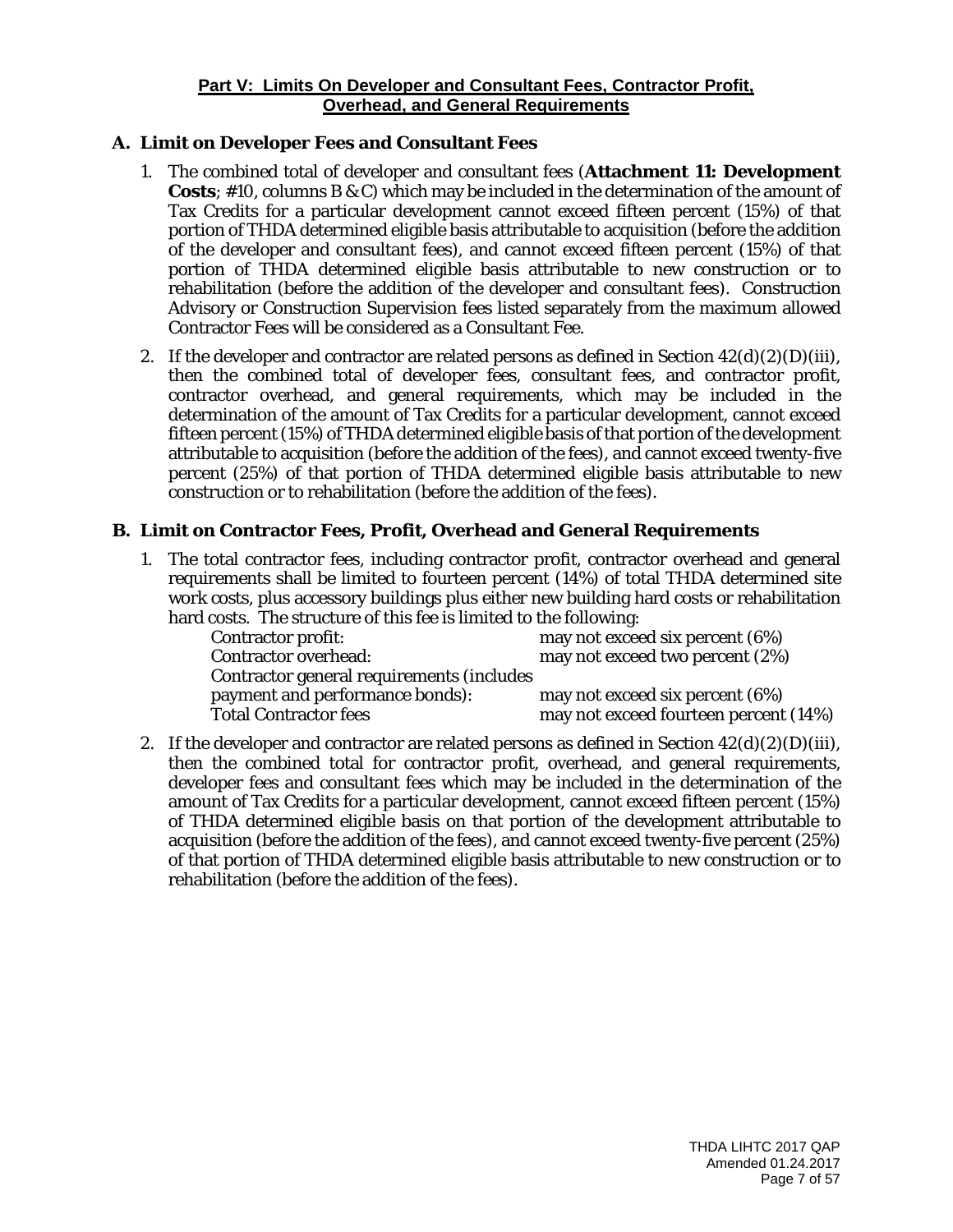# **A. Electronic Application Requirements**

- 1. THDA is utilizing an on-line electronic application process for submission of 2017 Initial Applications for Tax Credits. Electronic Initial Applications will be submitted on-line through Housing Credit Management System ("HCMS") software.
- 2. For assistance with HCMS, contact THDA as follows:
	- (i) Judith Smith, Multifamily Development Program Administrator<br>Phone (615) 815-2143 Email JSmith@THDA.org Email [JSmith@THDA.org](mailto:JSmith@THDA.org)
	- (ii) Felita Hamilton, Multifamily Coordinator Phone (615) 815-2145 Email [FHamilton@thda.org](mailto:FHamilton@thda.org)
- 3. If THDA determines that HCMS malfunctions to a degree and in a way that renders users unable to submit electronic Initial Applications on-line, THDA will accept physical Initial Applications from users that THDA determines to have been affected.
	- a. If THDA determines that a user may submit a physical Initial Application, THDA will notify the user by email.
- 4. To be considered complete, an electronic Initial Application must meet ALL of the following requirements **no later than the Initial Application Deadline specified in Part VI-D**:
	- a. Be completely and correctly submitted through HCMS;
	- b. All required Attachments and supporting documentation required to be submitted in electronic form within HCMS must be organized as required by the Electronic Application Checklist;
	- c. Include a complete copy of the Initial Application, Attachments, and supporting documentation on CD and organized as required by the Electronic Application Checklist;
	- d. Have no missing information or any information that is erroneous, incomplete or inconsistent;
	- e. Omission of any one of the following items will result in immediate disqualification of the electronic Initial Application:
		- (i) Statement of Application & Certification; or
		- (ii) Electronic Initial Application Checklist; or
		- (ii) **Attachment 16**; or
		- (iii) **Attachment 17**; or
		- (iv) Property Control (both levels); or
		- (v) Appraisal (**Exhibit 12**), if required; or
		- (vi) Market Study (**Exhibit 8**); or
		- (vii) Physical Needs Assessment (**Exhibit 11**), if required; or
		- (viii) Zoning letter (if zoning points are claimed); or
		- (ix) Electronically submitted material as required in Part VI-A-4-b above;
		- (x) CD as required in Part VI-A-4-c above; or
		- (xi) Check as required in Part VI-A-4-f below.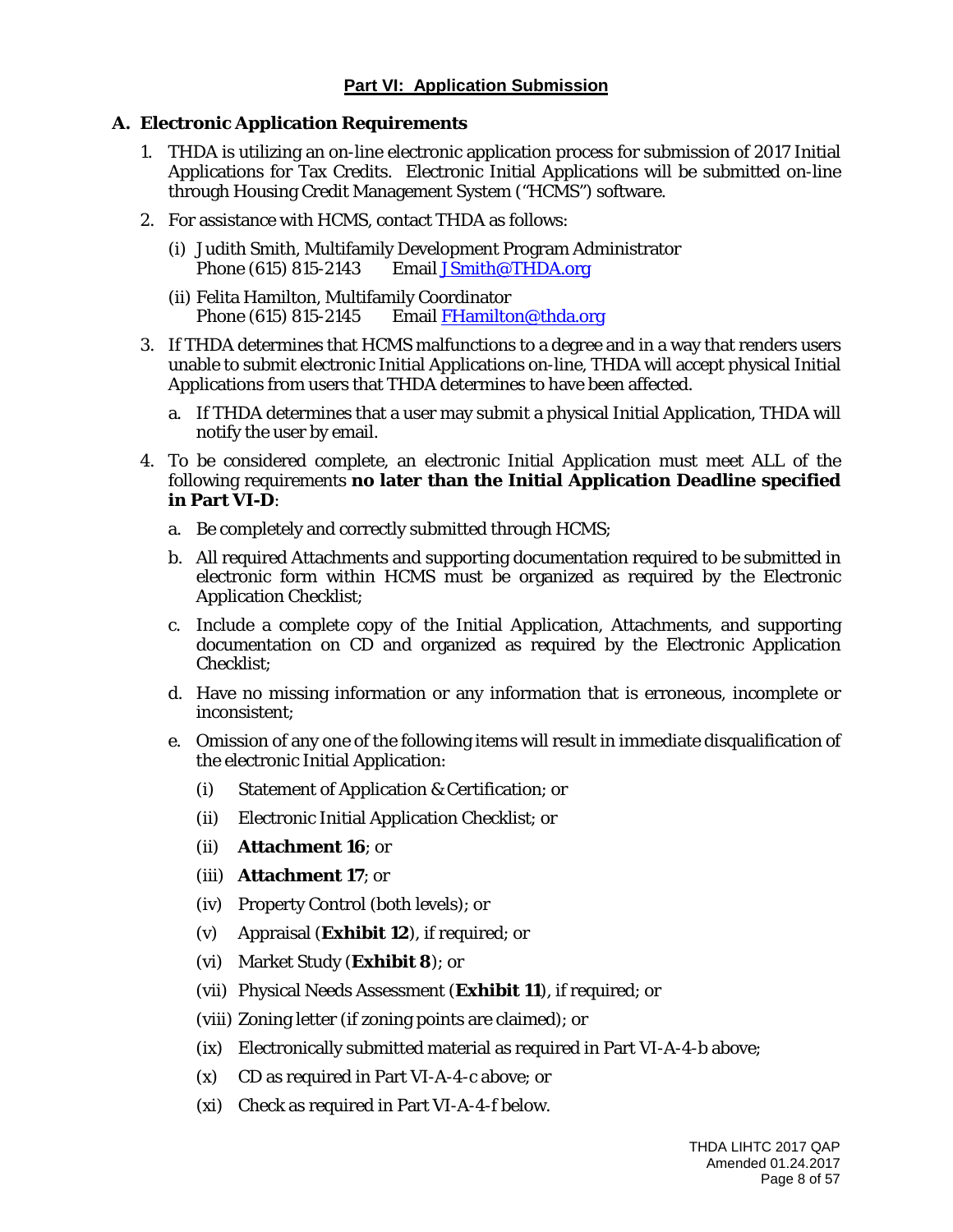#### **DISQUALIFICATION UNDER THIS PART VI-A-4-e SHALL BE AT THE SOLE DISCRETION OF THDA STAFF AND SHALL NOT BE APPEALABLE TO THE THDA BOARD OR TO THE TAX CREDIT COMMITTEE OF THE THDA BOARD**

- f. Include a check in the amount of all fees required with the electronic Initial Application as specified in Part XV-B.
- g. Unless otherwise specifically directed by THDA, all electronic Initial Application materials, including Attachments and supporting documentation, must be formatted in accordance with the requirements of HCMS.

# **B. Physical Application Requirements** *(ONLY APPLICABLE TO APPLICANTS DESIGNATED BY THDA)*

In the event HCMS malfunctions as described in Part VI-A-3, users THDA determines to have been affected may submit a physical Initial Application in accordance with Part VI-B by the Initial Application deadline specified in Part VI-D. To be considered complete, a physical Initial Application must meet **ALL** of the following requirements **no later than the Initial Application Deadline specified in Part VI-D**:

- 1. Have content, formatting and pagination identical to that of the 2017 Initial Application Form provided by THDA;
- 2. Be computer generated or typed **(hand written Initial Applications are prohibited)**;
- 3. Bear original signature(s) as specified in Part VI-F;
- 4. Include all required Attachments and supporting documentation, with all such Attachments and supporting documentation containing correct, complete, consistent, and current information, as required in this QAP and bearing original signatures to the extent specified in Part VI-F;
- 5. Include a single Statement of Application and Certification, completed by an authorized individual named in **Attachment 16**;
- 6. Include a complete copy of the Initial Application, Attachments, and supporting documentation on CD and organized as required by the Electronic Application Checklist;
- 7. Have no missing information or any information that is erroneous, incomplete or inconsistent
	- a. Omission of any one of the following items will result in immediate disqualification of the Initial Application:
		- (i) Statement of Application & Certification; or
		- (ii) Initial Application Checklist; or
		- (ii) **Attachment 16**; or
		- (iii) **Attachment 17**; or
		- (iv) Property Control (both levels); or
		- (v) Appraisal (**Exhibit 12**), if required; or
		- (vi) Market Study (**Exhibit 8**); or
		- (vii) Physical Needs Assessment (**Exhibit 11**), if required; or
		- (viii) Zoning letter (if zoning points are claimed); or
		- (ix) CD as required in Part VI-B-6 above; or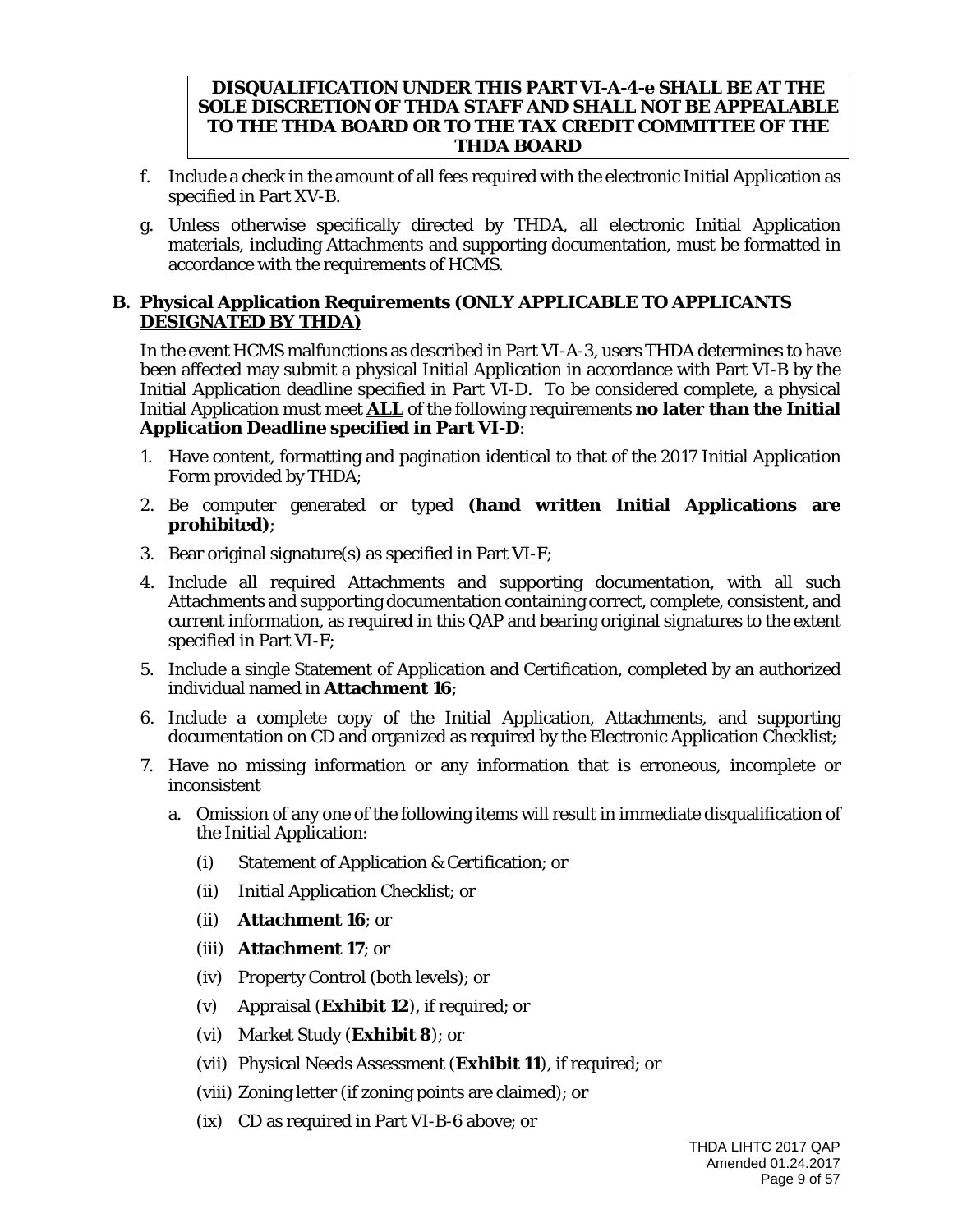(x) Check as required in Part VI-B-8 below.

#### **DISQUALIFICATION UNDER THIS PART VI-A-5-a SHALL BE AT THE SOLE DISCRETION OF THDA STAFF AND SHALL NOT BE APPEALABLE TO THE THDA BOARD OR TO THE TAX CREDIT COMMITTEE OF THE THDA BOARD**

- 8. Be submitted by the Application deadline specified in this Part VI-D; and
- 9. Include a check in the amount of all fees required with the Initial Application as specified in Part XV-B.

### **C. Physical Initial Application Delivery** *(ONLY APPLICABLE TO APPLICANTS DESIGNATED BY THDA)*

A physical Initial Application must be identified as a "Tax Credit Application" and be delivered to:

> **Tennessee Housing Development Agency 502 Deaderick Street, 3rd Floor Nashville, TN 37243**

Physical Initial Applications may be delivered to THDA by mail, in person, by courier, or by other means of physical delivery. **(Applications by express delivery services should be sent to the address above using Zip Code 37243-0200.)** Telecopy, facsimile, or other transmission or delivery of "copies" or "representations" of the Initial Application or other documents **will not be accepted. No physical Initial Applications will be accepted at any location other than the location specified in Part VI-C.**

THDA assumes no responsibility for late delivery or delivery to locations other than stated above. **Only those physical Initial Applications arriving at the location stated above by the Initial Application deadline specified in Part VI-D will be considered.**

# **D. Initial Application Deadline**

**No Initial Applications will be accepted after 1:00 PM Central Time on Monday, May 1, 2017. No physical Initial Applications will be accepted at any location other than the location specified in Part VI-C.**

• **After the Initial Application deadline, no erroneous, missing, incomplete or inconsistent supporting documentation or Attachments, or clarifications to the Initial Application, supporting documentation, or Attachments, or any other materials required in the Initial Application or in support of the Initial Application will be accepted except as specified in Part VIII-B or as requested by THDA.**

#### **E. Innovation Set-Aside**

- 1. THDA will accept proposals for consideration in the Innovation Set-Aside ("Innovation Set-Aside Proposal").
- 2. **The deadline for submission of an Innovation Set-Aside Proposal is 1:00 PM Central Time on Tuesday, November 1, 2016**.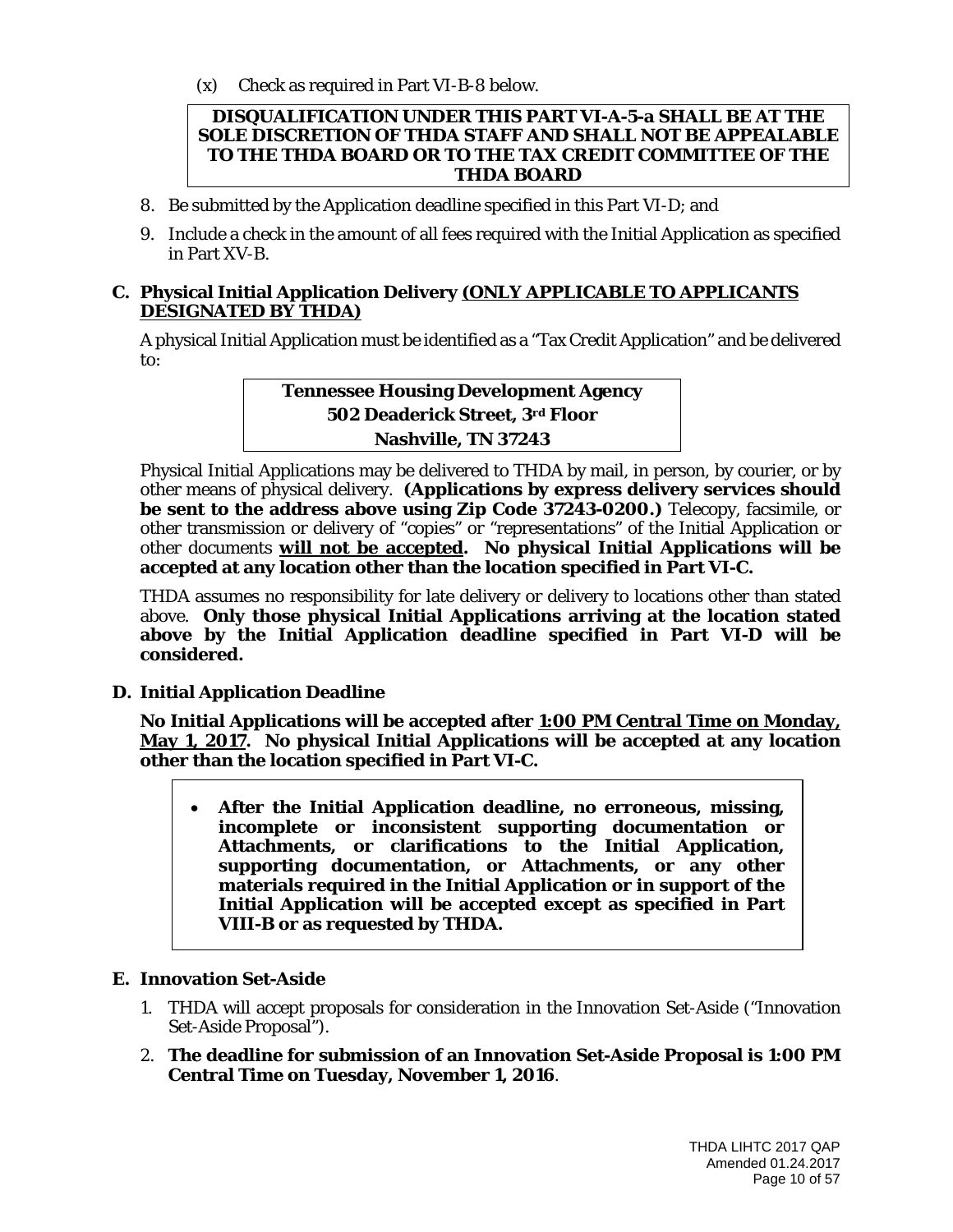- 3. To be considered for the Innovation Set-Aside, an Innovation Set-Aside Proposal must satisfy ALL of the following:
	- a. Be submitted by the deadline in Part VI-E-2 above;
	- b. Contain no more than 5 single-sided, single spaced pages (including all attachments and exhibits, if any) describing each of the following:
		- (i) Uniqueness and innovative nature of development concept (i.e. among other things, has a development of this type been done before, and how this proposal will result in a development that is different from "regular" Tax Credit developments);
		- (iii) Ability of the proposed development to address an unmet need;
		- (iv) The proposed development's contribution to THDA mission and goals;
		- (v) Reasonableness of the proposed development's scope;
		- (vi) Proposed development's proposed sources and uses of funds;
		- (vii) Extent to which the proposed development would be at a competitive or financial disadvantage relative to developments considered in the regular competitive round; and

(viii) Demonstrated capacity of the applicant to complete the proposed development.

- c. Include a separate, sealed, envelope containing contact information for the applicant, proposed development name, and number of units and bedroom mix; and
- 4. THDA will evaluate each Innovation Set-Aside Application for financial feasibility, extent of uniqueness and/or innovation, and compliance with all applicable requirements of Section 42 of the Internal Revenue Code, Section 1.42 of the Treasury Regulations, and this QAP.
- 5. If THDA, in its sole discretion, determines that an Innovation Set-Aside Application is financially feasible, sufficiently unique and/or innovative, and is fully compliant with all applicable requirements of Section 42 of the Internal Revenue Code, Section 1.42 of the Treasury Regulations, and this QAP, the applicant will be invited to present the proposed development to the Innovation Set-Aside Selection Group.
- 6. If THDA, in its sole discretion, determines that an Innovation Set-Aside Application is not financially feasible, or is not sufficiently unique and/or innovative, or is not fully compliant with all applicable requirements of Section 42 of the Internal Revenue Code, Section 1.42 of the Treasury Regulations, or this QAP, the Innovation Set-Aside Application will disqualified.
- 7. **The Innovation Set-Aside is discretionary**. THDA, in its sole discretion, will select no more than five (5) Innovation Set-Aside Proposals as Innovation Set-Aside Finalists.
- 8. Innovation Set-Aside Finalists will be notified on or before Tuesday, November 15, 2016 and invited to submit a full Initial Application ("Innovation Set-Aside Application") by the deadline specified in Part VI-D.

#### 9. **The selection of Innovation Set-Aside Finalists shall not be appealable to the THDA Board or the Tax Credit Committee of the THDA Board**.

**DISQUALIFICATION UNDER THIS PART VI-E-9 SHALL BE AT THE SOLE DISCRETION OF THDA STAFF AND SHALL NOT BE APPEALABLE TO THE THDA BOARD, THE TAX CREDIT COMMITTEE OF THE THDA BOARD, OR THE INNOVATION SET-ASIDE SELECTION GROUP.**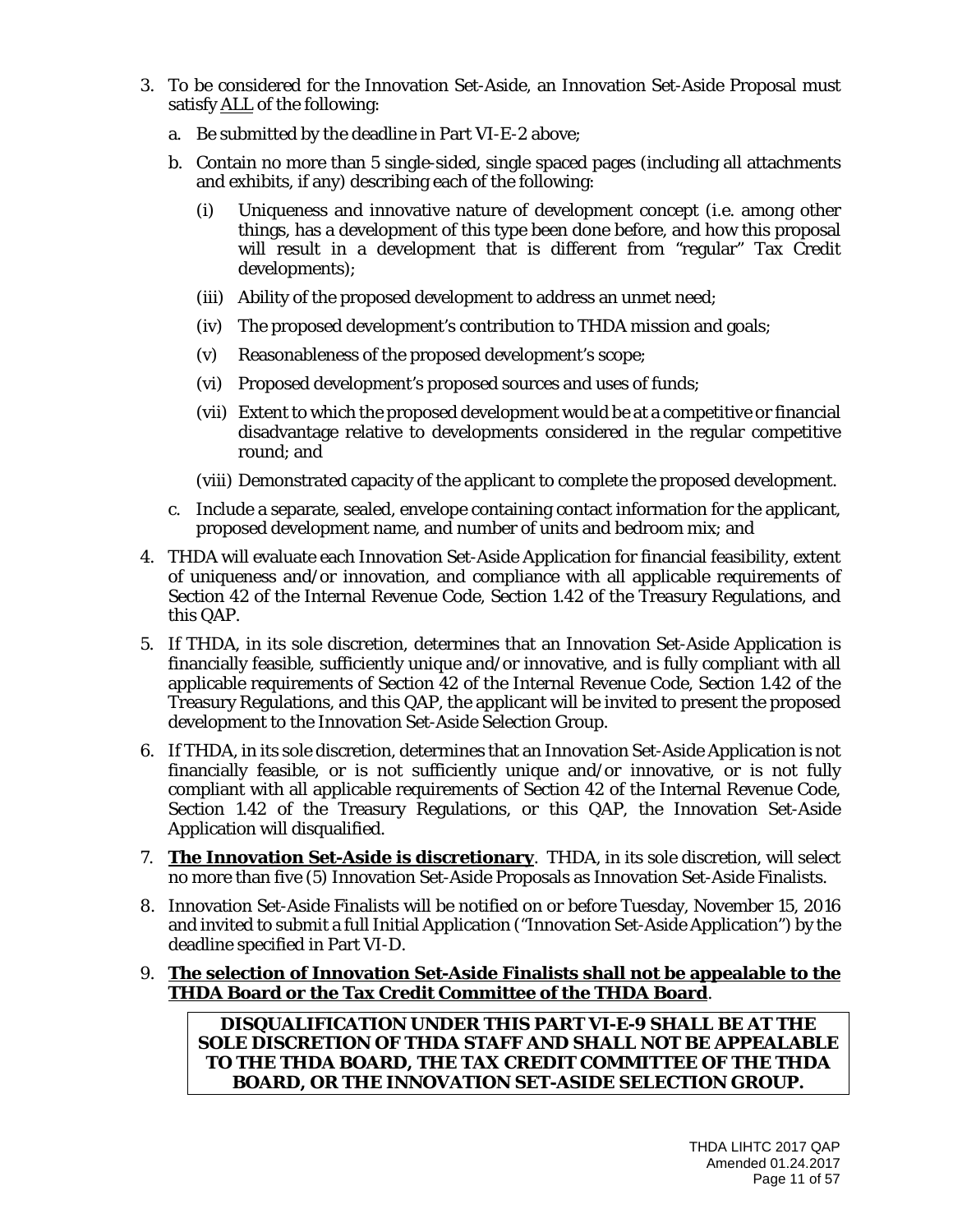# **F. Original Signatures Required**

For physical Initial Applications, all forms and documents provided by THDA to be completed as part of the Initial Application must bear **original** signatures where signatures are required. No photocopies, telecopies, or other reproductions of documents with signatures will be accepted on these forms and documents.

# **G. Local Government Notification**

Following receipt of Initial Applications, THDA will notify the chief executive officer (or the equivalent) of the local government in whose jurisdiction a development proposed in an Initial Application is to be located. Such individual will have an opportunity to comment on the development proposed in the Initial Application to be located in the jurisdiction, as required by Section  $42(m)(1)(A)(ii)$ .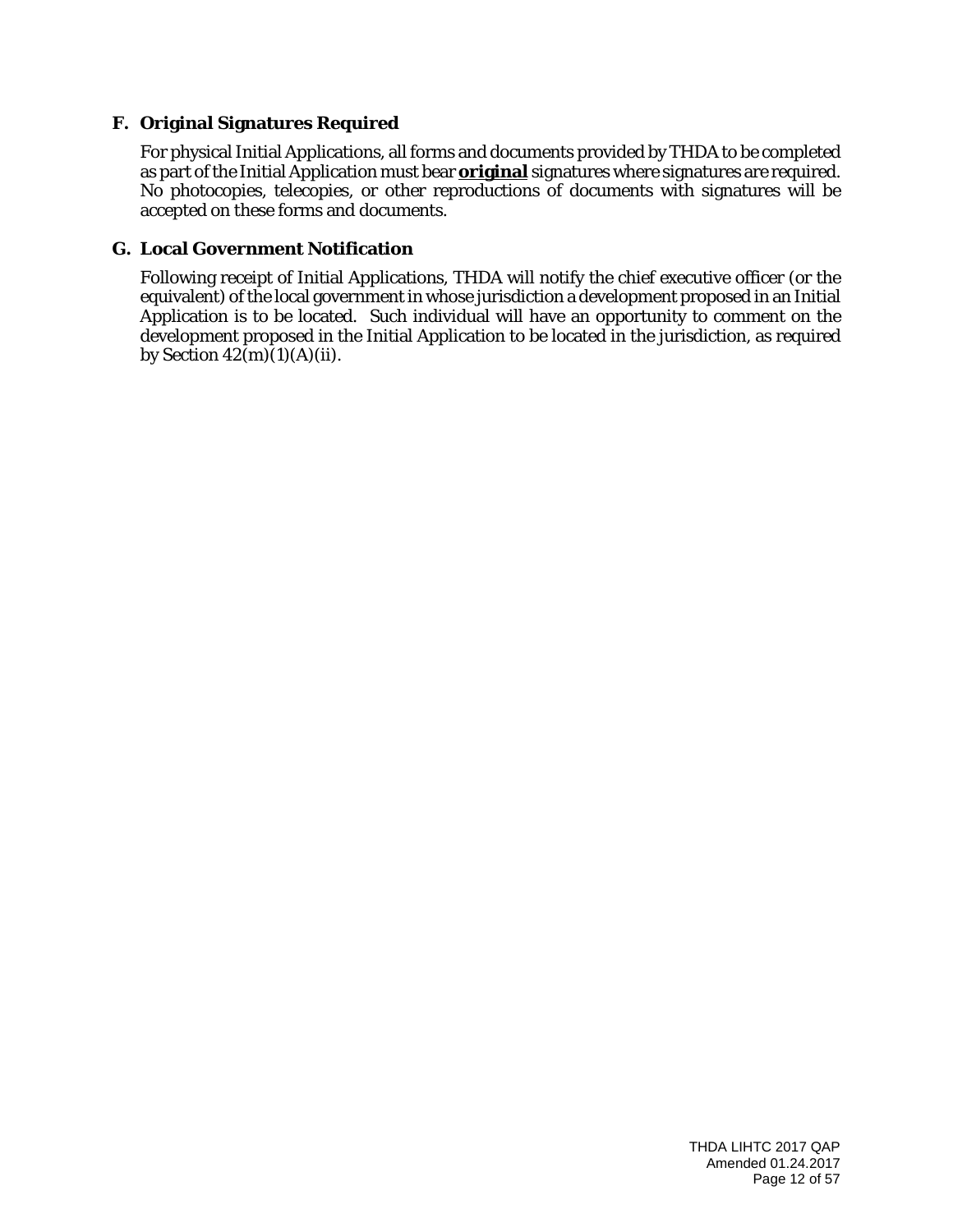### **Part VII: Initial Application Eligibility and Scoring**

#### **A. Eligibility Determination**

THDA will evaluate each Initial Application that meets the requirements of Part VI to determine whether the following eligibility requirements are met:

1. Minimum Score Required

To be eligible, an Initial Application must obtain a **minimum score of 44 points** as determined by THDA in accordance with Part VII-B.

- 2**.** Special Set-Asides
	- a. Non-Profit Set-Aside: To be eligible for Tax Credits from the Non-Profit Set-Aside, an Initial Application must contain information satisfactory to THDA demonstrating that the development proposed in the Initial Application involves a qualified non-profit organization. To be qualified, a non-profit organization must meet ALL of the following:
		- (i) The organization must be a *bona fide* non-profit organization, as evidenced by the following:
			- (A) The organization must be an IRS  $501(c)(3)$  or  $501(c)(4)$  entity;
			- (B) The organization must be organized and existing in the State of Tennessee or if organized and existing in another state, must be qualified to do business in Tennessee;
			- (C) The organization must: (i) not be formed by one or more individuals or for-profit entities for the principal purpose of being included in the Non-Profit Set-Aside; (ii) not be controlled by a for-profit organization; and (iii) not have any staff member, officer or member of the board of directors who will materially participate, directly or indirectly, in the proposed development as or through a for-profit entity; and
			- (D) The organization must be engaged in the business of developing **AND** building low-income rental housing in Tennessee and must have been so engaged at all times since January 1, 2015.
		- (ii) The organization must, prior to the reservation of Tax Credits: (i) own all of the general partnership interests of the ownership entity of the development; or (ii) own, alone or with other non-profits who meet all of the requirements of this Part VII-A-2-a, one hundred percent (100%) of the stock of a corporate ownership entity of the development; or (iii) own, alone or with other non-profits who meet all of the requirements of this Part VII-A-2-a, one hundred percent (100%) of the stock, 100% of the partnership interests, or 100% of the membership interests of an entity that is the sole general partner or sole managing member of the ownership entity of the development proposed in the Initial Application;
		- (iii) The organization must be materially participating (regular, continuous and substantial on-site involvement) in the development and operation of the development throughout the "compliance period" (as defined in Section 42(i)(1)).
		- (iv) To demonstrate eligibility under this Part VII-A-2-a,  $\Delta L$  of the following must be submitted as part of the Initial Application:
			- (A) A copy of the IRS determination letter clearly stating the organization's status as an IRS  $501(c)(3)$  or  $501(c)(4)$  entity; and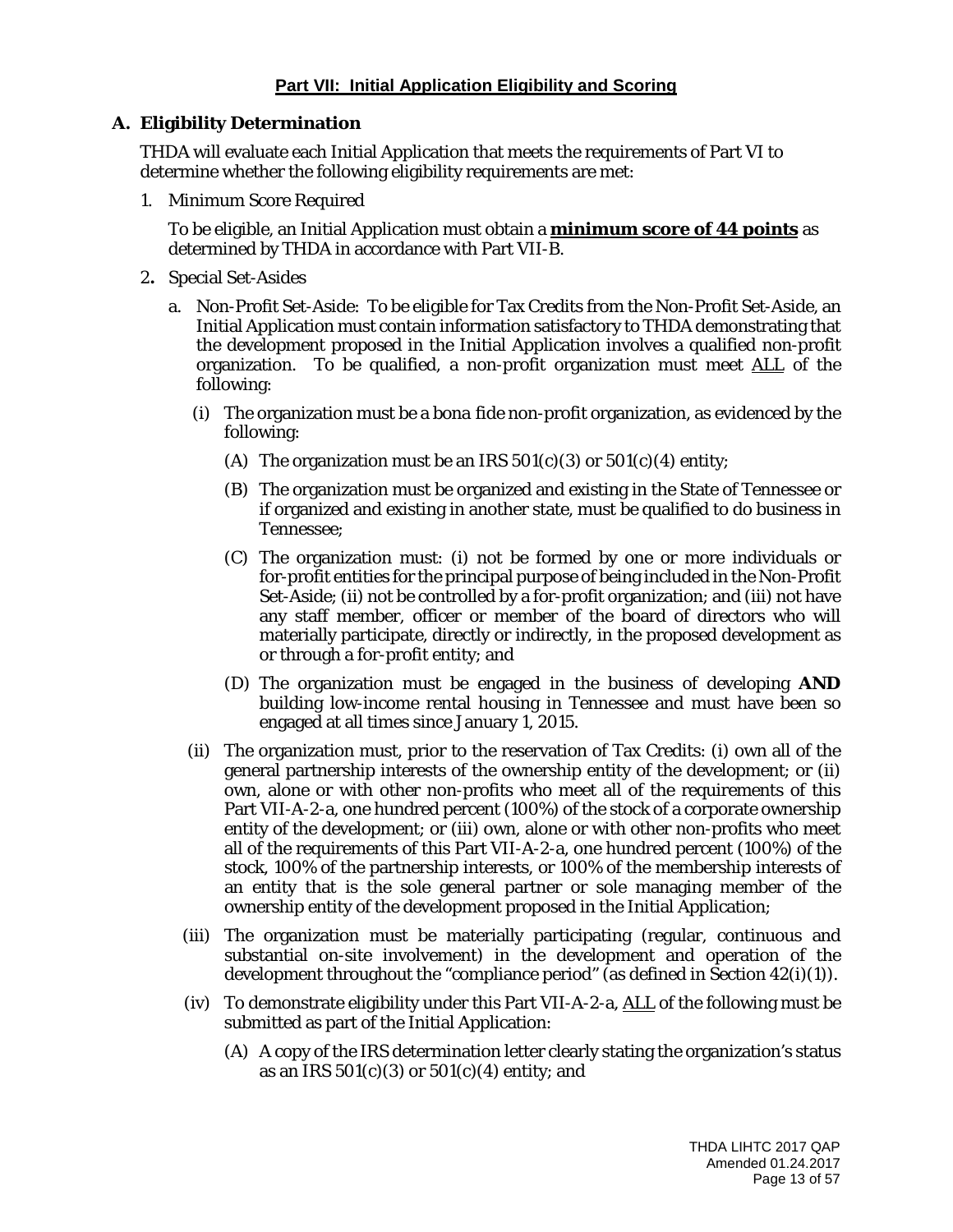(B) (i) if organized and existing under the laws of the State of Tennessee, a Certificate of Existence from the Tennessee Secretary of State's Office dated not more than thirty (30) days prior to the date of the Initial Application.

(ii) if organized and existing under the laws of another state, a certificate of existence from the secretary of state of the state in which the organization was organized and is existing, together with other documentation from such secretary of state indicating that the organization is in good standing under such laws and a certificate from the Tennessee Secretary of State indicating that the organization is qualified to do business in Tennessee, all dated not more than thirty (30) days prior to the date of the Initial Application; and

(C) A certification in the form of **Attachment 28**; and

#### (D) **Attachment 29**.

- b. RAD Set-Aside: To be eligible for the RAD Set-Aside, an Initial Application must contain information satisfactory to THDA demonstrating that the development proposed in the Initial Application involves a qualified Public Housing Authority ("PHA"), and must also include the following:
	- (i) A copy of the RAD Commitment to Enter into a Housing Assistance Payments Contract for the development proposed in the Initial Application; and
	- (ii) A letter from the Executive Director of the identified PHA in the form of Attachment 27 certifying that: (1) the development proposed in the Initial Application is identified in the PHA's RAD Commitment to Enter into a Housing Assistance Payments Contract; (2) the housing units are an essential element of that Plan; and (3) the Tax Credits for the development proposed in the Initial Application are an essential component of the PHA's RAD Program.
	- (iii) To be considered a qualified PHA, the following requirements must be met:
		- (A) The PHA must materially participate (regular, continuous and substantial on-site involvement) in the development and operation of the development throughout the "compliance period" (as defined in Section  $42(i)(1)$ );
		- (B) The PHA must be acting solely within the geographic area of its jurisdiction.
		- (C) To demonstrate eligibility under this Part VII-A-2-b, a certification, in the form of **Attachment 26**, must be submitted as part of the Initial Application.
- c. Preservation Set-Aside: The Initial Application must propose preservation of a development with existing income and rent restrictions through programs such as the Low-Income Housing Tax Credit, Multifamily Tax-Exempt Bonds, or programs administered by USDA or HUD. The Initial Application must include documentation, acceptable to THDA, in its sole discretion, verifying the existing income and rent restrictions. A minimum of 90% of the units in the development must be subject to the existing income and rent restrictions. Following rehabilitation, 100% of the units subject to the existing income and rent restrictions must continue to be income and rent restricted.
- d. QCT/CRP Set-Aside: The Initial Application must propose a development located completely and entirely in a Qualified Census Tract (identified on **Exhibit 4**, excluding Difficult to Develop Areas), the development of which contributes to an approved concerted community revitalization plan, as certified in the form of **Attachment 13** executed by the City Mayor or City Attorney if the development is located within the applicable city limits, or the County Mayor or County Attorney if the development is located within the relevant county but is outside all city limits. For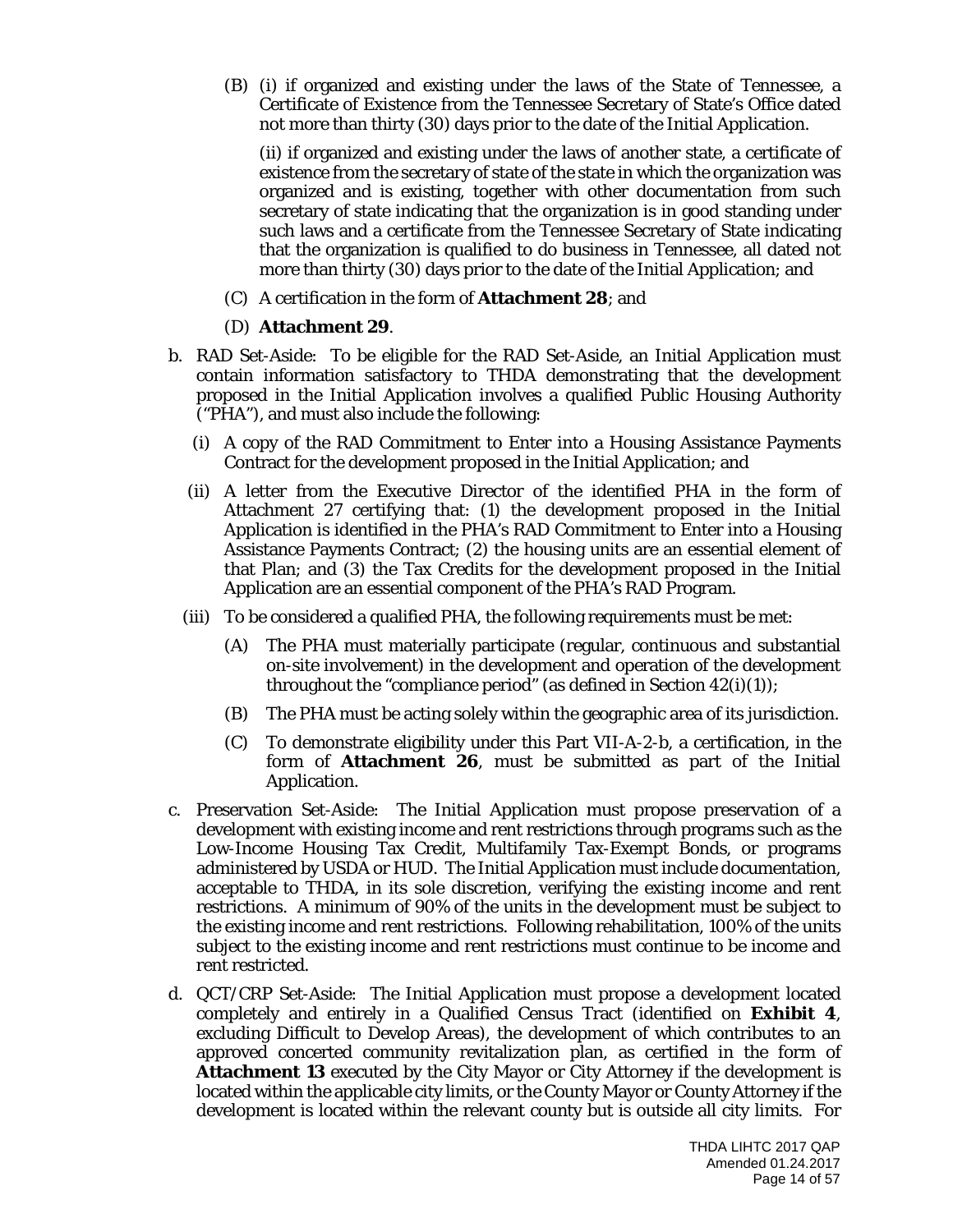developments which are located in a city without a community revitalization plan, but are covered by the relevant county revitalization plan, the County Mayor or County Attorney may sign the **Attachment 13**, but the City Mayor or City Attorney must sign the acknowledgement of said situation at the bottom of **Attachment 13**.

- e. Rural Set-Aside: The Initial Application must propose a development located completely and entirely in a county listed as "Rural" in **Exhibit 1**.
- f. Innovation Set-Aside: To be eligible for Tax Credits from the Innovation Set-Aside, an Innovation Set-Aside Application must satisfy ALL of the following:
	- (i) The Innovation Set-Aside Application must be submitted by an Innovation Set-Aside Finalist as described in Part VI-E; and
	- (ii) The Innovation Set-Aside Application must be financially feasible, sufficiently unique and/or innovative, and fully compliant with all applicable requirements of Section 42 of the Internal Revenue Code, Section 1.42 of the Treasury Regulations, and this QAP as described in Part VI-E, all as determined by THDA in its sole discretion.
- 3. Non-compliance
	- a. To be eligible, individuals involved (either directly or indirectly) with the developer or the ownership entity (whether formed or to be formed) identified in the Initial Application must not have any involvement (either directly or indirectly) with the developer or the ownership entity of any prior Tax Credit development which has failed to fully satisfy all compliance monitoring requirements or which has an uncured event of noncompliance under (i) Section 42; (ii) the restrictive covenants recorded in connection with such development or (iii) an IRS form 8823. Ineligibility due to noncompliance shall be in effect for the calendar year in which the non-compliance was identified and for the following calendar year.
	- b. Notwithstanding a. above, if the noncompliance identified by THDA is capable of cure, but has not been cured within the periods identified in a. above, ineligibility shall continue beyond those periods and shall end with the Initial Application cycle that follows the delivery of documentation demonstrating to the satisfaction of THDA that the identified noncompliance has been cured.
	- c. **Attachment 20** must be submitted as part of the Initial Application to demonstrate eligibility under this Part VII-A-3.
- 4. Developments
	- a. The Initial Application must propose an eligible development. To be eligible, a development proposed in the Initial Application must meet ALL of the following:
		- (i) The development must be a qualified low-income housing development as defined in Section 42(g), containing qualified low-income buildings as defined in Section  $42(c)(2)$  and low-income units as defined in Section  $42(i)(3)$ . THDA may require opinions from relevant counsel regarding transitional housing for the homeless, single room occupancy units, service provision or other matters in connection with a determination of eligibility;
		- (ii) One hundred percent (100%) of the units in buildings with elevators in the development and all ground floor units in non-elevator buildings in the development are "covered multifamily dwellings" (as defined in the Fair Housing Act). All covered multifamily dwellings must meet all accessible design requirements under the Fair Housing Act and must otherwise be designed and built in accordance with the Fair Housing Act (including one of the eight safe harbors recognized by HUD as shown on **Exhibit 7**) and all other areas in the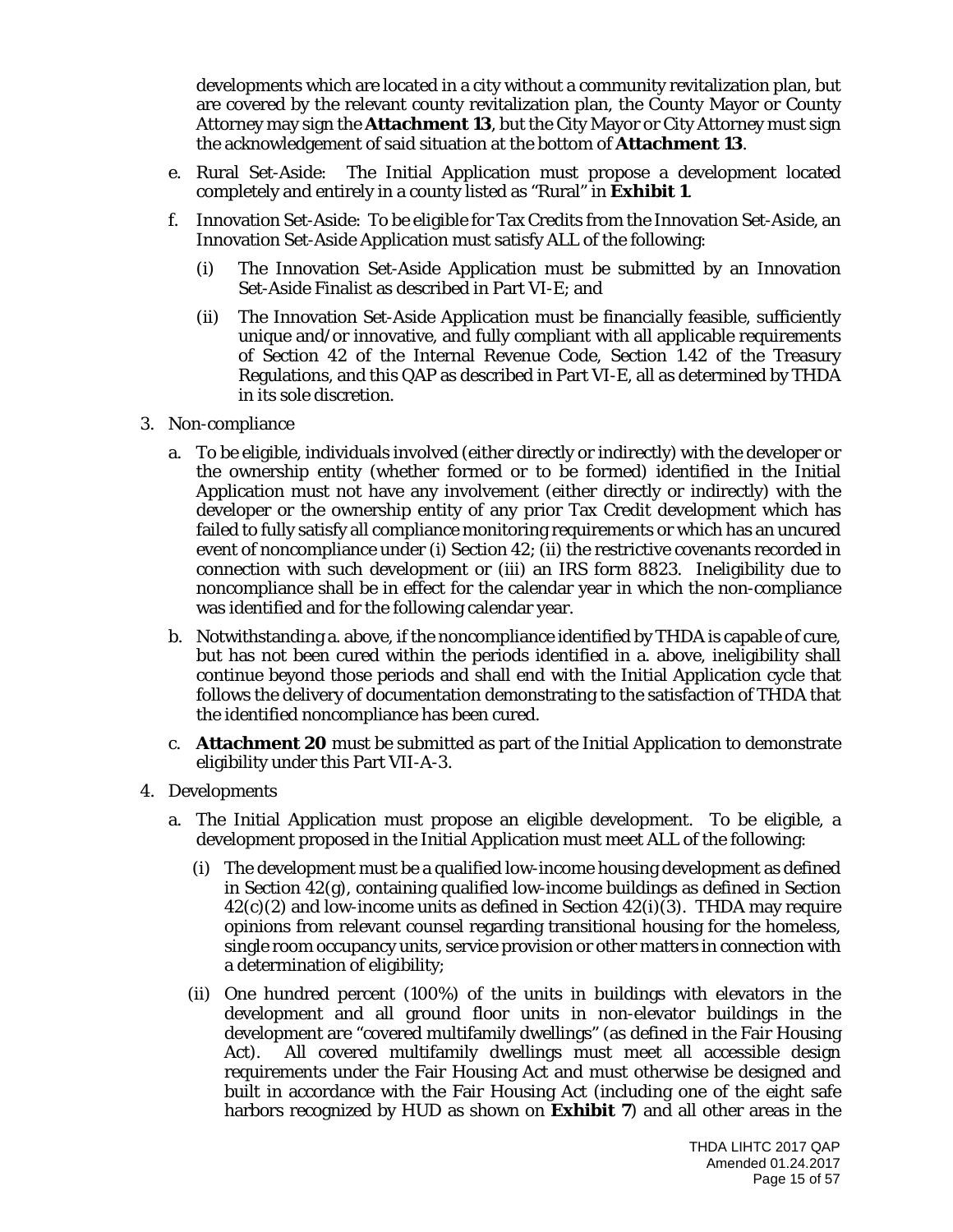development open to the public are "public accommodations" as defined in the Americans with Disabilities Act and must be designed and built in accordance with the Americans With Disabilities Act. An architect's certification will be required with the Carryover Allocation Application and prior to issuing the IRS Form 8609;

(iii) Energy Efficiency

The developments must use the energy efficiency items below. An architect's certification will be required with the Carryover Allocation Application and prior to issuing the IRS Form 8609.

- (A) Electrical Lighting:
	- (i) All light fixtures in units and common areas to be initially fitted with Energy Star rated light bulbs, compact fluorescent or LED; and
	- (ii) If ceiling fans are provided, the fan must be an Energy Star rated ceiling fan with light fixture (the light fixture is not required to be Energy Star rated) and must connect to wall switches.
- (B) Water Conservation Plumbing:
	- (i) Use of at least of one (1) high efficiency or dual flush toilet per unit; and
	- (ii) All faucets, shower heads, and toilets must be EPA "Watersense" rated.
- (C) HVAC Upgrades:
	- (i) HVAC systems, including the air handler and line sets, must be rated at 14 SEER and properly sized for the units in all buildings with fewer than six stories; and
	- (ii) For buildings with six stories or more, all PTAC systems must be rated between 9.6 and 12.0 EER; and
	- (iii) Electronic programmable temperature control thermostats in each unit.
- (D) Energy Efficient Appliances:
	- (i) Energy Star rated frost free refrigerator with freezer in all units; and
	- (ii) Energy Star rated Dishwashers in all units; and
	- (iii) All other appliances provided in the unit, including in unit washers and dryers, must be Energy Star rated (this requirement does not apply to ovens, ranges, or microwaves).
- (E) Building Construction:
	- (i) Use of double glazed, insulated energy efficient windows for all windows in all units; and
	- (ii) Attic insulation must meet R-30 minimum value; and
	- (iii) Metal-clad wood, fiberglass, or hollow metal construction exterior doors with a minimum R-11 rating in all units.
- (iv) The development must have and be operated in accordance with marketing plans, lease-up plans, and operating policies and procedures which are fully compliant with the Fair Housing Act, The Americans with Disabilities Act, and THDA Affirmative Fair Housing Marketing Plan.
- (v) All newly constructed single family units, duplexes, triplexes, and townhomes must meet the visitability requirements as set forth in the THDA Flexible Home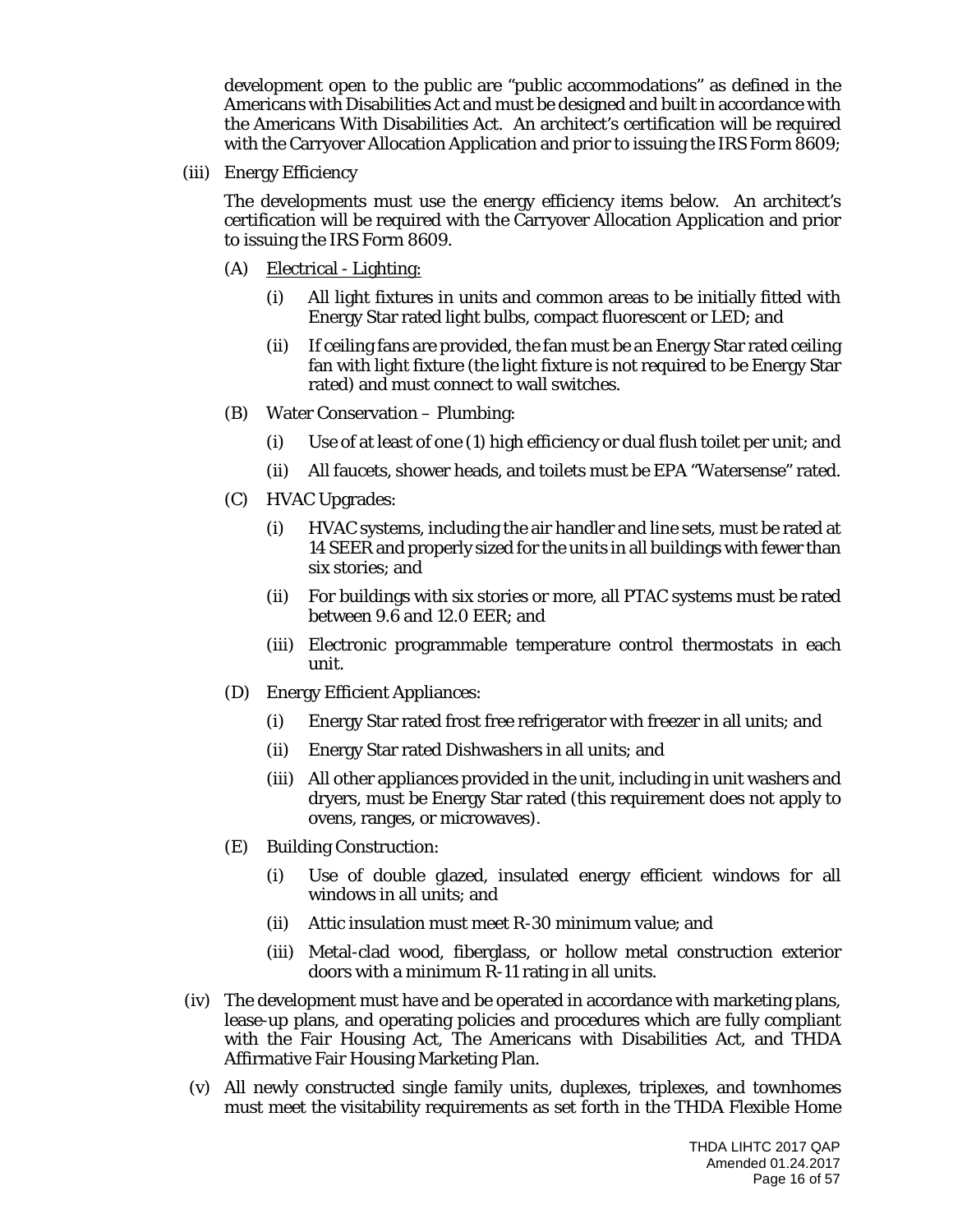Concepts Program. An architect's certification will be required with the Carryover Allocation Application and prior to issuing the IRS Form 8609;

- (vi) Proposed developments that request acquisition Tax Credits must satisfy the requirements of Section  $42(d)(2)$  (10-year rule), except for federally assisted buildings such as Section 8, 221(d)(3), 221(d)(4), 236 or 515;
- (vii) If the development proposed in the Initial Application is located on scattered sites, then the Initial Application must reflect that all sites are included under a common plan of financing and the scattered sites must be appraised as a single proposed development, using appraisal methodology appropriate for rental property as described in Part VII-A-10;
- (viii) If the development proposed in the Initial Application will have vinyl siding on all or any part of the exterior, all such vinyl siding must meet a 15-year maintenance free standard. An architect's certification will be required with the Carryover Allocation Application and prior to issuing the IRS Form 8609;
- (ix) The development must meet all applicable local building codes or in the absence of such codes, the development must meet the following, as applicable: new construction of multi-family apartments of 3 or more units must meet the 2012 International Building Code; new construction or reconstruction of single-family units or duplexes must meet the 2012 International Residential Code for One- and Two-Family Dwellings; and rehabilitation of rental units must meet the 2012 International Existing Building Code and the 2012 International Property Maintenance Code. An architect's certification will be required with the Carryover Allocation Application and prior to issuing the IRS Form 8609.
- (x) To the extent not otherwise required, the development must have hardwired smoke detectors, with battery backup, in the bedroom areas of all units. An architect's certification will be required with the Carryover Allocation Application and prior to issuing the IRS Form 8609.
- b. A proposed development may receive, in THDA's sole discretion, an increase in eligible basis of up to 30%. The provisions of this Part VII-A-4-b do not apply to proposed developments with tax-exempt financing as described in Section 42(h)(4).
	- (i) The following types of developments are eligible for the increase in eligible basis:
		- (A) Developments wholly located within a HUD-designated QCT; or
		- (B) Developments qualified for the Rural Set-Aside; or
		- (C) Developments wholly located within a HUD-designated Difficult Development Area; or
		- (D) Developments that have a Choice Neighborhoods Initiative ("CNI") Implementation Grant; or
		- (E) Developments that have a Rental Assistance Demonstration ("RAD") Commitment to Enter into a Housing Assistance Payments Contract.
- c. The following types of developments are not eligible for Tax Credits:
	- (i) Developments that have been part of "Bargain Sales" with a "step-up" in sales price paid to an intervening Non-Profit;
	- (ii) Developments containing units that are not for use by the general public, including, but not limited to, hospitals, nursing homes, sanitariums, life care facilities, trailer parks, or intermediate care facilities for persons with mental and physical disabilities;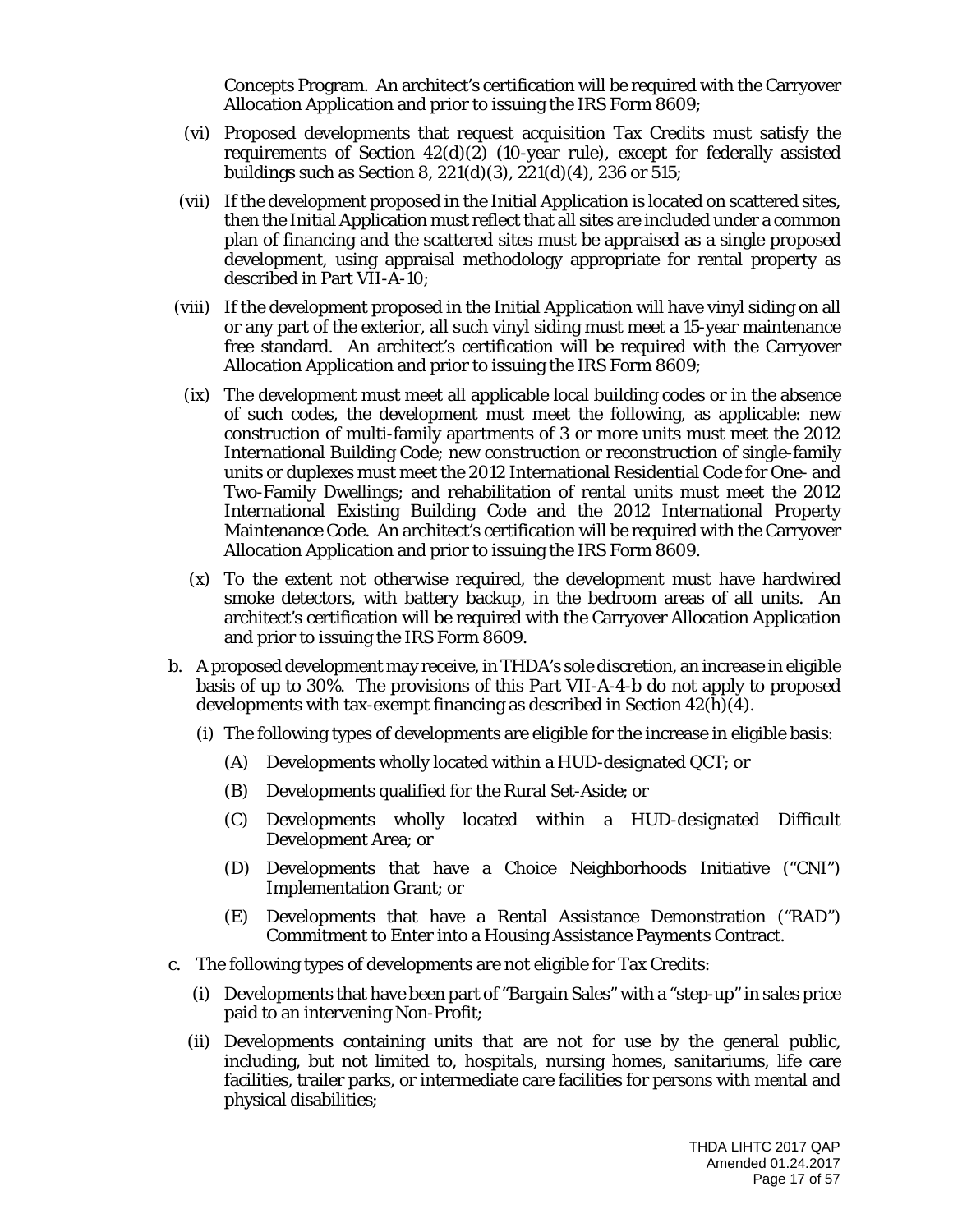- (iii) Developments in which continual or frequent nursing, medical, or psychiatric services are provided. Examples include, but are not limited to, hospitals, nursing homes, sanitariums, life care facilities, or intermediate care facilities for persons with mental and physical disabilities; or
- (iv) Developments involving, either directly or indirectly, individuals (all as identified on relevant **Attachment 16 and 17**) who are currently prohibited from participating in the Low-Income Housing Tax Credit program in Tennessee as described in part VII-A-4-d below.
- d. In the event that any of the following triggering events occur with regard to a proposed development or a development that has received an allocation of Tax Credits from THDA, all individuals identified on **Attachment 16 and/or Attachment 17** of the relevant development will be prohibited from participating in the Low-Income Housing Tax Credit program in Tennessee for a period of five (5) years commencing with the year in which THDA becomes aware of the occurrence of the triggering event:
	- (i) General Partner/Managing Member/Sole Stockholder entity being removed from the ownership entity of a previous development due to poor performance and/or malfeasance. THDA staff will communicate with other parties involved in the development (e.g. lender and syndicator) to determine the circumstances surrounding the removal; or
	- (ii) Uncured event of default under the Section 1602 or Tax Credit Assistance Program; or
	- (iii) Fair Housing Act violations involving a finding of discrimination by an adverse final decision from a federal court or a judgment enforcing the terms of a consent decree; or
	- (iv) Foreclosure involving loss of units to the affordable housing stock or failure to notify THDA of foreclosure (including a deed in lieu of foreclosure transaction); or
	- (v) Claiming Tax Credits by submitting to the IRS an IRS Form 8609 that was not created by THDA or that contains information that is not consistent with the Form 8609 created by THDA; or
	- (vi) Misrepresentation of any item, as determined by THDA in its sole discretion, in the Initial Application, Carryover Application, or Final Application, as determined by THDA in its sole discretion; or
	- (vii) Failure to fulfill commitments made in the Initial Application for points; or
	- (viii)Failure to respond to any written request from THDA for information and/or documentation within thirty (30) days of the date of such request; or
	- (ix) Failure to fully satisfy all applicable compliance monitoring requirements; or
	- (x) Being placed in "No Further Monitoring" status.
- e. Prohibition of an individual's participation in the Low-Income Housing Tax Credit program in Tennessee pursuant to Part VII-A-4-d shall be determined by THDA staff. Any individual so prohibited may appeal the determination to the THDA Executive Director and the THDA Board Chair. The determination of prohibition shall be at the sole discretion of the THDA Executive Director and the THDA Board Chair and shall not be appealable to the THDA Board or the Tax Credit Committee of the THDA Board.
	- (i) There will be no prohibition if the triggering event occurred prior to October 29, 2012.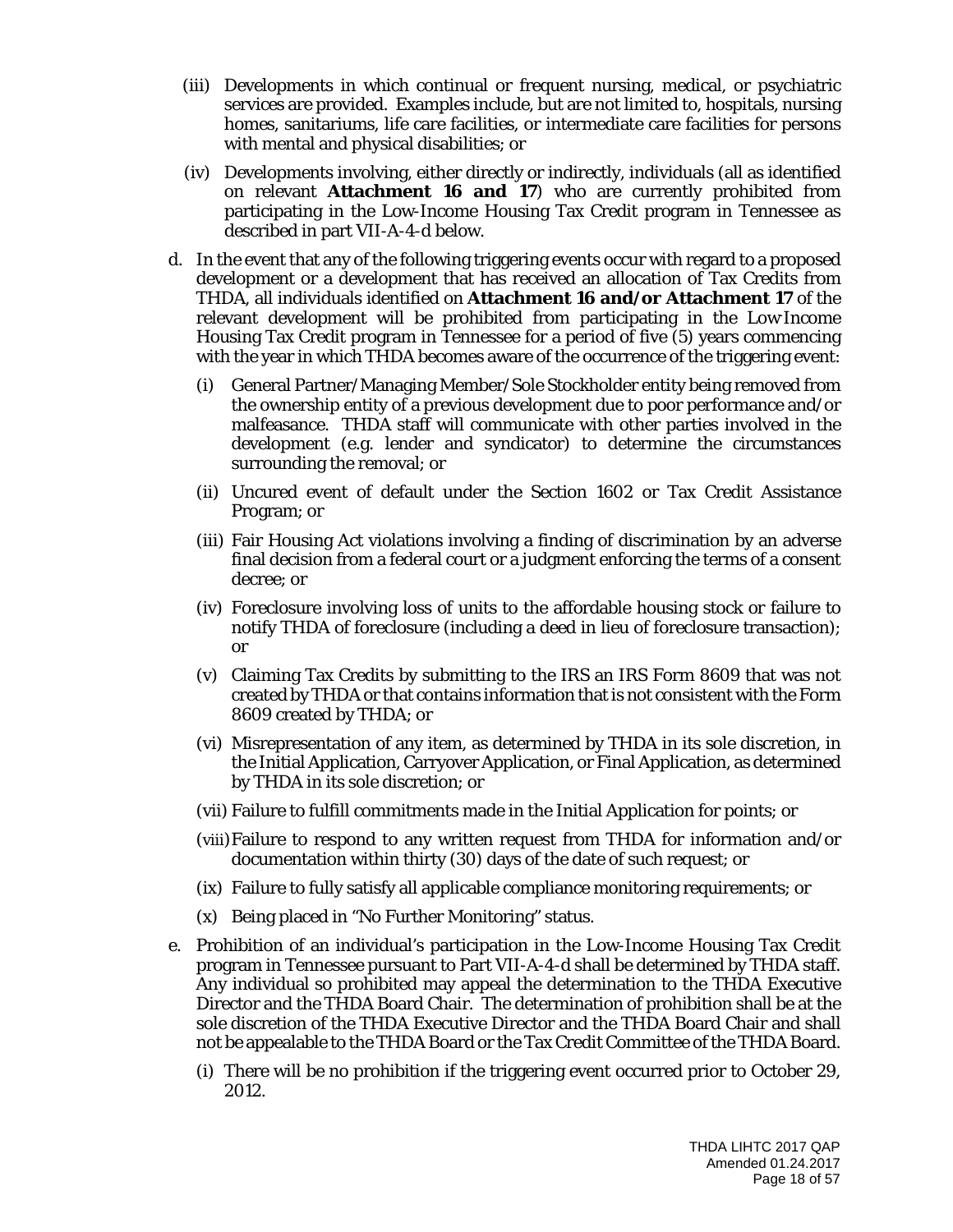- (ii) There will be no prohibition if THDA becomes aware of the triggering event more than five (5) years after its occurrence.
- (iii)No prohibition will be imposed on a development or proposed development involving the prohibited individuals that received an allocation of Tax Credits between the occurrence of the triggering event and the time THDA becomes aware of the triggering event.
- f. Any prohibition of participation in the Multifamily Tax-Exempt Bond Authority Program under Part I-C-5 of the 2017 Multifamily Tax-Exempt Bond Authority Program Description shall constitute a prohibition of participation in the Low-Income Housing Tax Credit Program pursuant to Part VII-A-4-d of the QAP.
- g. A certification in the form of **Attachment 21** must be submitted as part of all Initial Applications to demonstrate eligibility under this Part VII-A-4.
- h. A certification in the form of **Attachment 22** must be submitted as part of any Initial Application that requests acquisition Tax Credits to demonstrate eligibility under Part VII-A-4-a-(vi).
- 5. Existing, Incremental, and New Developments
	- a. Developments which received reservations/allocations of Tax Credits under QAPs at any time during the prior fifteen (15) years and which are not proposing additional housing units will be considered "existing" developments. Developments which have received reservations/allocations of Tax Credits under the 2016 QAP, but which are proposing additional housing units will be considered "incremental" developments. All other developments will be considered "new" developments.
	- b. Initial Applications proposing "incremental" developments will be reviewed, evaluated and scored based solely on the costs, characteristics, and other elements of the development attributable to the housing units added pursuant to the Initial Application submitted for 2017 Tax Credits. None of the costs, characteristics, or other elements attributable to the existing development will be considered, evaluated, or scored. If Tax Credits are allocated to an "incremental" development, the limitations specified in Part IV, and the limitations specified in Part V will apply, based on the cumulative amount of Tax Credits allocated to the entire development for 2016 and 2017 and the cumulative costs of the development as proposed in 2016 and 2017.
	- c. If there are sufficient qualified Initial Applications for "new" developments and/or "incremental" developments, Initial Applications for "existing" developments will not be reviewed or scored, and the application fee will be returned.
	- d. If Tax Credits are allocated to an "existing" development, the limitations specified in Part IV and the limitations specified in Part V will apply, based on the cumulative amount of Tax Credits reserved for the entire development in 2017 and allocated to the development at any time during the prior fifteen (15) years and the cumulative costs of the development as proposed in 2017 and for the prior fifteen (15) years.
- 6. Development Participants
	- a. All development participants must be identified in Sections 3, 4, and 5 of the Initial Application and on **Attachment 18**, which must be submitted with the Initial Application.
	- b. **Attachment 16A, 16B, or 16C** must be fully completed and submitted with the Initial Application for the Ownership Entity identified in Section 3 of the Initial Application. If the copies of **Attachment 16A, 16B, or 16C** included in the Initial Application do not contain enough pages to fully describe the Ownership Entity identified in Section 3 of the Initial Application, make additional copies of the relevant portions of **Attachment 16A, 16B, or 16C**, as needed, and complete all additional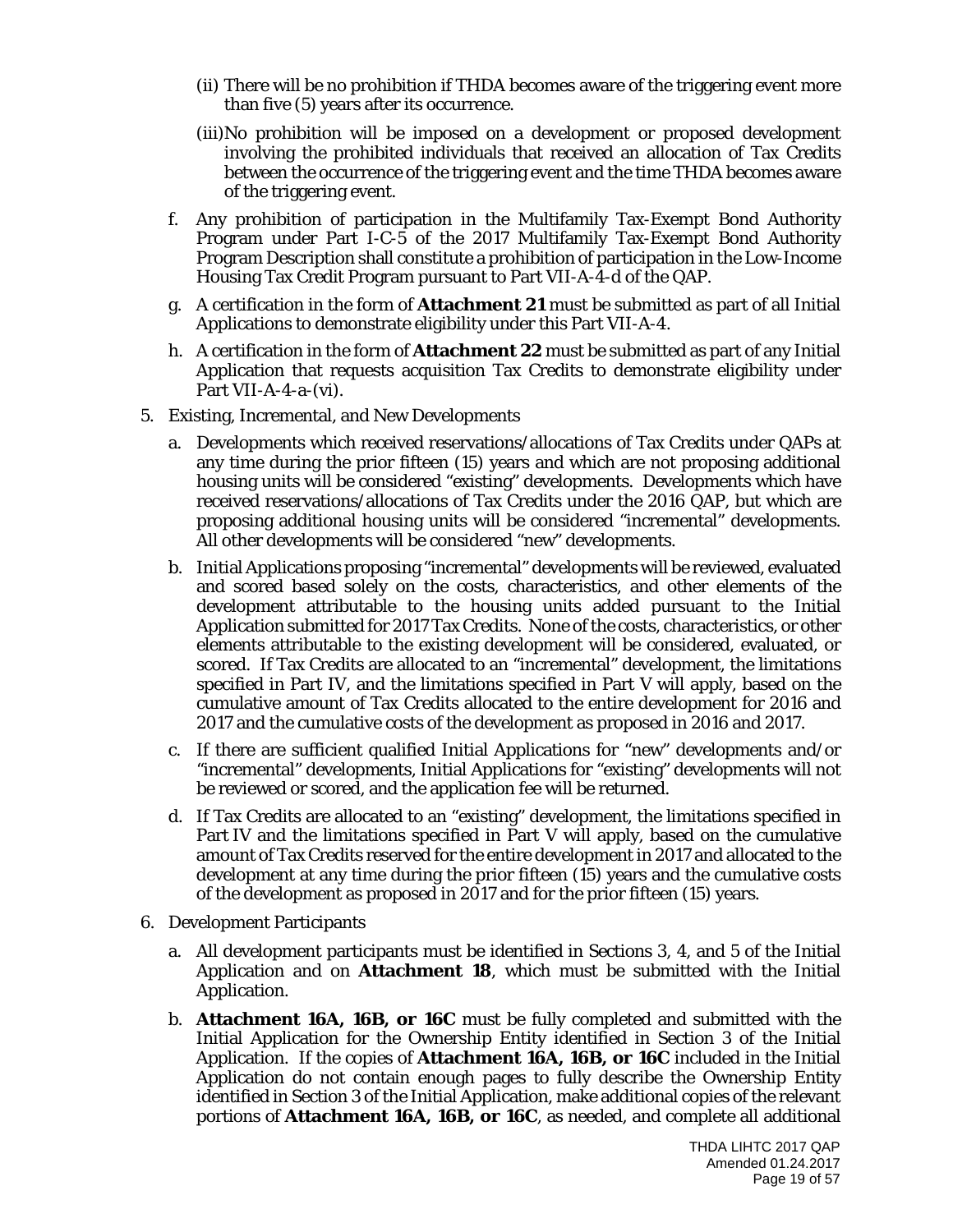pages until no entities and only individuals are identified. Provide the required information for all entities and individuals at each layer of the organizational structure of the Ownership Entity. **TRACE THE PROPOSED OWNERSHIP ENTITY THROUGH ALL LAYERS OF ITS ORGANIZATIONAL STRUCTURE REGARDLESS OF THE TYPE OF ENTITY AT ANY PARTICULAR LAYER.**  Applicants are encouraged, but not required, to submit an organizational chart when the proposed Ownership Entity is complex and contains multiple layers.

- c. **Attachment 17A, 17B, or 17C** must be fully completed and submitted with the Initial Application for the Developer Entity identified in Section 4 of the Initial Application. If the copies of **Attachment 17A, 17B, or 17C** included in the Initial Application do not contain enough pages to fully describe the Developer entity identified in Section 4 of the Initial Application, make additional copies of the relevant portions of **Attachment 17A, 17B, or 17C**, as needed, and complete all additional pages until no entities and only individuals are identified. Provide the required information for all entities and individuals at each layer of the organizational structure of the Developer Entity. **TRACE THE PROPOSED DEVELOPER ENTITY THROUGH ALL LAYERS OF ITS ORGANIZATIONAL STRUCTURE REGARDLESS OF THE TYPE OF ENTITY AT ANY PARTICULAR LAYER.**  Applicants are encouraged, but not required, to submit an organizational chart when the proposed Developer Entity is complex and contains multiple layers.
- d. In the event any entity identified in **Attachment 16A, 16B, or 16C**, and/or **Attachment 17A, 17B, or 17C** is a corporation that is publicly traded on a nationally recognized stock exchange or similar entity, the information required in **Attachment 16A, 16B, or 16C**, and/or **Attachment 17A, 17B, or 17C** need not be provided for that entity. An opinion of counsel in the form of **Attachment 24** must be provided with the Initial Application for this exception to apply.
- e. In the event any entity identified in **Attachment 16A, 16B, or 16C**, and/or **Attachment 17A, 17B, or 17C** is a trust, information must be provided in the relevant Attachment about the trustee and beneficiary of each trust at each layer of organizational structure. Information about trustees and beneficiaries must be traced through all levels of organizational structure.
- f. An **Attachment 23** (Disclosure Form) is required for each individual identified in **Attachment 16A, 16B, or 16C** for the Ownership Entity and for each individual identified in **Attachment 17A, 17B, or 17C** for the Developer Entity. Each Disclosure Form must include responses to each question and must bear the original signature of the individual, in their individual capacity. Provided, however, **Attachment 23** is NOT required for individuals who are officers, directors of shareholders of a corporation that is publicly traded on a nationally recognized stock exchange or similar entity which is identified in **Attachment 16A, 16B, or 16C**, and/or **Attachment 17A, 17B, or 17C**
- g. An Initial Application is ineligible if any of the following apply:
	- (i) **Attachment 23** for any required individual shows that any one of the following is true for that individual:
		- (A) A felony conviction of any type within the last ten (10) years;
		- (B) A fine, suspension or debarment involving financial or housing activities within the last five (5) years imposed by any federal agency;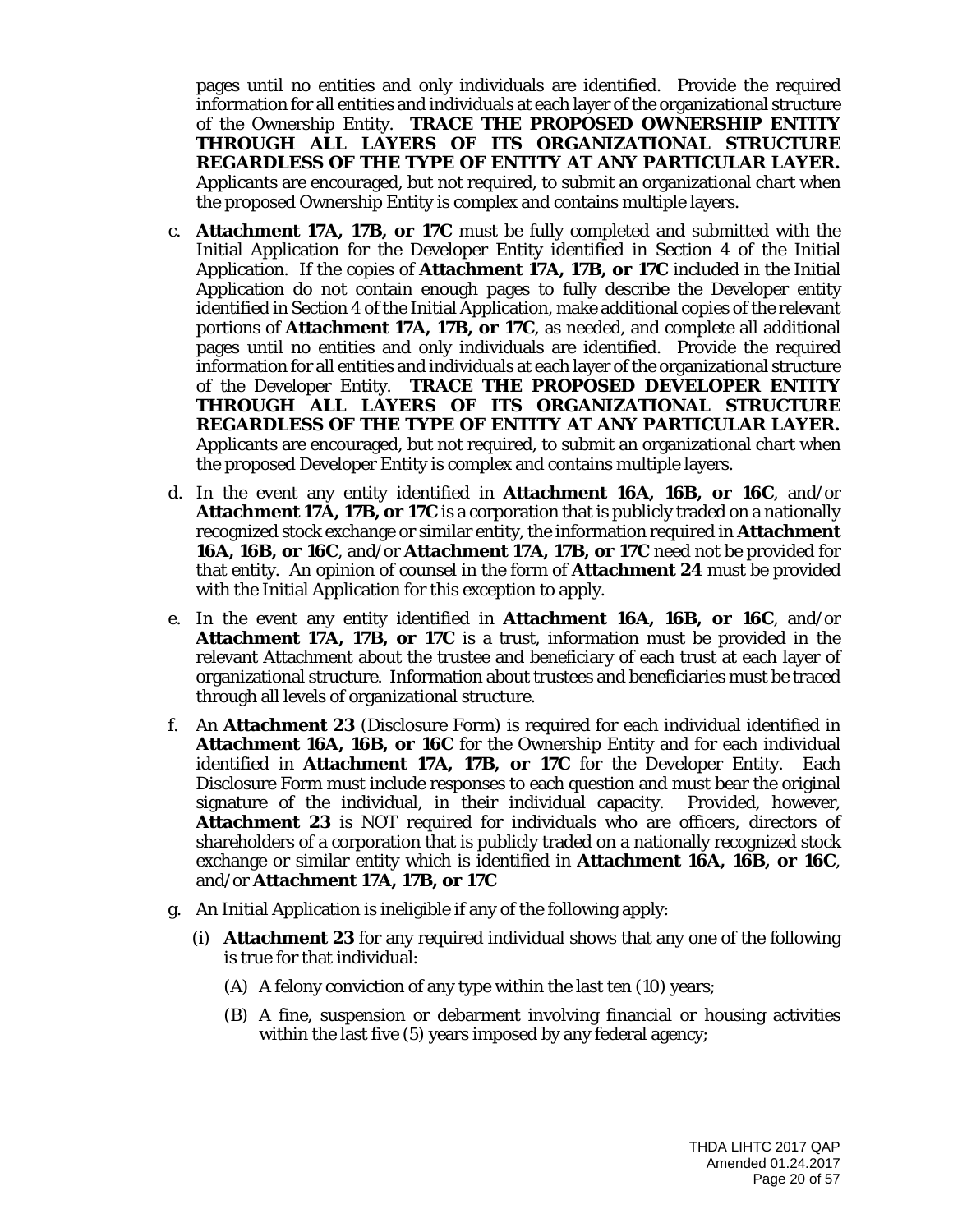- (C) The individual currently in bankruptcy or a bankruptcy discharged within the last four (4) years or any organization or entity in which the individual had significant control currently is in bankruptcy or had a bankruptcy discharged within the last four (4) years;
	- (i) Individual bankruptcy of a member of the board of directors of an entity that is, or is wholly controlled by, a government entity will not be grounds for ineligibility under this Part VII-A-6-g-(i)-(C) provided that the individual certifies that he/she will not have substantial decision-making authority with regard to the proposed development; or
- (D) Any suspensions of required state licenses (Tennessee or any other state) within the last ten (10) years.
- (ii) The Initial Application is disqualified or deemed ineligible pursuant to any other provisions of this QAP.
- 7. Property Control
	- a. THDA will not accept multiple Initial Applications for the same site.
	- b. To be eligible, an Initial Application must demonstrate control of the property on which the development proposed in the Initial Application is to be located (the "Property"). A copy of any one of items (i)-(iv) below must be part of the Initial Application:
		- (i) Recorded instrument of conveyance (warranty deed, quitclaim deed, trustee deed, court order) evidencing title to the Property vested in (A) the currently existing Ownership Entity identified in the Initial Application or (B) a person or entity identified in the Initial Application as the general partner or managing member of the Ownership Entity to be formed;
		- (ii) Acceptable evidence demonstrating the ability to acquire the Property through the power of eminent domain by (A) the currently existing Ownership Entity identified in the Initial Application or (B) a person or entity identified in the Initial Application as the general partner or managing member of the Ownership Entity to be formed;
		- (iii) Contract for sale or a contract for a 50-year ground lease, which contract must show that the ground lease, when executed, will meet the requirements specified in Part VII-A-7-b-(v), executed by (A) the owner of record of the Property and (B) the currently existing Ownership Entity identified in the Initial Application or a person or entity identified in the Initial Application as the general partner or managing member of the Ownership Entity to be formed; or
		- (iv) An option to purchase or an option for a 50-year ground lease, which option must show that the ground lease, when executed, will meet the requirements specified in Part VII-A-7-b-(v), executed by (A) the owner of record of the Property and (B) the currently existing Ownership Entity identified in the Initial Application or a person or entity identified in the Initial Application as the general partner or managing member of the Ownership Entity to be formed.
		- (v) A ground lease for the Property must have a minimum term of 50 years with no provisions for termination or reversion prior to the expiration of the extended use period as defined in Section  $42(h)(6)(D)$ . Proposed developments which are the subject of a Payment In Lieu of Taxes ("PILOT") agreement may be exempt from this minimum term requirement subject to THDA's review of and satisfaction with the terms of the PILOT.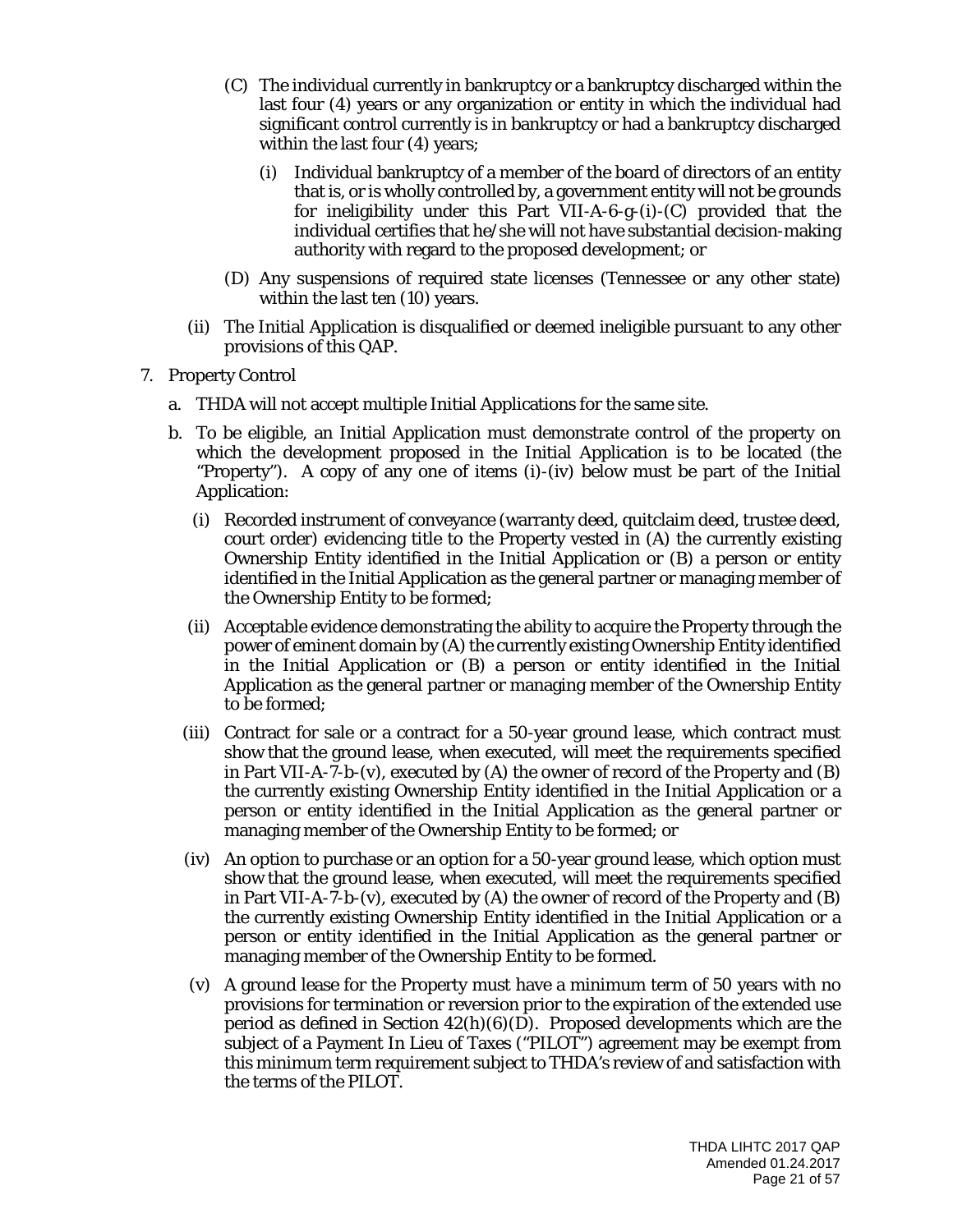- c. Documentation required as part of the Initial Application to demonstrate eligibility under this Part VII-A-7:
	- (i) A copy of one of the items identified in Part VII-A-7-b above, **AND**
		- (A) A commitment for title insurance evidencing that title to the Property is vested in the person or entity who executed the document required in Part VII-A-7-b above as owner, which must include a valid legal description of the property. The commitment for title insurance must be dated no more than 60 days prior to the Initial Application Deadline.
- d. Copies of assignments of contracts or options without copies of the underlying contract or option that meets the requirements set forth above will not be accepted.
- e. All documentation must be in full force and effect, fully executed, and include a correct legal description for the Property.
- f. The legal description included with the documentation pursuant to Part VII-A-7-b and the legal description included with the documentation pursuant to Part VII-A-7-c must be consistent with each other and include the acreage or square footage.
	- (i) If the legal descriptions required pursuant to Part VII-A-7-b and Part VII-A-7-c do not match exactly, the applicant may submit a sworn affidavit from an individual listed in **Attachment 16** or an individual listed on **Attachment 17** stating that the legal description included with the documentation pursuant to Part VII-A-7-b and the legal description included with the documentation pursuant to Part VII-A-7-c both refer to the Property.
- g. The purchase price must be clearly stated in the documentation submitted pursuant to Part VII-A-7-b.
- h. If the property identified in an Initial Application under this QAP includes land for which the purchase cost has already been taken into account in connection with a prior allocation of Tax Credits, no cost for the purchase of the land will be permitted in connection with the property identified in the Initial Application under this QAP.
- 8. Market Study
	- a. A Market Study, performed by an independent third party selected from **Exhibit 9** and prepared in accordance with the requirements of **Exhibit 8** (the "Market Study"), must be submitted with the Initial Application for all proposed developments. The Market Study, in a form and with content acceptable to THDA, must support the need and demand for the proposed development.
	- b. The Market Study must be less than six months old at the time of submission.
	- c. A Market Study performed by an analyst or firm not listed in **Exhibit 9** will not be accepted. This includes any Market Study performed on behalf of an analyst or firm listed in **Exhibit 9** by an analyst or firm not listed in **Exhibit 9** (i.e. a "subcontracted" Market Study).
	- d. Based on the information and analysis presented in the Market Study, and based on other information available to THDA, THDA may determine that market demand is not sufficient to support the proposed development.
	- e. *The determinations of the market analyst as reflected in the Market Study are determinative as to eligibility.*
- 9. Physical Needs Assessment

For Initial Applications proposing adaptive reuse, preservation, or rehabilitation, the Initial Application must include a Physical Needs Assessment conducted by an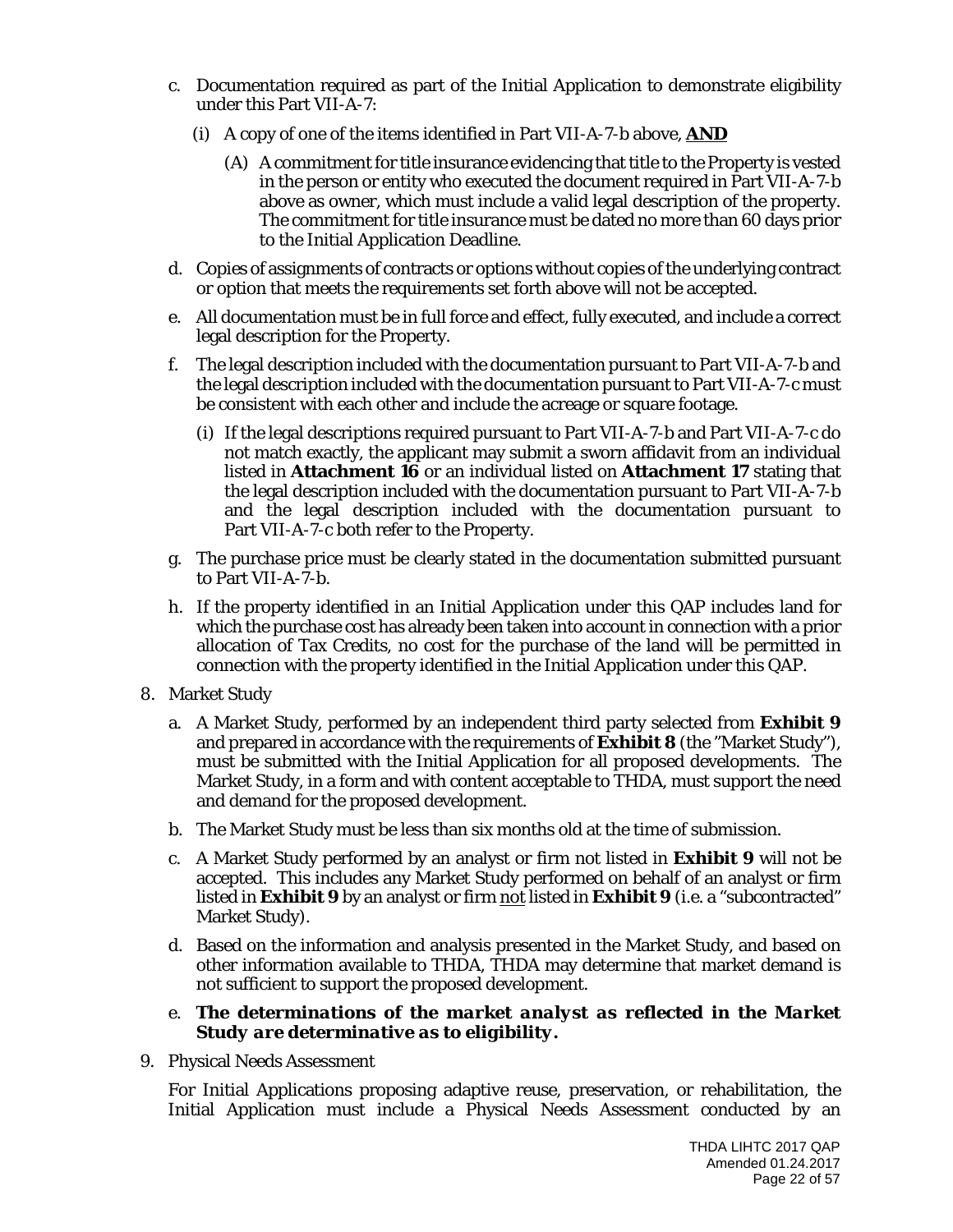independent third party and prepared in accordance with the requirements of **Exhibit 11**. The Physical Needs Assessment must be in a form and with content acceptable to THDA, and must include a complete and detailed work plan showing all necessary and contemplated improvements and the projected cost. Physical Needs Assessments must be less than six months old at the time of submission. The Physical Needs Assessment must be based on a physical inspection of the building(s) occurring no more than 6 months prior to the effective date of the Physical Needs Assessment.

- 10. Appraisal
	- a. For Initial Applications proposing adaptive reuse, preservation, rehabilitation, or requesting acquisition Tax Credits for five or more units, an "as is" market rate appraisal not including Tax Credit benefits must be included with the Initial Application. The appraisal must be performed by a Certified General Appraiser licensed in Tennessee and prepared in accordance with the requirements of **Exhibit 12**. The appraisal cannot be based solely or largely on a cost approach to value, but must also consider market and income approaches to value. If the development is proposed for scattered sites, the scattered sites must be appraised as a single rental development, using appraisal methodology appropriate for rental property as described here. The acquisition cost for Tax Credit purposes shall not exceed the lesser of the purchase price or the appraised value. Appraisals must be less than six months old at the time of submission.
	- b. For all other Initial Applications that include land cost, a land appraisal must be included with the Initial Application. The appraisal must be performed by a Certified General Appraiser licensed in Tennessee and prepared in accordance with the requirements of **Exhibit 12**. If the development is proposed for scattered sites, the scattered sites must be appraised as a single rental development, using appraisal methodology appropriate for rental property. The land cost for Tax Credit purposes shall not exceed the lesser of the purchase price or the appraised value. Appraisals must be less than six months old at the time of submission.
- 11. 100-Year Flood Plain

No portion of the improvements associated with the proposed development (other than parking lots) may be within a 100-year flood plain unless covered by flood insurance. Certification in the form of **Attachment 25** will be required with the 10% Carryover Cost Certification. Proof of flood insurance, if applicable, must be submitted with the Final Application.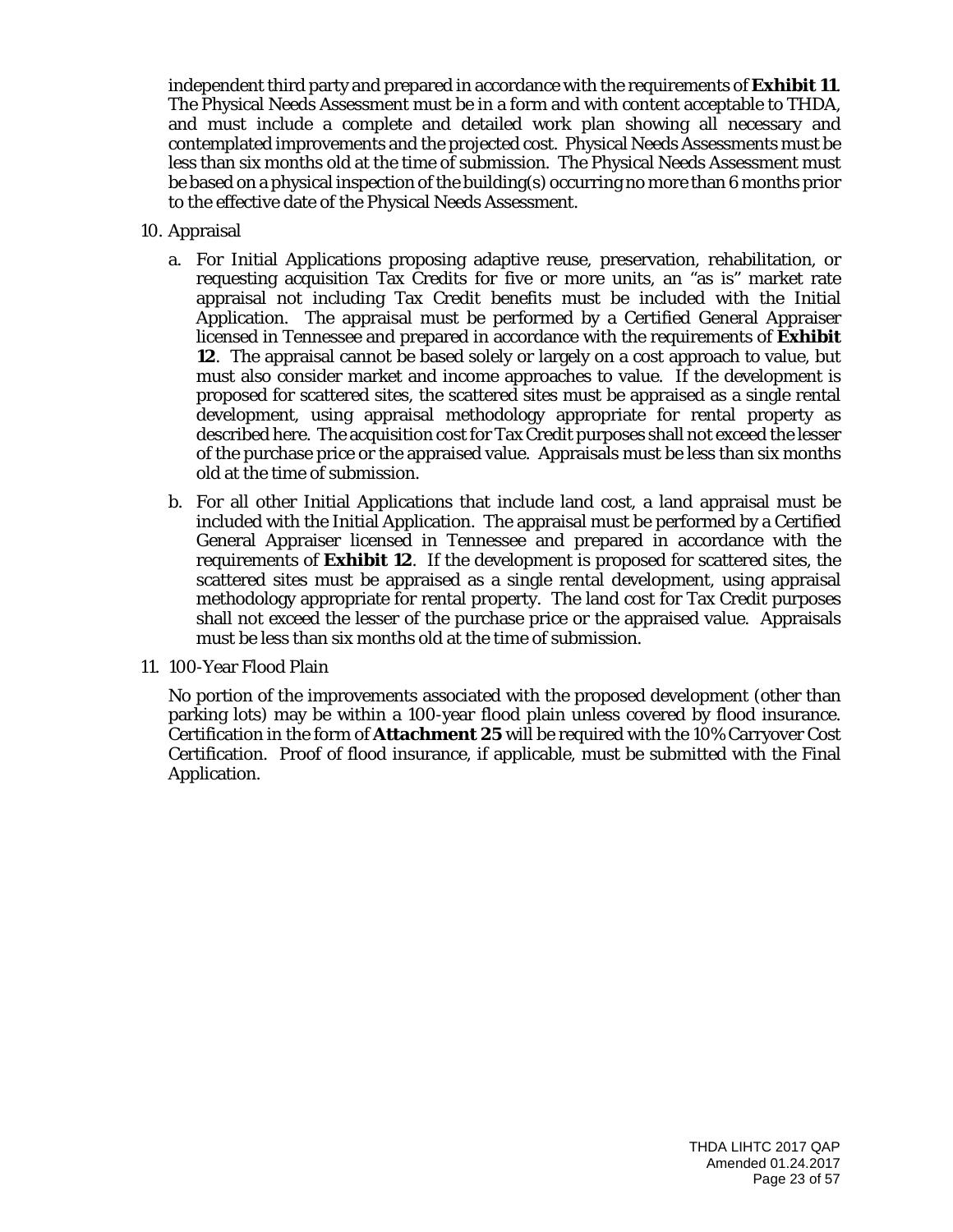# **B. Scoring Initial Applications**

Only Applicants, Initial Applications and developments that meet all application requirements specified in Part VI and all eligibility requirements specified in Part VII-A will be evaluated according to the scoring criteria specified below based on the information provided in each Initial Application. **A minimum of 44 points of the 100 points available is required for an Initial Application to be eligible for further consideration** under this QAP.

Points will not be awarded for any scoring category that is incomplete, erroneous, inconsistent with Attachments, other required supporting documentation, the Initial Application itself, or any other type of inconsistency.

#### **1. Development Location and Housing Needs: Maximum 25 Points**

a. Developments located in counties with the greatest rental housing need (**Exhibit 2**): *Maximum 25 points*

#### **2. Development Characteristics: Maximum 25 Points**

- a. New Construction Only
	- (i) Written documentation from the appropriate local governmental authority demonstrating that current zoning and other local land use regulations permit the development as proposed or that no such regulations currently apply to the proposed development: *3 points*
	- (ii) Designed and built to promote energy conservation by meeting the standards of the 2012 International Building Code. An architect's certification will be required with the Carryover Allocation Application and prior to issuing the IRS Form 8609: *2 points*
	- (iii) Designed and built using brick, stone, cement fiber siding, or vinyl to meet a 15-year maintenance-free exterior standard. An architect's certification will be required with the Carryover Allocation Application and prior to issuing the IRS Form 8609: *2 points*
	- (iv) Designed and built with **a minimum of 65%** of the exterior wall surfaces below the plate line covered with brick, stone, or cement fiber siding. An architect's certification will be required with the Carryover Allocation Application and prior to issuing the IRS Form 8609: *3 points*
- b. Preservation or Rehabilitation Only
	- (i) Developments involving **substantial preservation or rehabilitation** must be rehabilitated so that, upon completion of all rehabilitation as described in the Physical Needs Assessment, the major building components and systems will not require further substantial rehabilitation for a period of at least fifteen (15) years from the required placed in service date. Major building components and systems are roof structures, wall structures, floor structures, foundations, plumbing systems, central heating and air conditioning systems, electrical systems, interior and exterior doors, windows, parking lots, elevators, and fire/safety systems. Rehabilitation hard costs must be no less than the greater of thirty percent (30%) of building acquisition costs or eleven thousand dollars (\$11,000) per unit. An architect's certification will be required with the Carryover Allocation Application and prior to issuing the IRS Form 8609: **10 points**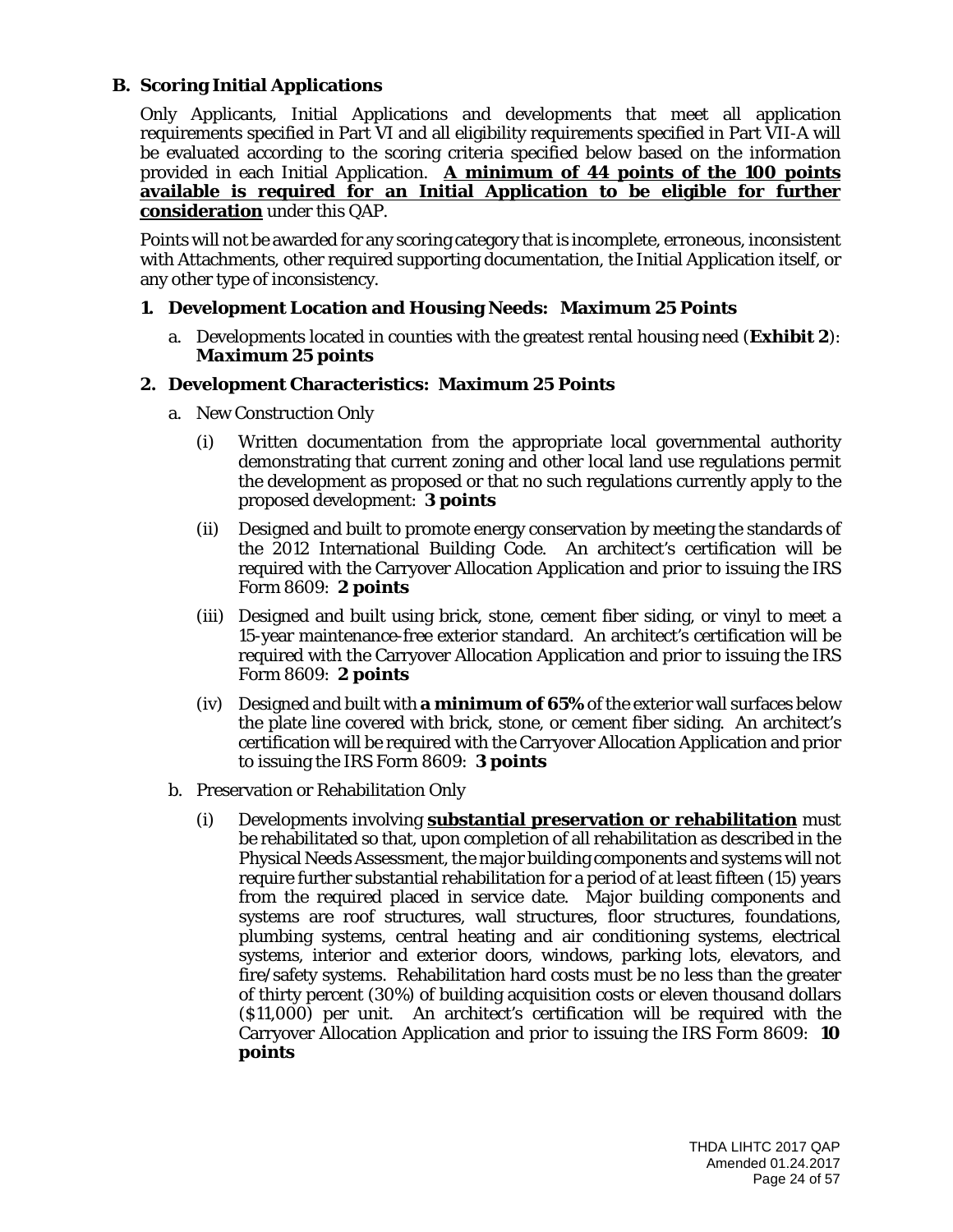- (ii) Developments involving **moderate preservation or rehabilitation** must be rehabilitated so that, upon completion of all rehabilitation, rehabilitation hard costs must be no less than the greater of twenty-five percent (25%) of building acquisition cost or seven thousand dollars (\$7,000) per unit. The rehabilitation scope of work must include, at a minimum, all appliances in all units being Energy-Star compliant (this requirement does not apply to ovens, ranges, or microwaves), and all work specified in the Physical Needs Assessment with regard to drywall, carpet, tile, interior and exterior paint, the electrical system, heating and air conditioning systems, roof, windows, interior and exterior doors, stairwells, handrails, and mailboxes. An architect's certification will be required with the Carryover Allocation Application and prior to issuing the IRS Form 8609: **8 points**
- (iii) Developments involving **limited preservation or rehabilitation** must be rehabilitated so that, upon completion of all rehabilitation, rehabilitation hard costs must be no less than the greater of twenty percent (20%) of building acquisition cost or six thousand dollars (\$6,000) per unit. The rehabilitation scope of work must include, at a minimum, all work specified in the Physical Needs Assessment with regard to interior and exterior common areas, interior and exterior painting and/or power washing, gutters, parking areas, sidewalks, fencing, landscaping, and mailboxes. An architect's certification will be required with the Carryover Allocation Application and prior to issuing the IRS Form 8609: **6 points**
- (iv) All rehabilitation expenditures must satisfy the requirements of Section  $42(e)(3)(A)(ii)$  of the Code.
- (v) All rehabilitation work associated with costs reflected in the Initial Application must be fully completed no later than the required Tax Credit placed in service date.
- (vi) Developments involving the use of existing housing as part of a community revitalization plan as certified, in the form of **Attachment 13,** executed by the City Mayor or City Attorney if the development is located within the applicable city limits, or the County Mayor or County Attorney if the development is located within the relevant county but is outside city limits. For developments which are located in a city without a community revitalization plan, but are covered by the relevant county revitalization plan, the County Mayor or County Attorney may sign the **Attachment 13**, but the City Mayor or City Attorney must sign the acknowledgement of said situation at the bottom of **Attachment 13**: *1 point*
- c. Historic Nature

Developments exclusively involving a structure (or structures) that is listed individually in the National Register of Historic Places, or is located in a registered historic district and certified by the Secretary of the Interior as being of historical significance to the district, and all proposed work will be completed in such a manner as to be eligible for historic rehabilitation tax credits. An architect's certification will be required with the Carryover Allocation Application and prior to issuing the IRS Form 8609. **Developments seeking to combine historic nature and adaptive reuse will be treated as new construction**: *1 point*

d. Energy Efficiency

(i) Developments fully certified as compliant with Enterprise Green Community requirements. Certification documentation will be required prior to issuing the IRS Form 8609: *15 points*.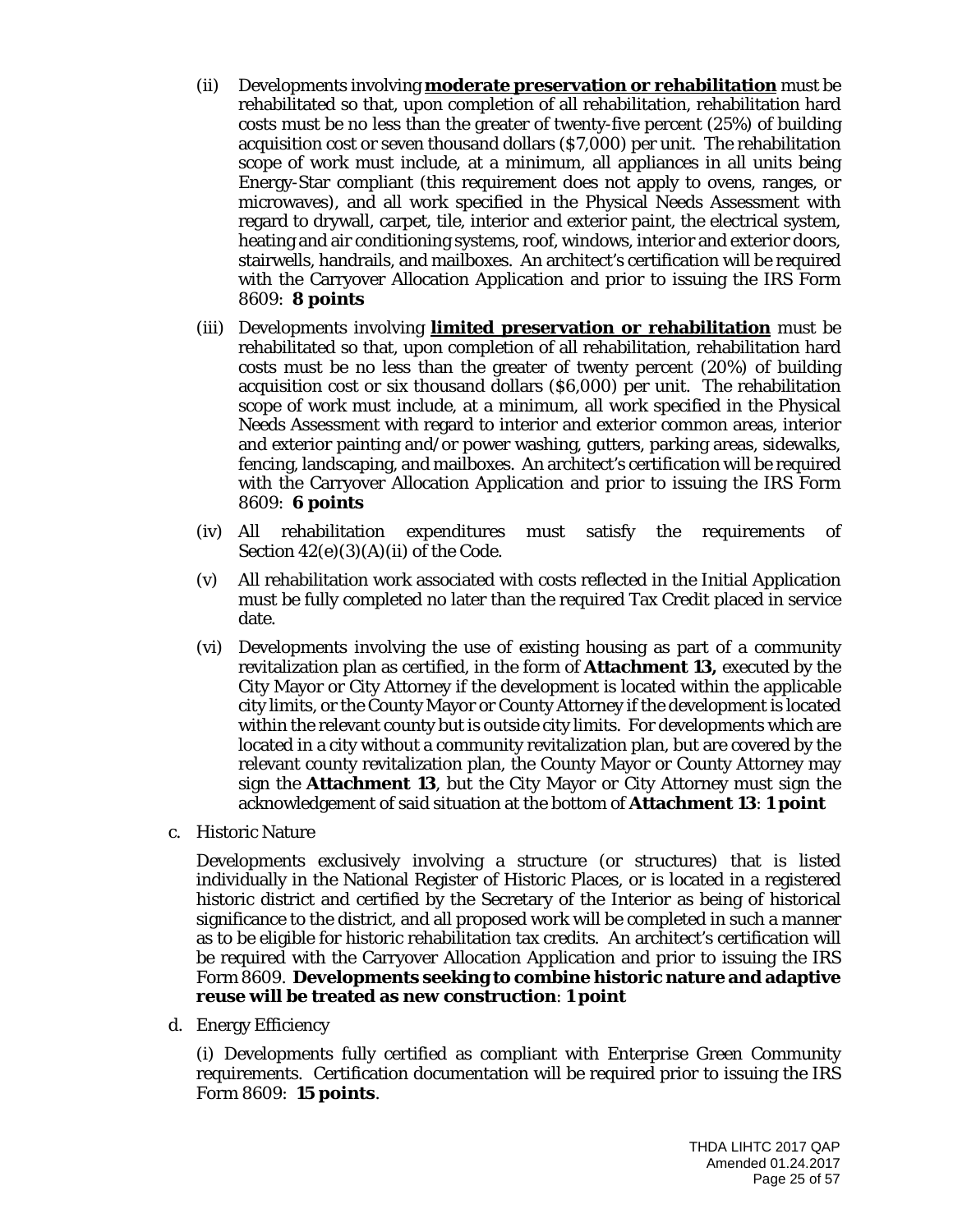- OR
- (ii) At placed in service, all of the following Energy Star requirements will be met: *15 points*
	- (A) ENERGY STAR rated HVAC systems in all units, 15 SEER minimum; and
	- (B) ENERGY STAR refrigerator with ice maker, 19 cubic foot minimum; and
	- (C) overhead light fixture connected to a wall switch in the living room and all overhead light fixtures in other rooms connected to a wall switch in the same room; and
	- (D) all light fixtures fitted with ENERGY STAR light bulbs; and
	- (E) ENERGY STAR rated windows in all units; and
	- (F) all toilets high efficiency or dual flush.
- (iii)For developments that meet all of the following requirements, the 2015 Enterprise Green Community specifications may be used with regard to Part VII-B-2-d-(ii)-(A) and Part VII-B-2-d-(ii)-(E) above:
	- (A) The development originally received an allocation of Tax Credits pursuant to this QAP; and
	- (B) IRS Form(s) 8609 have not yet been issued for the development; and
	- (C) The applicant for the development has elected points under Part VII-B-2-d-(ii) above; and
	- (D)The development architect provides written certification in a form and with substance acceptable to THDA, in its sole discretion, that the HVAC system(s) and windows are fully compliant with 2015 Enterprise Green Community specifications.
- e. Combination of New Construction and Preservation or Rehabilitation

For developments involving a combination of new construction and rehabilitation, points will be prorated based on the percentage of units in each category.

f. Adaptive Reuse/Conversion

**Developments involving adaptive reuse/conversion will be treated as new construction.** Adaptive reuse/conversion is defined as the change in use of a major building to residential use. Without limitation, the reuse of hotels, motels, buildings formerly used for residential purposes, slabs, sheds, trailers/mobile homes, barns, garages or single-family homes are not considered to be adaptive reuse/conversion.

#### **3. Sponsor Characteristics: Maximum 16 Points**

- a. Points will be awarded as designated below if the described event has **NOT** occurred in Tennessee since May 1, 2016 with respect to individuals involved (either directly or indirectly) with the developer or the ownership entity (whether formed or to be formed) identified in the Initial Application: *maximum 12 points*
	- (i) A reservation of Tax Credits was issued and accepted for a development that the individuals identified above were involved with (either directly or indirectly) through the developer or owner, yet a Carryover Allocation was not obtained: *2 points*
	- (ii) A Carryover Allocation was made to a development that the individuals identified above were involved with (either directly or indirectly) through the developer or owner, yet an IRS Form 8609 will not be or was not obtained: *4 points*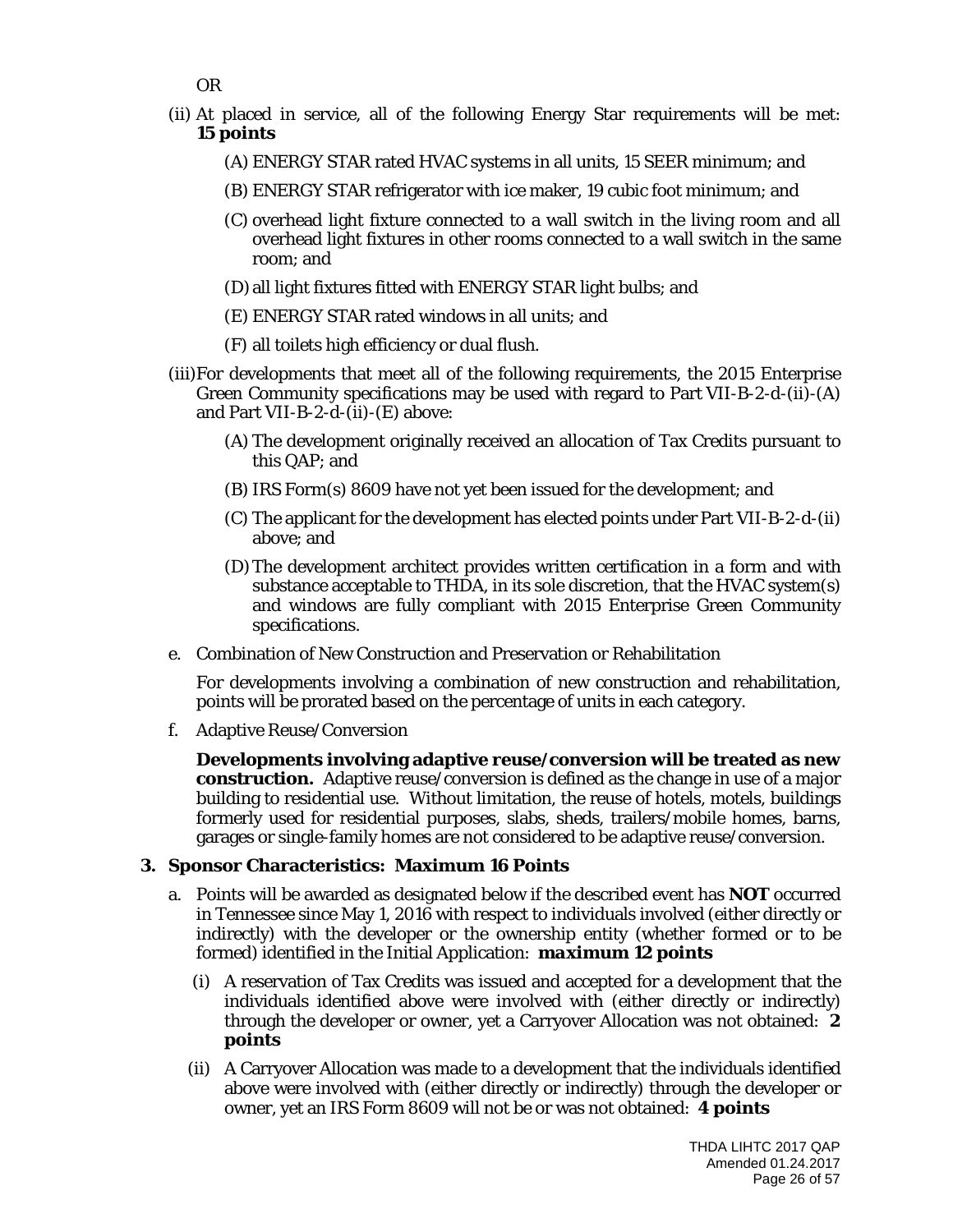- (iii) An allocation of Tax Credits was made to a development that the individuals identified above were involved with (either directly or indirectly) through developer or owner, but the development failed to meet the minimum set-aside for low-income tenants as specified in the land use restrictive covenants: *6 points*
- b. Initial Applications will be ineligible for points referenced in Part VII-B-3-a above if, with respect to individuals involved (either directly or indirectly) with the developer, the ownership entity (whether formed or to be formed), or the consultant identified in the Initial Application, any of the following has occurred:
	- (i) any such individual has been determined to be or have been involved in any prior Initial, Carryover Allocation, or Final Application that has been determined to be in violation of the requirements of the applicable QAP regarding developer or related party issues; or
	- (ii) any such individual has been determined to be or have been involved in any prior Initial, Carryover Allocation, or Final Application that has been determined to involve a "broker" who does not remain involved in the Initial Application through placed in service; or
	- (iii) any such individual has been determined to be or have been involved in any prior Final Application that has been determined to be in violation of the requirements of the applicable QAP regarding submission of permanent financing documentation; or
	- (iv) any such individual has been determined to be or to have been involved in any prior Initial, Carryover Allocation, or Final Application as a consultant, but who is a signatory or guarantor of construction financing documents, permanent financing documents, and/or equity syndication documents with respect to the development reflected in such prior Initial, Carryover Allocation, or Final Application; or
	- (v) any such individual has been determined to be or have been involved in any Exchange Application that failed to satisfy the deadline for completion of construction as specified in Part XVIII-F of the 2009 QAP; or
	- (vi) any such individual has been determined to be or have been involved in any Multifamily Tax Exempt Bond Authority Application that received an allocation of bond authority but failed to meet established deadline for issuance and sale of the tax-exempt bonds. Voluntary withdrawal of a Multifamily Tax Exempt Bond Authority Application in accordance with all applicable program requirements will not cause ineligibility for points under Part VII-B-3-a above; or
	- (vii) any such individual has been determined to be or have been involved in any Section 1602 or Tax Credit Assistance Program ("TCAP") development that accepted a conditional commitment letter, but failed to meet deadlines established for the submission of documentation to THDA or failed to close on the Section 1602 or TCAP assistance or failed to achieve 100% completion of construction of the development by the relevant deadline (voluntary withdrawal of a Section 1602 or TCAP Application in accordance with all applicable program requirements will not cause ineligibility for points under Part VII-B-3-a above); or
- (viii) any such individual has been determined to be or have been involved in any development for which Section 1602 or TCAP assistance closed, but is in default thereunder or for which events have occurred that with the passage of time will become a default.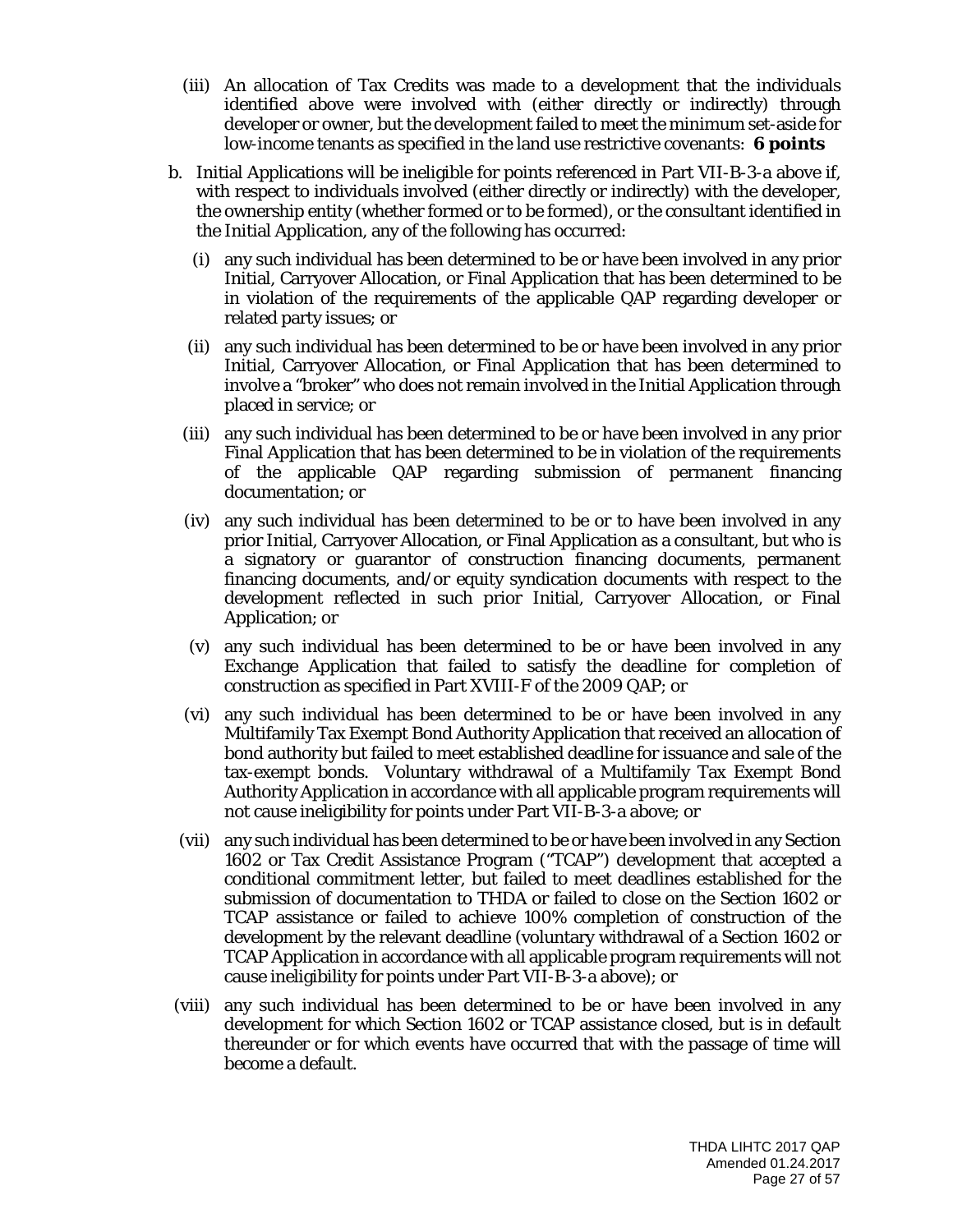Ineligibility for points as described in this Part VII-B-3-b shall be in effect during the year in which THDA identifies the circumstances causing the ineligibility and for the following calendar year.

- c. Tennessee Developer Experience
	- For purposes of this Part VII-B-3-c, a Tennessee Qualifying Development (a "Tennessee Qualifying Development") is a development that satisfies ALL of the following criteria:
		- (A) The development was the subject of an allocation of Tax Credits from THDA; and
		- (B) All buildings in the development were placed in service after December 31, 2006; and
		- (C) No buildings in the development have an uncured event of noncompliance under Section 42, the restrictive covenants recorded in connection with the development, or an outstanding IRS Form 8823; and
		- (D) The development is not in a "no further monitoring" status with the THDA Compliance Monitoring Division; and
		- (E) If the development received an allocation of Tax Credits under the 2016 QAP and received points under Part VII-B-3-c of the 2016 QAP, the Qualifying Person/Entity for purposes of the 2016 development must be involved in and remain involved in the developer entity for the 2016 development until all buildings in the 2016 development are placed in service.
	- (ii) For purposes of this Part VII-B-3-c, a Tennessee Qualifying Person/Entity (a "Tennessee Qualifying Person/Entity") must be associated with a Tennessee Qualifying Development as follows:
		- (A) The Tennessee Qualifying Person/Entity must be the Developer entity as reflected on **Attachment 5** of the Final Application for the Tennessee Qualifying Development ("**Attachment 5**"), provided that there has been substantial continuity at the ownership or senior management level since **Attachment 5** was submitted; or
		- (B) Tennessee Qualifying Person/Entity must be any individual listed on **Attachment 5**; or
		- (C) Tennessee Qualifying Person/Entity must be an individual listed as the developer in the Final Application.
	- (iii) For purposes of this Part VII-B-3-c, a Tennessee Qualifying Person/Entity as described in Part VII-B-3-c-(ii) above must be listed on the relevant version of **Attachment 17** for the Developer entity reflected in the 2017 Initial Application (the "2017 Developer").
	- (iv) Points will be awarded, as reflected below, based on a Tennessee Qualifying Person/Entity being listed on **Attachment 17** for the 2017 Developer and on the number of Tennessee Qualifying Developments for which the Tennessee Qualifying Person/Entity was listed on the relevant **Attachment 5**: *Maximum 3 Points*

| <b>Number of Qualifying Developments</b> | <b>Points</b> |
|------------------------------------------|---------------|
|                                          |               |
|                                          |               |
| 3 or more                                |               |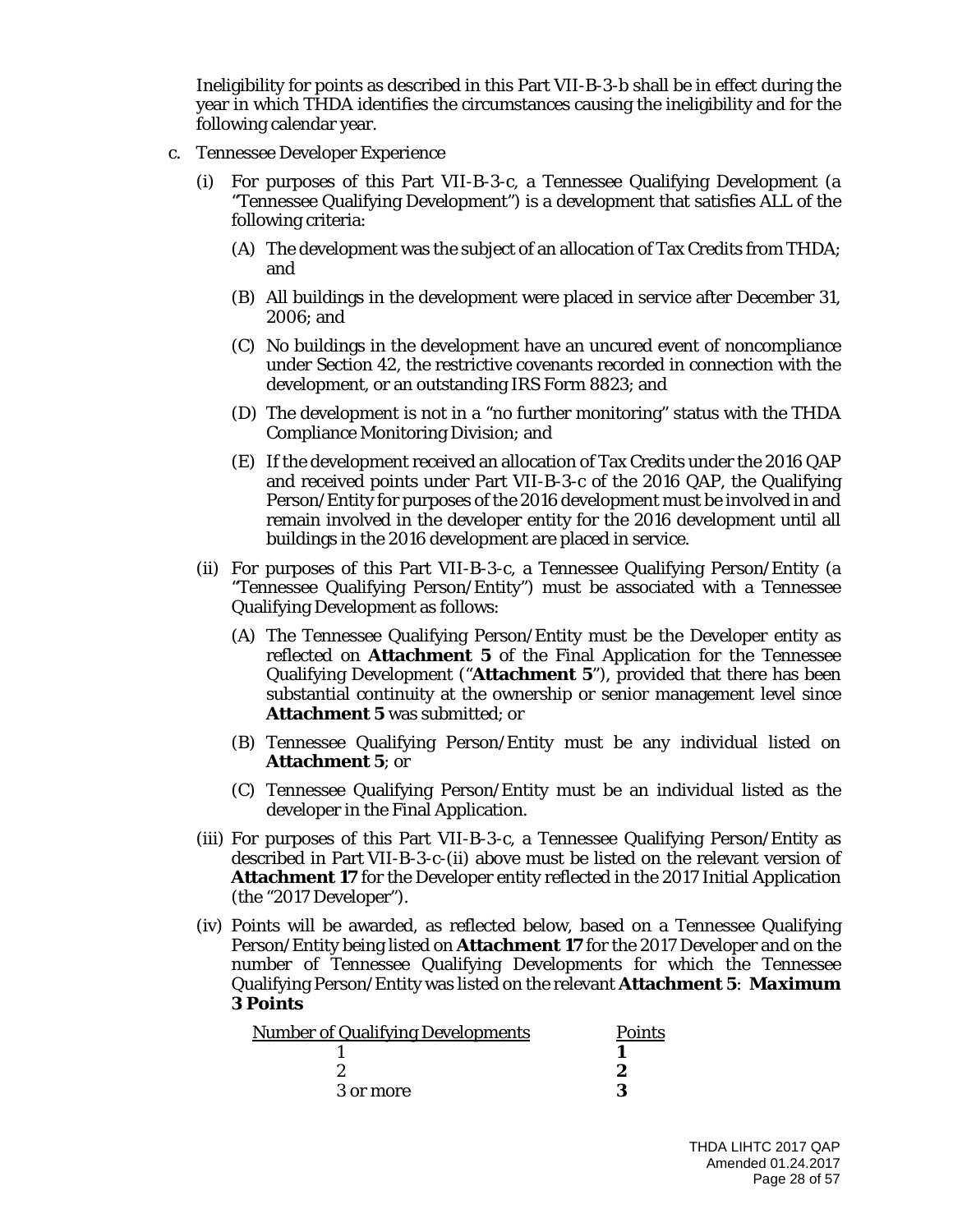- (v) The Qualifying Person/Entity must remain involved the 2017 Developer until the final building in the development proposed in the 2017 Initial Application is placed in service.
- d. Overall Developer Experience (includes Tennessee experience)
	- (i) For purposes of this Part VII-B-3-d, a Qualifying Development (a "Qualifying Development") is a development that satisfies ALL of the following criteria:
		- (A) The development was the subject of an allocation of Tax Credits; and
		- (B) All buildings in the development were placed in service after December 31, 1999; and
		- (C) No buildings in the development have an uncured event of noncompliance under Section 42, the restrictive covenants recorded in connection with the development, or an outstanding IRS Form 8823; and
		- (D) The Initial Application must include an **Attachment 20C: Verification of Developer Experience** completed by the allocating agency (if other than THDA).
	- (ii) For purposes of this Part VII-B-3-d, a Qualifying Person/Entity (a "Qualifying Person/Entity") must be associated with a Qualifying Development as follows:
		- (A) The Qualifying Person/Entity for the Qualifying Development must be the Developer entity, provided that there has been substantial continuity at the ownership or senior management level since placed in service; or
		- (B) The Qualifying Person/Entity may be any individual involved in the Developer entity.
	- (iii) Points will be awarded, as reflected below, based on a Qualifying Person/Entity being listed on **Attachment 17** for the 2017 Developer and on the number of low-income units in the Qualifying Developments associated, as described in Part VII-B-3-d-(ii) above, with the 2017 Initial Application: *Maximum 1 Point*

| <b>Number of Low-Income Units</b> | <b>Points</b> |
|-----------------------------------|---------------|
| 200 or more                       |               |

#### **4. Lowest Income Preference: Maximum 12 Points**

Election to set aside up to twenty percent (20%) of the units (which number shall be rounded up to the next whole unit) for households with incomes no higher than fifty percent (50%) of the area median income with rents maintained at or below the 50% of area median income maximums. Units occupied by households with Section 8 Housing Choice Vouchers count toward this requirement:

| Percent of units | Points          |
|------------------|-----------------|
| At least 5%      | <b>6</b> points |
| At least 10%     | <b>8 points</b> |
| At least 15%     | 10 points       |
| At least 20%     | 12 points       |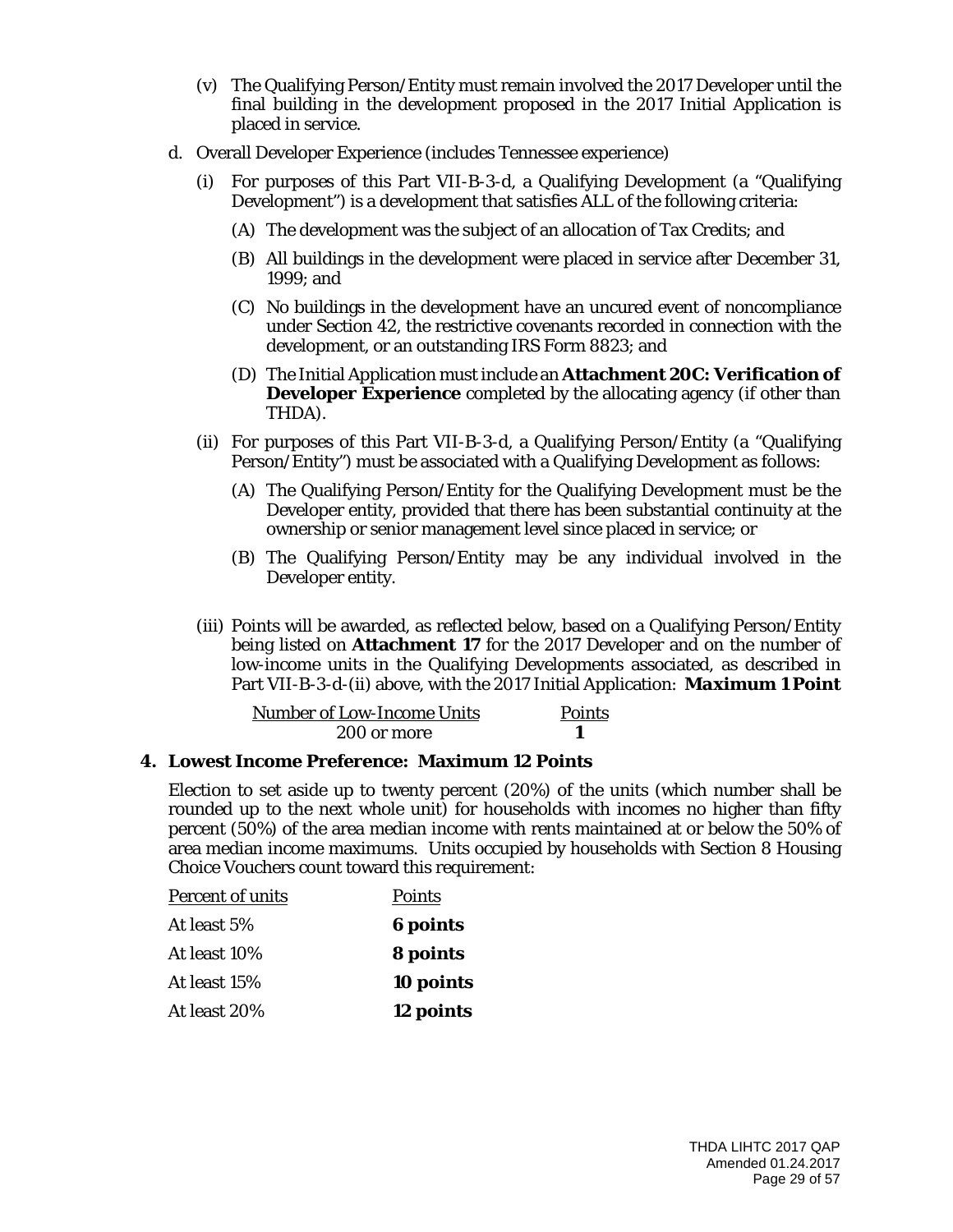# **5. Extended Use Preference or Tenant Ownership: Maximum 5 points**

#### *Choose only one below, a. OR b.*

#### a. Extended Use Preference: **Maximum 5 Points**

A binding commitment to defer the point in time at which the written request specified in Section  $42(h)(6)(I)$  may be given:

| Number of                               |          |
|-----------------------------------------|----------|
| Years                                   | Points   |
| At least 5 years                        | 5 points |
| At least 4 years, but less than 5 years | 3 points |
| At least 3 years, but less than 4 years | 1 point  |

#### *OR*

#### b. Eventual Tenant Ownership: **1 point**

A binding commitment to offer the tenant of a single family building at the end of the fifteen-year tax credit compliance period a right of first refusal to purchase the property. The owner must provide to THDA a detailed plan with the Initial Application, specifically including how the owner will set aside a portion of the rent beginning in year two (2) of the compliance period to provide sufficient funds to the tenant at the end of the compliance period for the down payment and the closing costs to purchase the unit. The plan will be required to be updated and submitted to THDA again for approval in year 13 of the compliance period. The Restrictive Covenant Agreement will contain provisions ensuring enforcement of this provision.

#### **6. Public Housing Priority: 6 points**

Marketing plans, lease-up plans, and operating policies and procedures which will give a priority to persons on current Public Housing waiting lists. Initial Applications with proposed developments in areas reflected on **Exhibit 6** are eligible for these points.

#### **7. Residency Preference: Maximum 6 Points**

#### *Choose only one below, a. OR b.*

a. Residency Preference for Households with Children: An architect's certification will be required with the Carryover Allocation Application and prior to issuing the IRS Form 8609: **6 points**

A minimum of 20% of the units in the development, rounded up to the nearest whole unit, must have 2 or more bedrooms.

The development must include a playground with permanent playground equipment and at least 1 of the following on-site amenities:

- (i) Appropriately sized, dedicated space with appropriate furniture and fixtures for and agreements with providers of after-school tutoring or homework help programs; or
- (ii) Appropriately sized computer room containing at least 1 computer with free internet access for each 50 total units; or
- (iii) Ball court, separate from all parking areas, incorporating permanent fixtures and a minimum of 1,600 square feet of concrete or paved surface.

#### *OR*

b. Residency Preference for Households with Special Housing Needs: The Initial Application must propose a development that serves households with special housing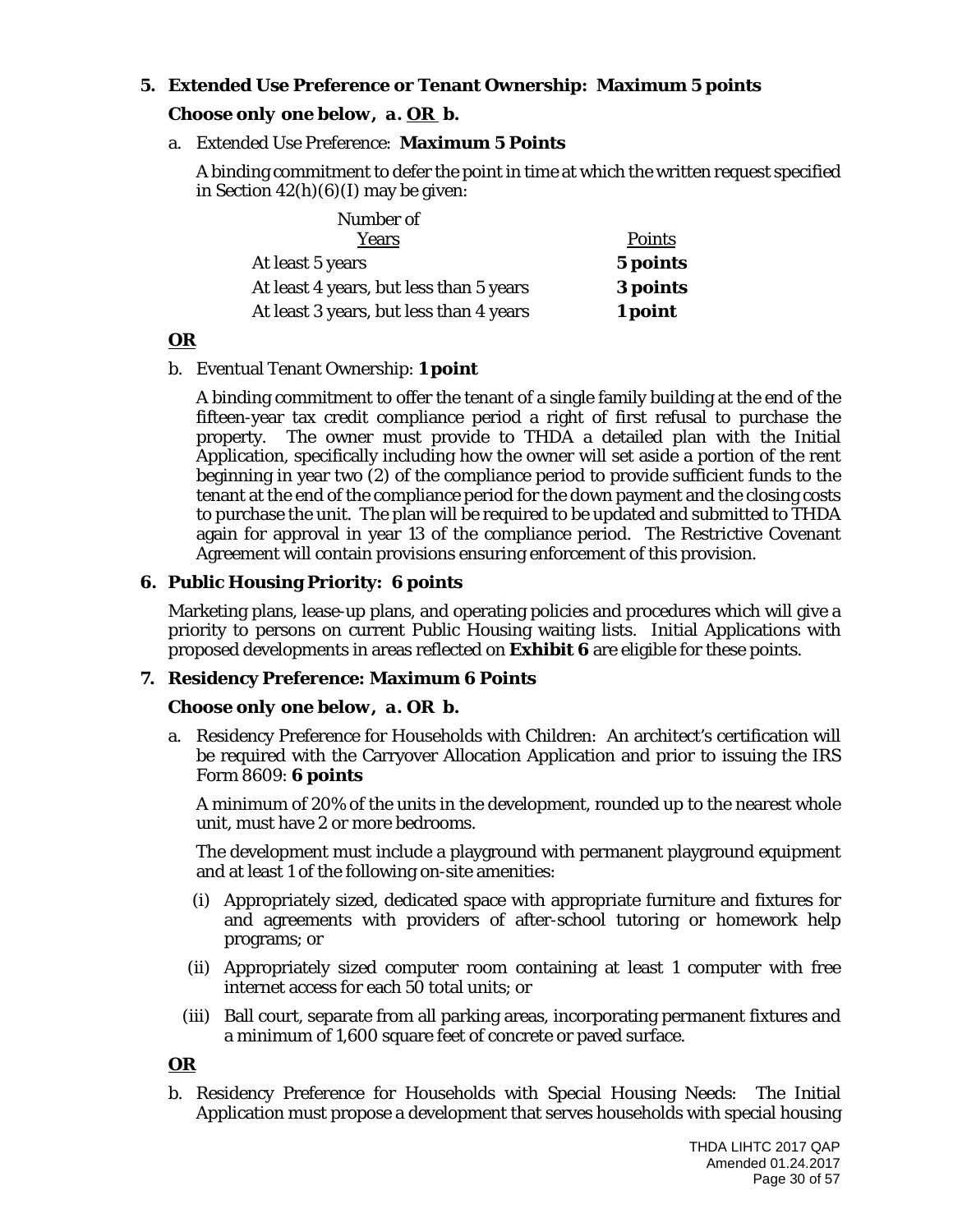needs. Special needs housing is housing that has been constructed or rehabilitated with special features (e.g. location, design, layout, on-site services) to help people live at the highest level of independence in the community. For example, the unit may be adapted to accommodate special physical or medical needs; or provide on-site services such as staff support for the elderly, individuals with mental health issues, developmental, or other social needs. **In order to qualify for points pursuant to this Part VII-B-7-b, the proposed development must include on-site services for the targeted tenant population. The Initial Application must include a comprehensive service plan that identifies each service to be provided; the anticipated source of funding for each service; the physical space that will be used to provide each service; and the anticipated supportive service provider for each service and their experience in providing service to the targeted population. Verification of** *tentative* **agreements with providers of on-site services throughout the first two (2) years following the required placed in service date must be included with the Initial Application.** *Final* **agreements with providers of on-site services throughout the first two (2) years following the required placed in service date must be included with the Final Application.** An architect's certification will be required with the Carryover Allocation Application and prior to issuing the IRS Form 8609: **6 points**

The development must include an appropriately sized, dedicated space with appropriate furniture and fixtures for, and agreements with, providers of services relevant to special housing needs residents and at least 1 of the following on-site amenities:

- (i) Appropriately sized computer room containing at least 1 computer with free internet access for each 50 total units; or
- (ii) Exercise facility for appropriate group activity for special housing needs residents (space must be at least 900 square feet, if indoor); or
- (iii) Gazebo with outdoor shaded sitting area with ornamental flowers and shrubs.

#### **8. Tennessee Growth Policy Act: 5 points**

Initial Applications with proposed developments located completely and wholly in a county or municipality with a growth plan approved by the local government planning advisory committee as determined by the Tennessee Advisory Commission on Intergovernmental Relations and reflected on **Exhibit 3**. Initial Applications with proposed developments in counties not subject to the Tennessee Growth Policy Act, as shown on **Exhibit 3**, will receive these points.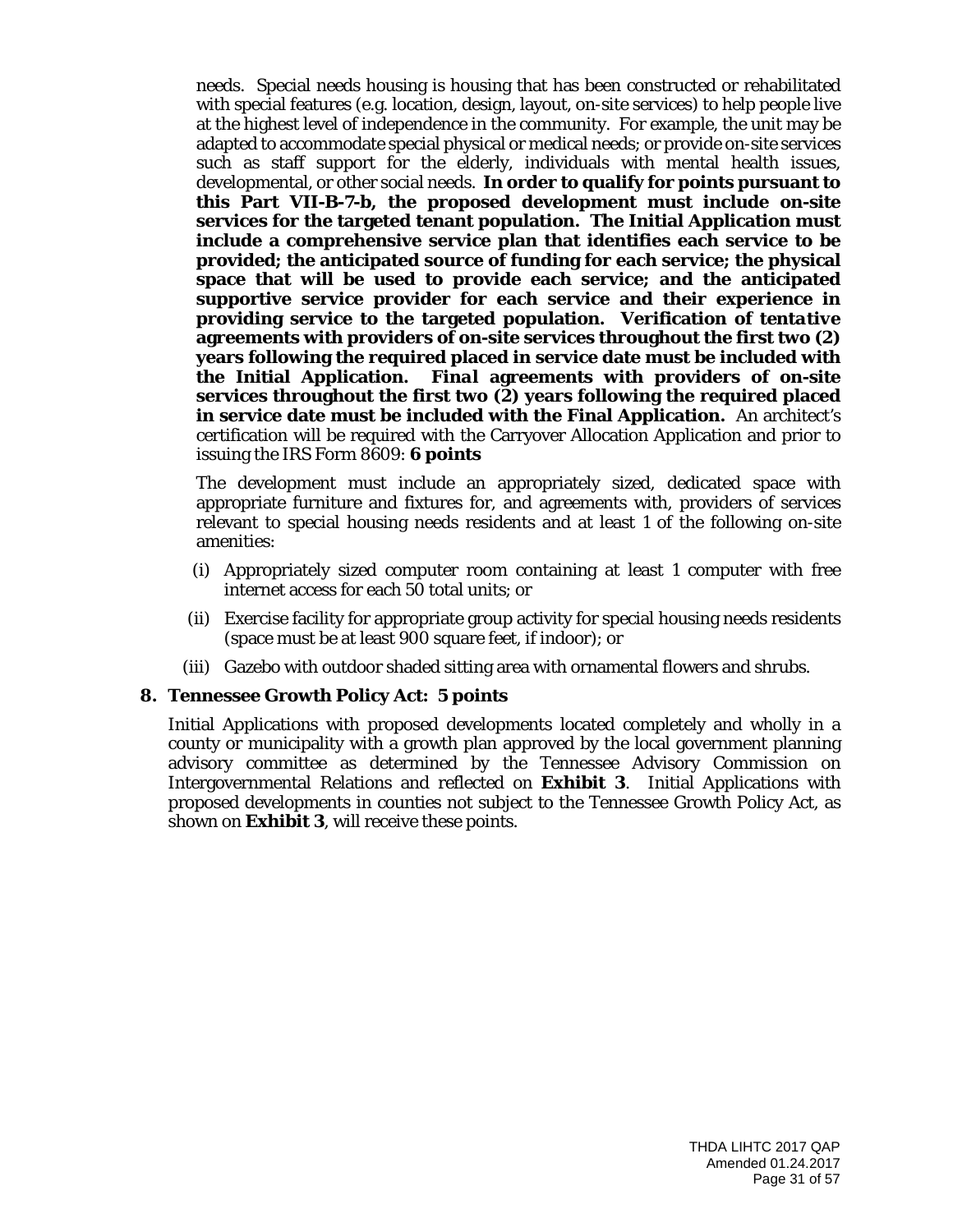# **Part VIII: Initial Application Eligibility and Scoring Review**

# **A. Notice to Applicants**

- 1. If THDA determines that an Initial Application does not meet one or more of the eligibility requirements of this QAP, or if the score in any scoring category is less than the score assigned by the applicant in the Initial Application, and the eligibility or scoring issues can be cured, THDA will notify the applicant by email (the "Email Notification"). The Email Notification will include a response deadline by which THDA must receive information from the applicant to cure the eligibility or scoring issues. If the information received is determined by THDA to be sufficient to cure the identified eligibility or scoring item, then the item so cured will not appear in the Cure Notice (as defined below). The Email Notification will not include a total score for an Initial Application.
- 2. THDA will notify each applicant when the eligibility determination and scoring of their Initial Application is complete. THDA will send this notice to the contact person and the address specified in the Initial Application. Failure to receive any notice specified in this Part VIII will not extend deadlines or modify requirements in this Part VIII. All applicants shall immediately notify THDA, in writing, of changes in the name and/or address of the contact person specified in the Initial Application. Such notification by the applicant will not be deemed to be an amendment to the Initial Application.
- 3. If THDA determines that an Initial Application meets all of the eligibility requirements of this QAP and if the score assigned by THDA in each scoring category is the same as or higher than the score assigned by the applicant in the Initial Application, then no further action by the applicant or THDA will be taken. At no time during the process set forth in this Part VIII may applicants submit additional items for the purpose of increasing the scores in a particular scoring category if the THDA assigned score is the same as or higher than the score assigned by the applicant in the Initial Application. The provisions of Part VIII-B do not apply.
- 4. If THDA determines that an Initial Application does not meet one or more of the eligibility requirements of this QAP or if the score assigned by THDA in any scoring category is less than the score assigned by the applicant in the Initial Application, THDA will so notify the applicant. THDA will also notify applicants if THDA determines that (i) any two or more developments proposed in two or more Initial Applications constitute a single development for purposes of applying the development limit specified in Part IV-B or (ii) developers or related parties reflected in two or more Initial Applications constitute a single entity for purposes of applying the developer or related party limitation specified in Part IV-C. This notice to applicants from THDA is referred to herein as the "Cure Notice".
- **5. No rankings or scoring summaries with respect to Initial Applications received by THDA will be available until all cure periods have expired and the review process is complete**.

#### **B. Cure Period**

1. Applicants receiving a Cure Notice may, in compliance with the requirements of this Part VIII-B, correct erroneous items, supply missing or incomplete items and/or may clarify any inconsistencies related to the specific items identified by THDA during a cure period which shall begin on the date of the Cure Notice and shall end at 4:00 PM Central Time, on the date specified in the Cure Notice. The Cure Notice shall specify the means and methods by which identified issues may be remedied. Applicants may not submit additional items for the purpose of increasing the score in a particular scoring category where the THDA assigned score is the same as or higher than the score assigned by the applicant in the Initial Application.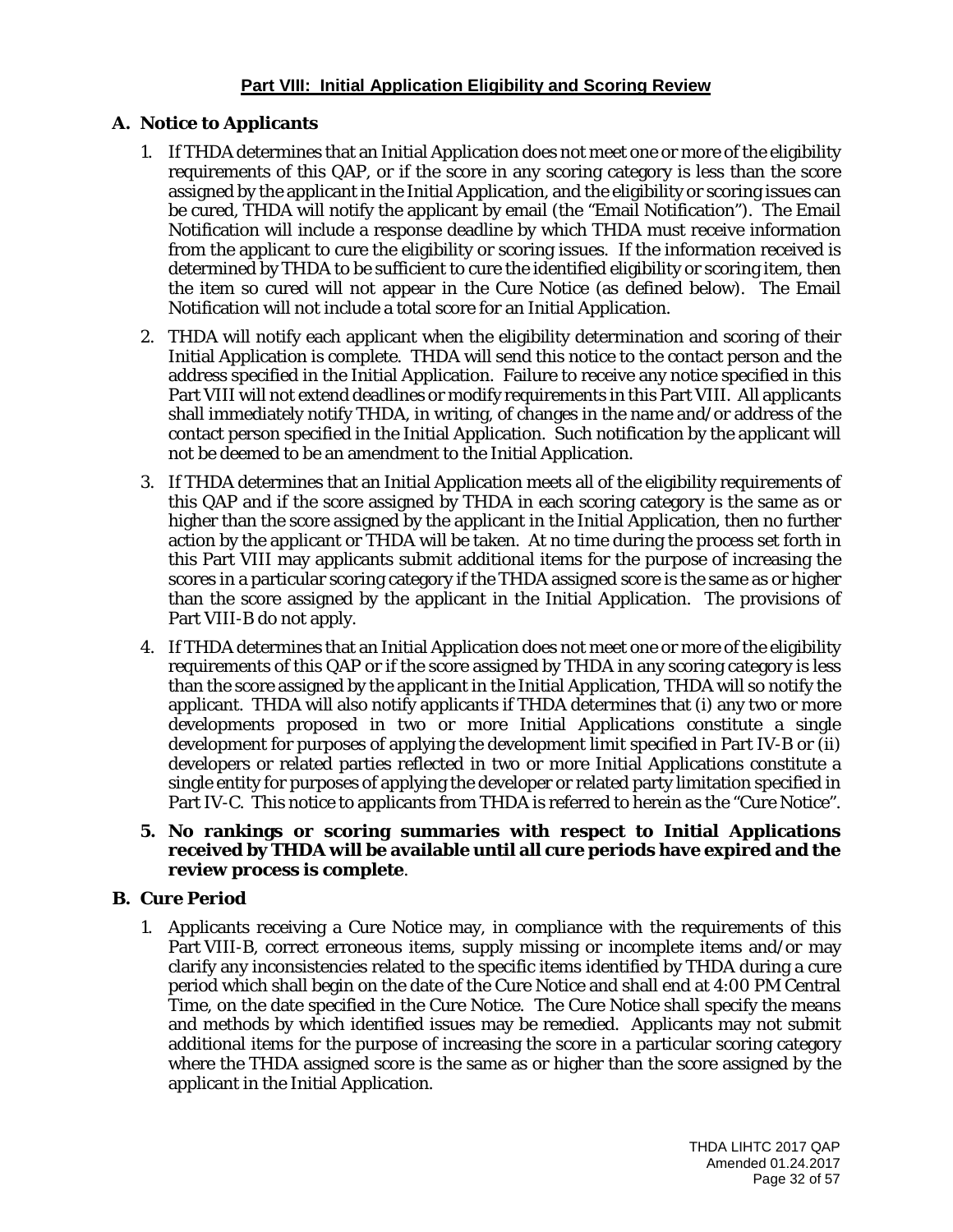- 2. If additional documentation to address items specified in the Cure Notice is not submitted in accordance with the requirements contained in the Cure Notice, then the determination as to eligibility and scoring made by THDA is determinative. The review process described in Part VIII-C is not available to applicants who do not submit additional documentation, **in writing**, in accordance with the Cure Notice (including, without limitation, the time deadlines specified therein.).
- 3. The cure provisions of this Part VIII-B **do not apply** to Initial Applications that are not submitted in accordance with the requirements of Part VI.
- 4. THDA will review all documentation submitted in accordance with the Cure Notice for each relevant Initial Application. If THDA determines that an Initial Application, taking into account documentation submitted in accordance with the Cure Notice, meets all of the eligibility requirements of this QAP and if the score assigned by THDA in each scoring category is the same as or higher than the score assigned by the applicant in the Initial Application, then no further action by the applicant or THDA will be taken. The provisions of Part VIII-C will not apply.
- 5. If THDA determines that an Initial Application, taking into account documentation submitted in accordance with the Cure Notice, still does not meet any one of the eligibility requirements of this QAP or if the score assigned by THDA in any scoring category is still less than the score assigned by the applicant in the Initial Application, THDA will notify the applicant of the determination (the "Review Notice"). The Review Notice will specify the time period within which a request for review may be made.

#### **C. Review Process**

- 1. Applicants who receive a Review Notice may submit, **in writing**, a request for review to the THDA Executive Director. This request for review must be submitted in accordance with the Review Notice. A request for review will not be considered if no documentation was submitted or if documentation was not submitted in accordance with the Cure Notice (including, without limitation, the time deadlines therein). If no written request for review is submitted or if the written request submitted does not meet all requirements of the Review Notice or this QAP, no review will occur and the THDA determination prior to the issuance of the Review Notice will be final.
- 2. The request for review must identify the eligibility item or scoring category to be reviewed, **the information in the Initial Application OR the documentation submitted during the cure period relevant to the eligibility item or scoring category in question**, and the reason the applicant thinks that the eligibility determination or scoring was in error. The request for review must contain no more than two  $81/2 X 11$  inch pages, with print on one side of each page, typed in 12 point font or larger. Requests not meeting this format will not be considered.
- 3. No additional documentation may be submitted in connection with this request for review. No information submitted after the expiration of the relevant cure period specified in the Cure Notice for an Initial Application will be considered. Requests for review that were not submitted in accordance with the Review Notice will not be considered. The provisions of Part VIII-C-4, -5, and -6 will not apply.
- 4. The Tax Credit Committee of the Board of Directors of THDA (the "Tax Credit Committee") will meet in regular or special session in July 2017, to evaluate the Initial Application, documentation submitted during the cure period, the Review Notice, the request for review and THDA staff analysis thereof (the "Review Meeting"). The Tax Credit Committee will consider only documentation submitted in compliance with this Part VIII, regardless of whether the applicant or a representative thereof are present at the Review Meeting. The Tax Credit Committee will consider whether documentation submitted as a result of the Cure Notice, taking into account the THDA staff analysis, is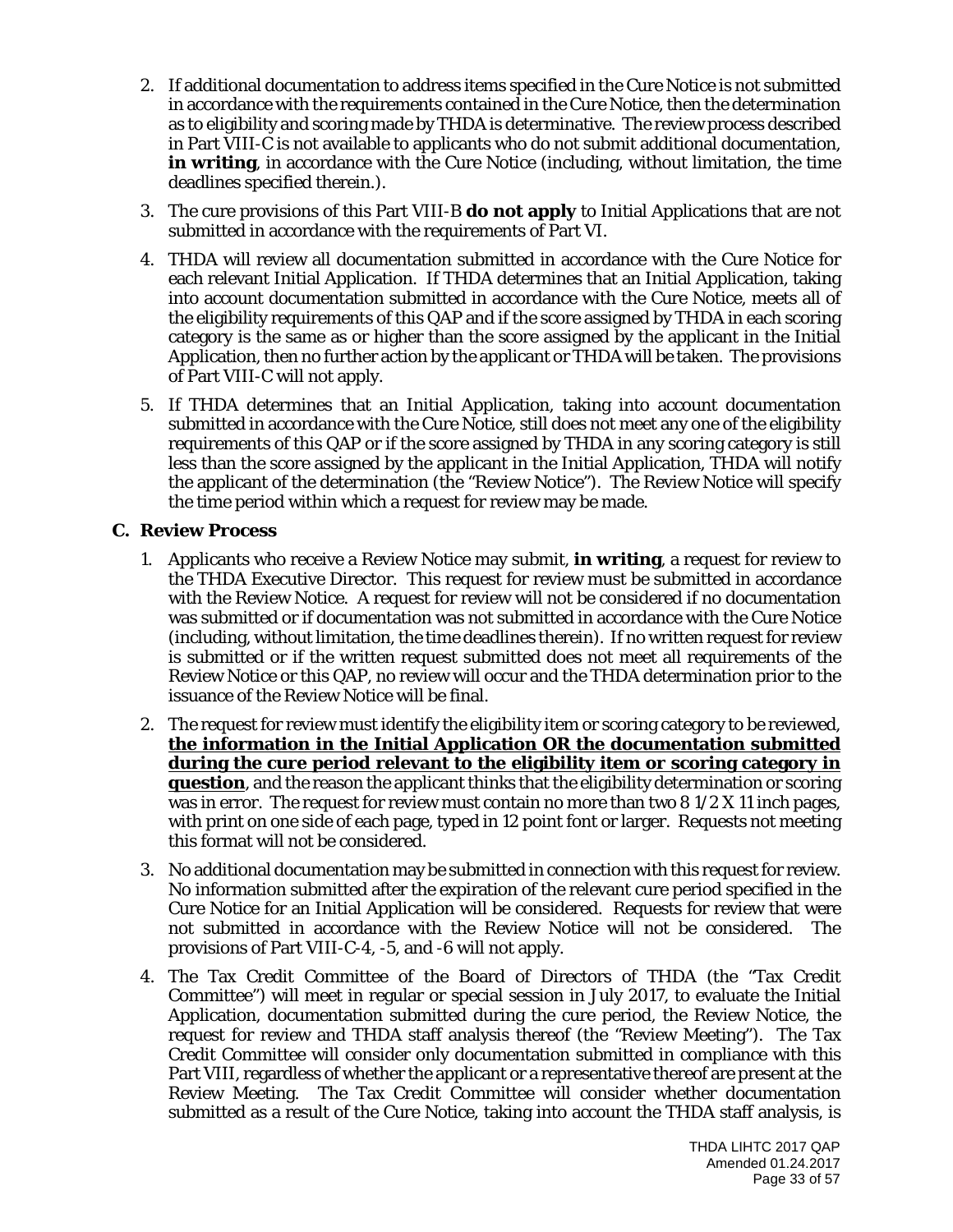sufficient to meet the requirements of this QAP or is otherwise consistent with the spirit and intent of this QAP. **Any contact with THDA Executive Director, any member of the Tax Credit Committee or any member of the THDA Board by any person or entity on behalf of any Initial Application between the date of the Review Notice and the date of the Review Meeting will be grounds for dismissal of the review request.** 

- 5. Applicants or representatives thereof may contact THDA Multifamily Development staff regarding procedural matters only between the date of the Review Notice and the date of the Review Meeting, which contact, if limited as specified herein, will not constitute grounds for dismissal of a review request. Applicants or representatives thereof may, but are not required to, appear at the Review Meeting. Notice of the decision of the Tax Credit Committee will be provided to the applicant.
- 6. The final score for all Initial Applications will be determined after the Review Meeting. By adoption of this QAP, the THDA Board of Directors specifically delegates full authority to the Tax Credit Committee to make the determinations specified in this Part VIII-C. The THDA Board of Directors will not consider requests to review decisions of the Tax Credit Committee. All decisions of the Tax Credit Committee are final. No matters with respect to eligibility under Part VII-A or with respect to scoring under Part VII-B will be considered after the adjournment of the Review Meeting.

# **D. Final Scoring and Ranking of Initial Applications**

After the completion of the cure period and completion of the review process set forth above, the final score for each Initial Application will be determined by THDA. Each Initial Application will be listed in order of score and such rankings will be made available to all applicants. This ranking is not confirmation of a reservation of Tax Credits. Reservations will not be made until all set-asides have been applied and all limits have been applied.

#### **E. Application of Various Limits/Final Ranking**

Following the final scoring of each Initial Application, THDA will make reservations in the Non-Profit Set-Aside, in the Public Housing Authority Set-Aside, in the Preservation Set-Aside, in the QCT/CRP Set-Aside, and in the Rural Set-Aside, based on the final scores assigned to each Initial Application, the amount of Tax Credits determined by THDA to be appropriate, the application of all other priorities, caps, and limits contained in this QAP, and according to the following procedures and provisions:

- 1. Non-Profit Set-Aside:
	- a. Based on the final scoring of Initial Applications, THDA will list, in ranking order, all developments qualifying for the Non-Profit Set-Aside. THDA will reserve Tax Credits beginning with the highest ranking Initial Application in the Non-Profit Set-Aside proposing new construction and the highest ranking Initial Application in the Non-Profit Set-Aside proposing preservation (as described in Part VII-A-2-c) or rehabilitation in the initial Non-Profit Set-Aside and, following that, will proceed down the ranking, without regard to development activity, until the point is reached where the last complete reservation can be made from the Non-Profit Set-Aside. **No partial reservations of Tax Credits will be made, except pursuant to Part VIII-E-9 or Part VIII-E-10.** (The limitations specified in Part IV will apply.) If there are not enough Tax Credits remaining in the initial Non-Profit Set-Aside to reserve the full amount requested for the next Non-Profit Initial Application in line, the difference between the balance remaining in the initial Non-Profit Set-Aside and the amount needed to make a full reservation will be added to the Non-Profit Set-Aside.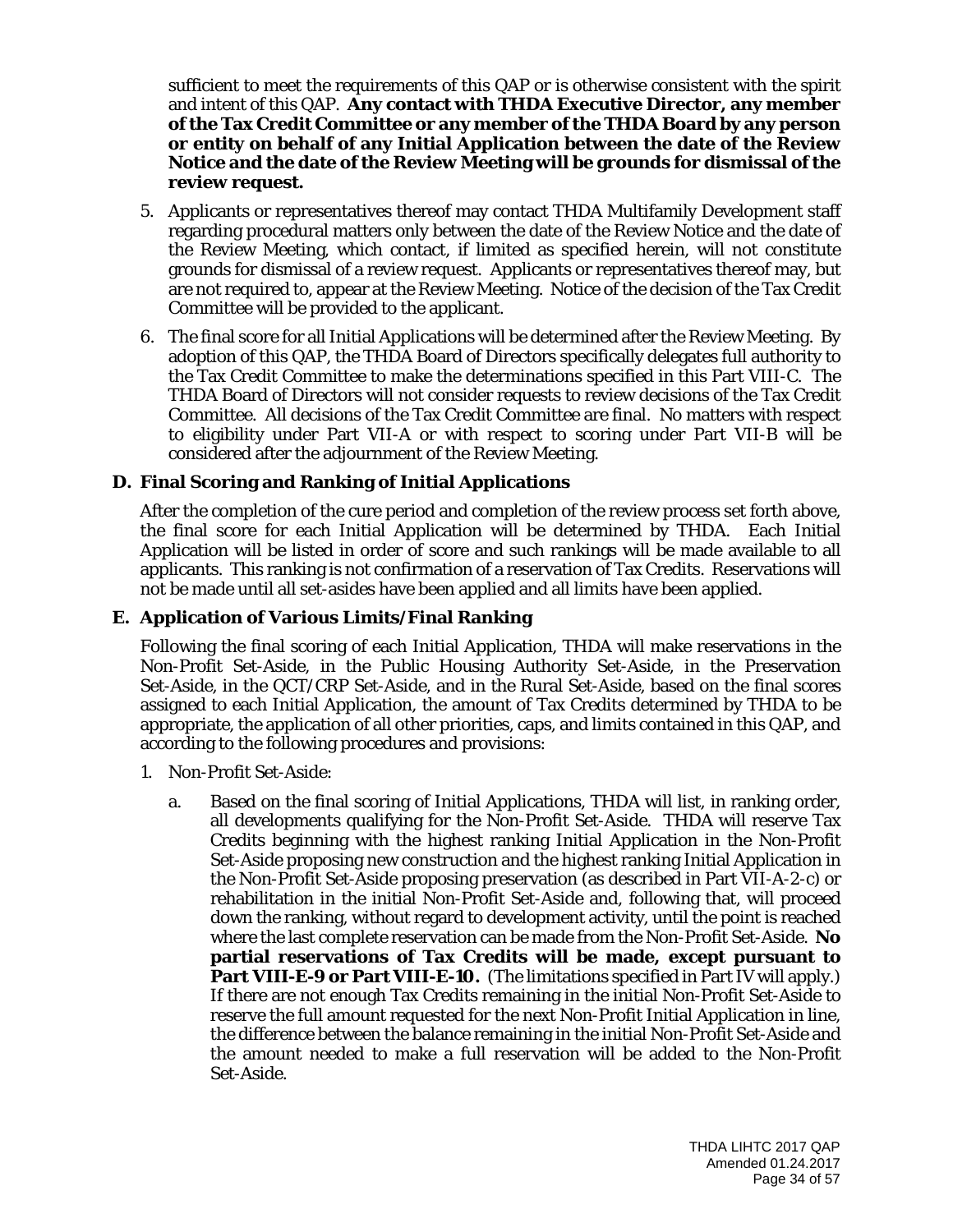- b. If a development receives a reservation from the Non-Profit Set-Aside and is also qualified for the QCT/CRP Set-Aside and/or the Rural Set-Aside, the reservation from the Non-Profit Set-Aside will count against the QCT/CRP Set-Aside and/or the Rural Set-Aside, as applicable.
- c. After the initial Non-Profit Set-Aside is completely reserved, other qualified Non-Profit applications that did not receive a reservation will be included and considered, along with other qualified applications, in the Public Housing Authority Set-Aside, the Preservation Set-Aside, the QCT/CRP Set-Aside (subject to b. above), the Rural Set-Aside (subject to b. above), and the General Pool, (subject to b. above) and Part IV, as applicable.
- 2. Choice Neighborhoods Initiative
	- a. THDA will list, in ranking order, qualified Initial Applications incorporating a HUD Choice Neighborhoods Initiative ("CNI") **Implementation** Grant, and will make reservations beginning with the highest ranking CNI Initial Application and will proceed down the list until the point is reached where the last complete reservation has been made to CNI Initial Applications. **No partial reservations of Tax Credits will be made, except pursuant to Part VIII-E-9 or Part VIII-E-10**. (The limitations specified in Part IV will apply.)
	- b. If a CNI Initial Application receives a reservation and is also qualified for the QCT/CRP Set-Aside and/or the Rural Set-Aside, the reservation to the CNI Initial Application will count against the QCT/CRP Set-Aside and/or the Rural Set-Aside, as applicable.
- 3. RAD Set-Aside:
	- a. THDA will list, in ranking order, qualified Initial Applications in the RAD Set-Aside, and will make reservations beginning with the highest ranking Initial Application in the RAD Set-Aside and will proceed down the ranking until the point is reached where the last complete reservation has been made from the RAD Set-Aside. **No partial reservations of Tax Credits will be made, except pursuant to Part VIII-E-9 or Part VIII-E-10**. (The limitations specified in Part IV will apply.)
	- b. If a development receives a reservation from the RAD Set-Aside and is also qualified for the QCT/CRP Set-Aside and/or the Rural Set-Aside, the reservation from the RAD Set-Aside will count against the QCT/CRP Set-Aside and/or the Rural Set-Aside, as applicable.
	- c. After the last complete reservation has been made from the RAD Set-Aside, other qualified RAD applications that have not received a reservation **will be** included and considered, along with other applications, in the Preservation Set-Aside, the QCT/CRP Set-Aside, the Rural Set-Aside, and the General Pool, as applicable.
- 4. Preservation Set-Aside
	- a. THDA will list, in ranking order, qualified Initial Applications in the Preservation Set-Aside, and will make reservations beginning with the highest ranking Initial Application in the Preservation Set-Aside and will proceed down the ranking until the point is reached where the last complete reservation has been made from the Preservation Set-Aside. **No partial reservations of Tax Credits will be made, except pursuant to Part VIII-E-9 or Part VIII-E-10**. (The limitations specified in Part IV will apply.)
	- b. If a development receives a reservation from the Preservation Set-Aside and is also qualified for the QCT/CRP Set-Aside and/or the Rural Set-Aside, the reservation from the Preservation Set-Aside will count against the QCT/CRP Set-Aside and/or the Rural Set-Aside, as applicable.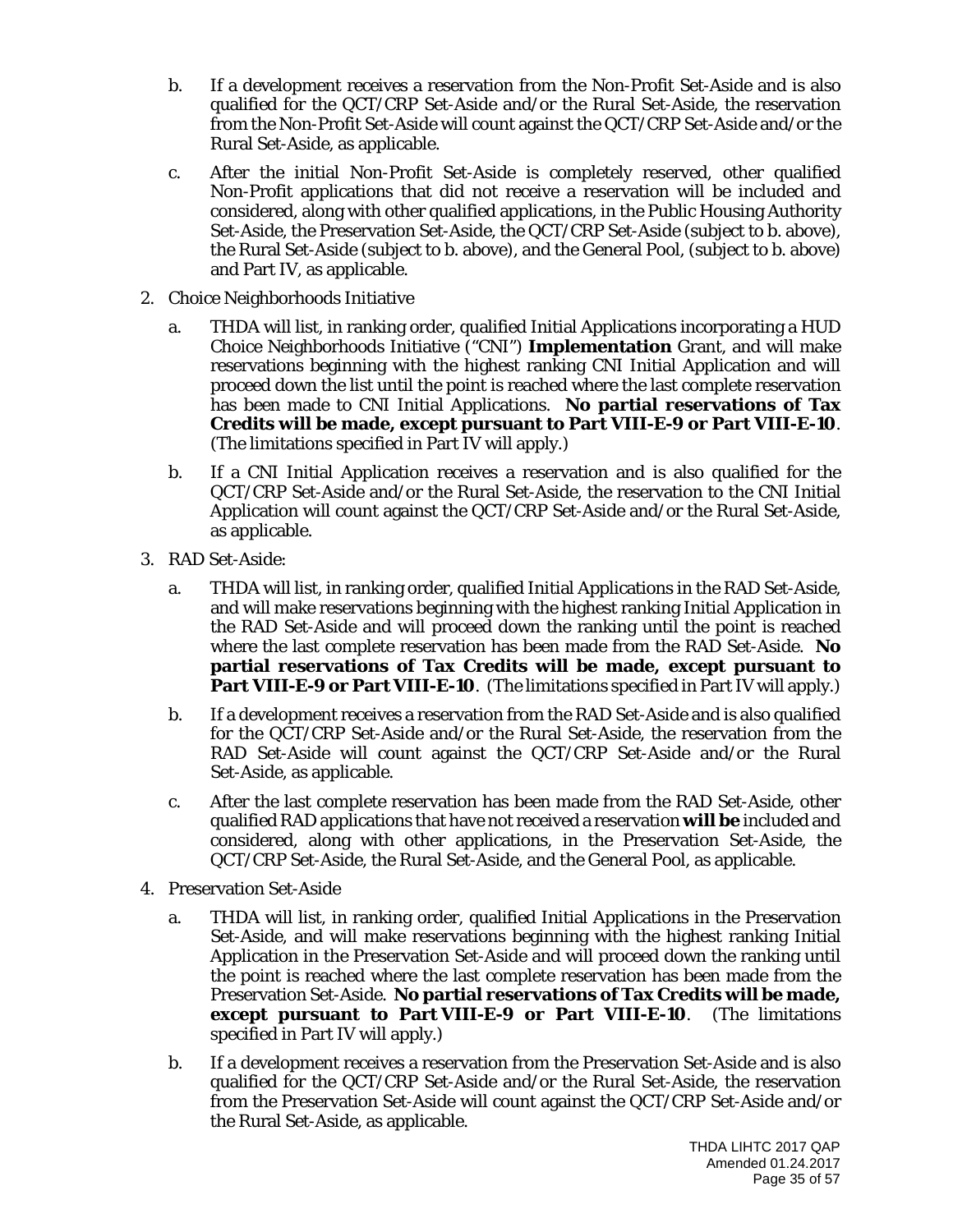- c. After the last complete reservation has been made from the Preservation Set-Aside, other qualified preservation applications that have not received a reservation **will not** receive further consideration for 2017 Tax Credits in any other set-aside or in the General Pool unless necessary to satisfy the requirements of Part VIII-E-5, Part VIII-E-6, or Part VIII-E-9, or Part VIII-E-10.
- 5. QCT/CRP Set-Aside
	- a. If steps 1 through 3 above have not produced a reservation to a development qualified for the QCT/CRP Set-Aside, THDA will list, in ranking order, qualified Initial Applications in the QCT/CRP Set-Aside and will reserve Tax Credits beginning with the highest ranking Initial Application in the QCT/CRP Set-Aside proposing new construction until the point where steps 1 through 4 include a reservation to one (1) development proposing new construction that is qualified for the QCT/CRP Set-Aside. **No partial reservations of Tax Credits will be made, except pursuant to Part VIII-E-9 or Part VIII-E-10**. (The limitations specified in Part IV will apply.)
	- b. After the last complete reservation has been made from the QCT/CRP Set-Aside, other qualified applications for QCT/CRP developments that have not received a reservation **will be** included and considered, along with other applications, in the General Pool, as applicable.
- 6. Rural Set-Aside
	- a. If steps 1 through 4 above have included reservations to less than two (2) developments qualified for the Rural Set-Aside, THDA will list, in ranking order, qualified Initial Applications in the Rural Set-Aside and will reserve Tax Credits beginning with the highest ranking Initial Application(s) in the Rural Set-Aside proposing new construction until the point where steps 1 through 5 include reservations to two (2) developments proposing new construction that are qualified for the Rural Set-Aside. **No partial reservations of Tax Credits will be made, except pursuant to Part VIII-E-9 or Part VIII-E-10**. (The limitations specified in Part IV will apply.)
	- b. After the last complete reservation has been made from the Rural Set-Aside, other qualified applications for developments proposed for counties listed as "Rural" in **Exhibit 1** that have not received a reservation **will not** receive further consideration for 2017 Tax Credits in any other set-aside or in the General Pool unless necessary to satisfy the requirements of Part VIII-E-7-b.
- 7. Innovation Set-Aside
	- a. Applicant presentations to the Innovation Set-Aside Selection Group shall take place in 2017, at a time and location determined by THDA and shall be limited to one (1) presentation per Innovation Set-Aside Application, no more than sixty (60) minutes in length.
	- b. The Innovation Set-Aside Selection Group, in its sole discretion, may select one Innovation Set-Aside Application to receive a Preliminary Award Letter from the Innovation Set-Aside. The selected Innovation Set-Aside Application will be notified at the same time the ranking for the regular competitive round is released.
	- c. **The determination of Innovation Set-Aside Selection Group shall not be appealable to the THDA Board or the Tax Credit Committee of the THDA Board.**
- 8. General Pool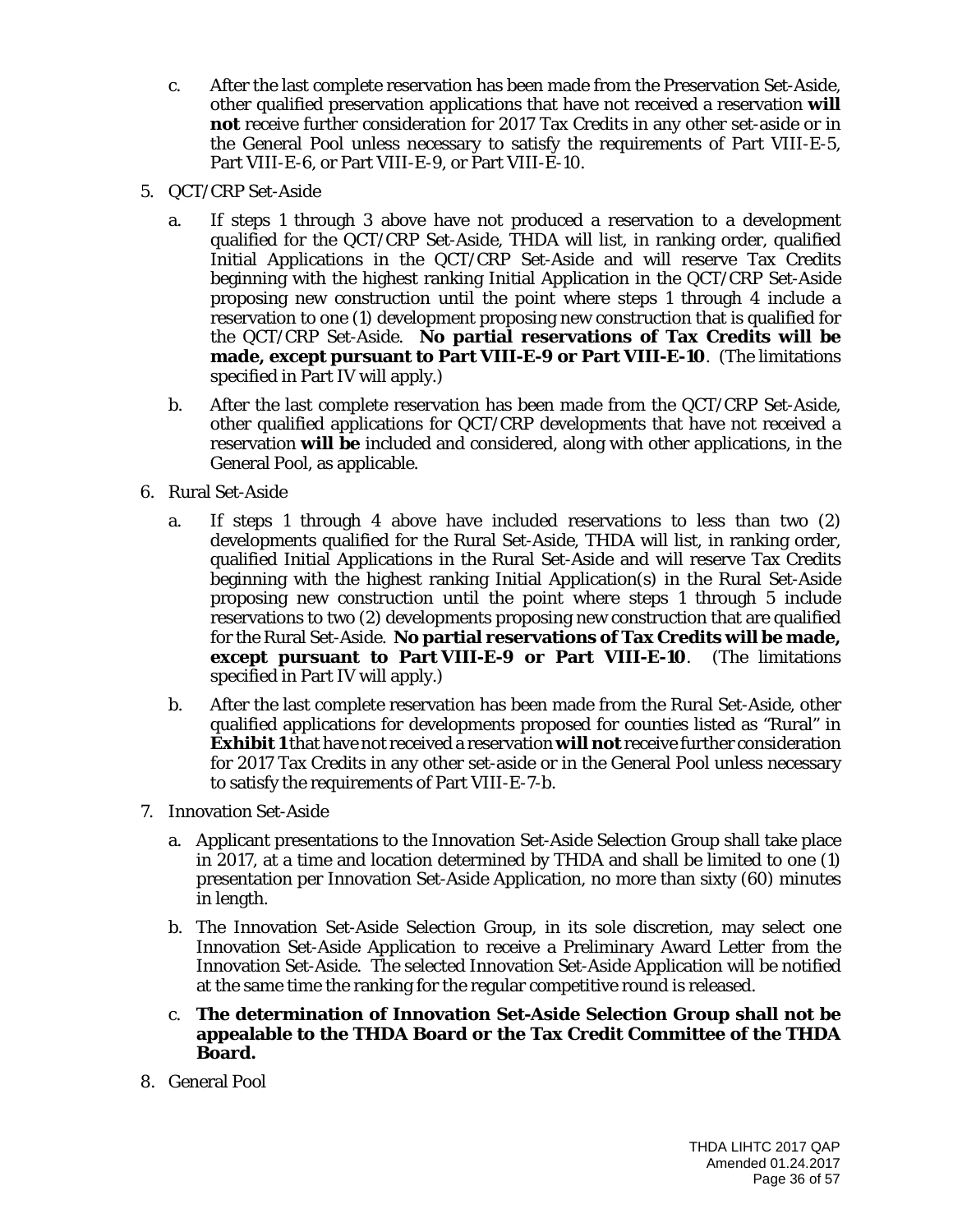- a. Any Tax Credits remaining after steps 1 through 5 above are complete will be combined with any other Tax Credits that are unallocated for any reason (from Part III-A above).
- b. Throughout the remainder of the reservations, THDA will ensure that at least ten percent (10%) of the total amount of Tax Credits available for allocation in Tennessee for 2017 have been reserved to Initial Applications that are qualified for the Non-Profit Set-Aside, even if a lower ranking Initial Application qualified for the Non-Profit Set-Aside must be reserved Tax Credits before a higher-ranking Initial Application that is not qualified for the Non-Profit Set-Aside.
- c. Except as necessary to satisfy the requirements of Part VIII-E-8-b, all reservations of Tax Credits from the General Pool will be made only to eligible Initial Applications that propose new construction.
- d. THDA will reserve any remaining Tax Credits to the remaining qualified Initial Applications beginning with the highest ranking Initial Application, subject to the priority for Non-Profit Initial Applications, the priority for Initial Applications proposing new construction, the priority for CNI Initial Applications, and subject to all other caps and limits contained in this QAP and proceed down the ranking until the point is reached where the last complete reservation is made. No partial reservations of Tax Credits will be made, except pursuant to Part VIII-E-9 or Part VIII-E-10. (The limitations specified in Part IV will apply.)
- e. (i) If the steps above leave THDA with insufficient Tax Credits to make a complete reservation to the next highest ranking eligible Initial Application proposing new construction, THDA will hold the Tax Credits remaining until enough Tax Credits have been recaptured or returned for a complete reservation to be made to the next highest ranking eligible Initial Application proposing new construction, taking into account all applicable priorities, caps and limits. THDA will then make a complete reservation to the next highest ranking eligible Initial Application proposing new construction (The limitations specified in Part IV will apply.)
	- (ii) If the Tax Credits remaining are likely to exceed one percent (1%) of the total Tax Credits available for reservation, any remaining Tax Credits may be offered pursuant to Part VIII-E-9 below, taking into account all applicable priorities, caps, and limits. The limitations in Part IV will apply.
- 9. Scholar House
	- a. THDA may solicit Initial Applications outside the deadlines described in this QAP for proposed developments to be 100% occupied by students (as defined in Internal Revenue Code Section 151(c)(4)) ("Scholar House Initial Application").
	- b. Scholar House Initial Applications must be fully compliant with all applicable requirements of Section 42 of the Internal Revenue Code, Section 1.42 of the Treasury Regulations, and this QAP (including, without limitation, the minimum score requirement in Part VII-A-1).
		- (i) THDA is seeking applicants for LIHTC funding that will combine affordable housing with educational opportunities for student-parents and students transitioning from Foster Care, who are pursuing a postsecondary educational degree or certification. Scholar House is aligned with Governor Haslam's Tennessee Reconnect (Drive to 55) and Tennessee Promise initiatives, which strive to increase the percentage of working adults with some kind of postsecondary degree or credential by the year 2025 and with the state's Extension of Foster Care Program, which assists transitioning foster youth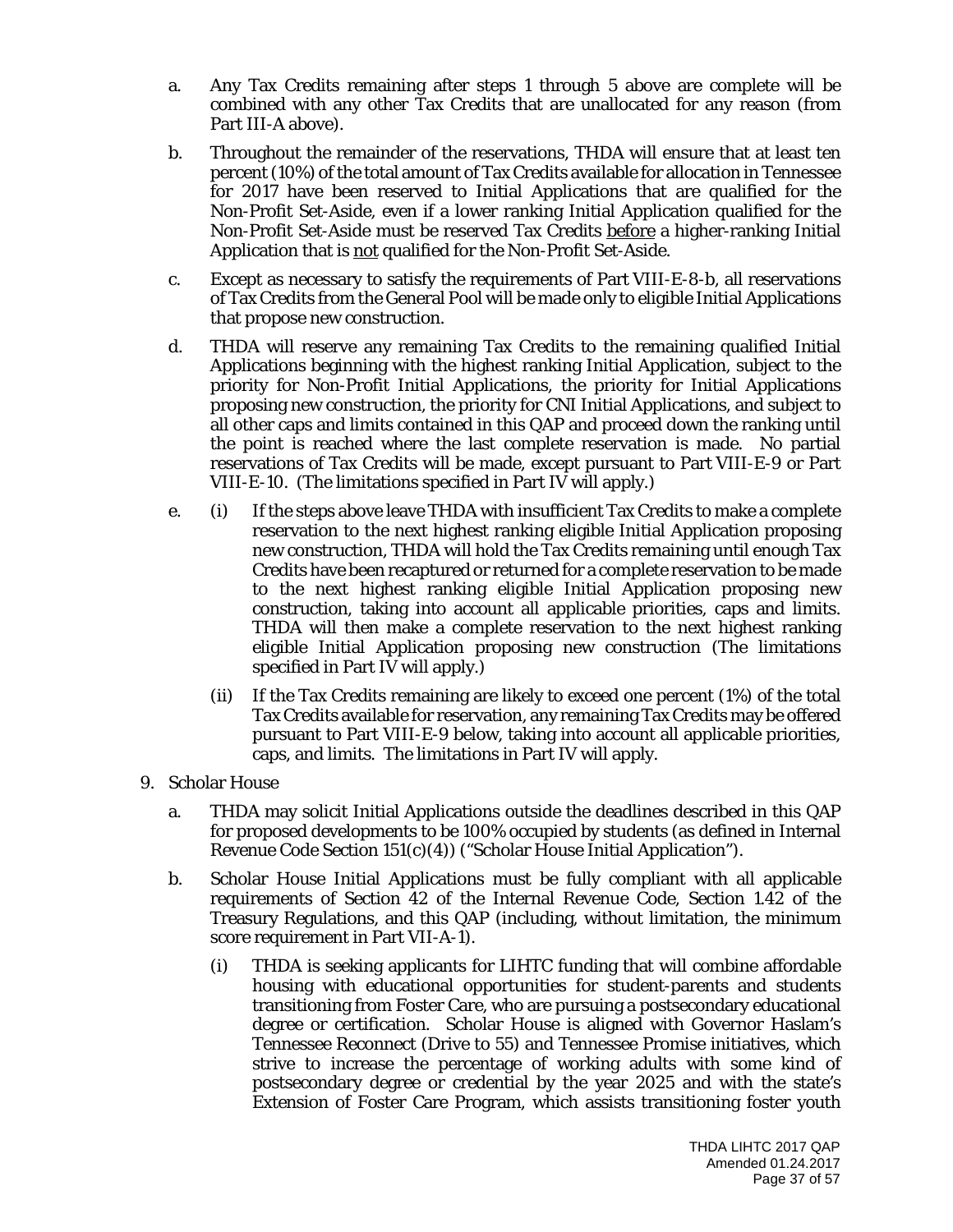with paying higher education expenses and offers support services to participants.

- (ii) A successful Scholar House Initial Application will address the barriers student-parents and youth transitioning from foster care often face when trying to complete their post-secondary education. The successful applicant will provide quality, affordable housing near higher education institutions and in close proximity to public transit that serves the educational institutions; specialized resident services and, preferably, child care opportunities while the eligible resident completes their education. Scholar House Initial Applications must satisfy the following minimum requirements:
	- (A) Building site (or existing property) must be located no more than ten (10) miles from one (1) or more Tennessee Community Colleges or Colleges of Applied Technology (approved Tennessee Promise and/or Tennessee Reconnect/Drive to 55 institution) **AND** one (1) or more four year higher education institution(s); **AND**
	- (B) Building site (or existing property) must be located on a public transit line (city or regional bus, trolley, train, city sponsored car/ride share program) that offers direct service to the educational institution(s) or if transfers within the transit system are required to access the educational institution(s), the commute time between the housing site and educational institution(s) must be reasonable (typically less than 30 minutes one way). If no public transit option is available, other transit options that offer affordable or no cost transportation to students with pick up/drop off locations in close proximity (reasonable walking distance) to the housing development and with direct service to the education institution(s) at appropriate times throughout the day/evening will be considered (such as university transit) as meeting this criteria; **AND**
	- (C) A written agreement or contract or other guarantee (subject to THDA verification, in its sole discretion) for rental assistance (project based Section 8; project based vouchers; other federal, state, or local project based rental assistance) should be in place for a percentage (preferably 100%) of the units that will allow a participating student to pay no more than 30 percent of their monthly adjusted income for rent and utilities; **AND**
	- (D) A written agreement, contract or memorandum of understanding (subject to THDA verification, in its sole discretion) with a non-profit or educational institution must be in place to provide support to residents in their roles as parents and students, including case management activities, in areas such as economic support, work-study, child care assistance and life skills.
- c. In the event multiple qualified Scholar House Initial Applications are submitted, THDA will list, in ranking order, qualified Scholar House Initial Applications and will offer the remaining Tax Credits to the highest ranking Scholar House Initial Application.
- d. In the event there are no qualified Scholar House Initial Applications, Tax Credits may be offered pursuant to Part VIII-E-10 below, taking into account all applicable priorities, caps, and limits. The limitations in Part IV will apply.
- 10. If the Tax Credits remaining are likely to exceed one percent (1%) of the total Tax Credits available for reservation, any remaining Tax Credits may be offered as a partial reservation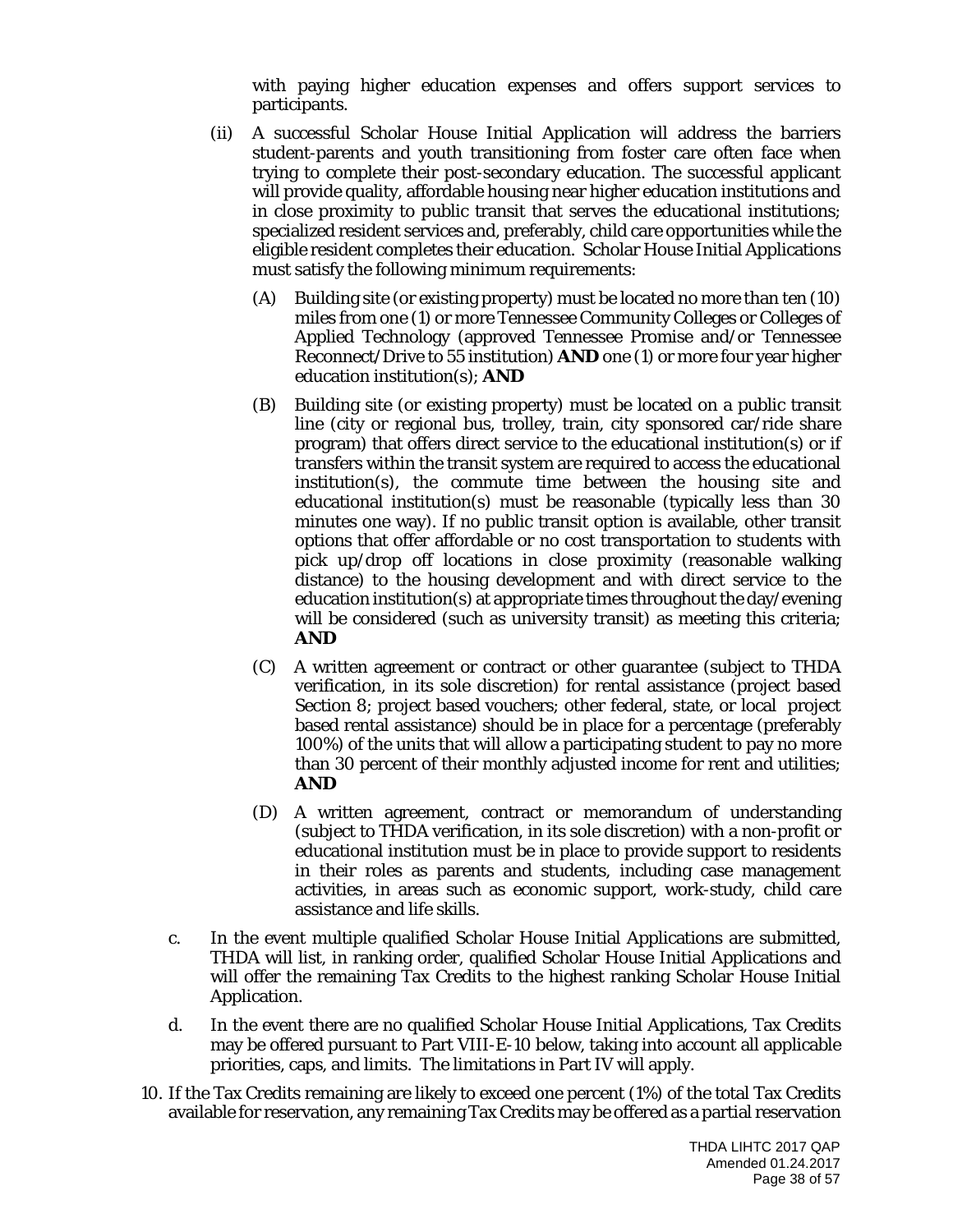to the next highest ranking eligible Initial Application proposing new construction, taking into account all applicable priorities, caps, and limits, until the Tax Credits are accepted. (The limitations in Part IV will apply.) Acceptance of a partial reservation according to this provision would not classify a development as an "existing" application in subsequent years, but any limitation on Tax Credits per development in subsequent years would apply to any such partial reservation.

#### 11. **Tax Credits remaining in the Non-Profit Set-Aside after all qualified Non-Profit Initial Applications have received reservations of Tax Credits cannot be reserved to other Initial Applications.**

12. Tie Breaker

In the event there is a scoring tie between two or more Initial Applications at the cutoff for receipt of a Tax Credit Preliminary Award Letter, the tie shall be broken as follows:

- a. If the tie is between two or more Initial Applications, **all of which propose new construction**, the Initial Application requesting the least Tax Credits per square foot of heated, low-income, **residential** floor space as measured "paint to paint" (**not including** common areas) will be given priority.
- b. If the tie is between two or more Initial Applications, **at least one of which proposes preservation or rehabilitation**, the Initial Application requesting the least Tax Credits per low-income unit will be given priority.
- c. In applying the tie breaker, THDA will carry out the calculation to as many digits to the right of the decimal point as needed to break the tie.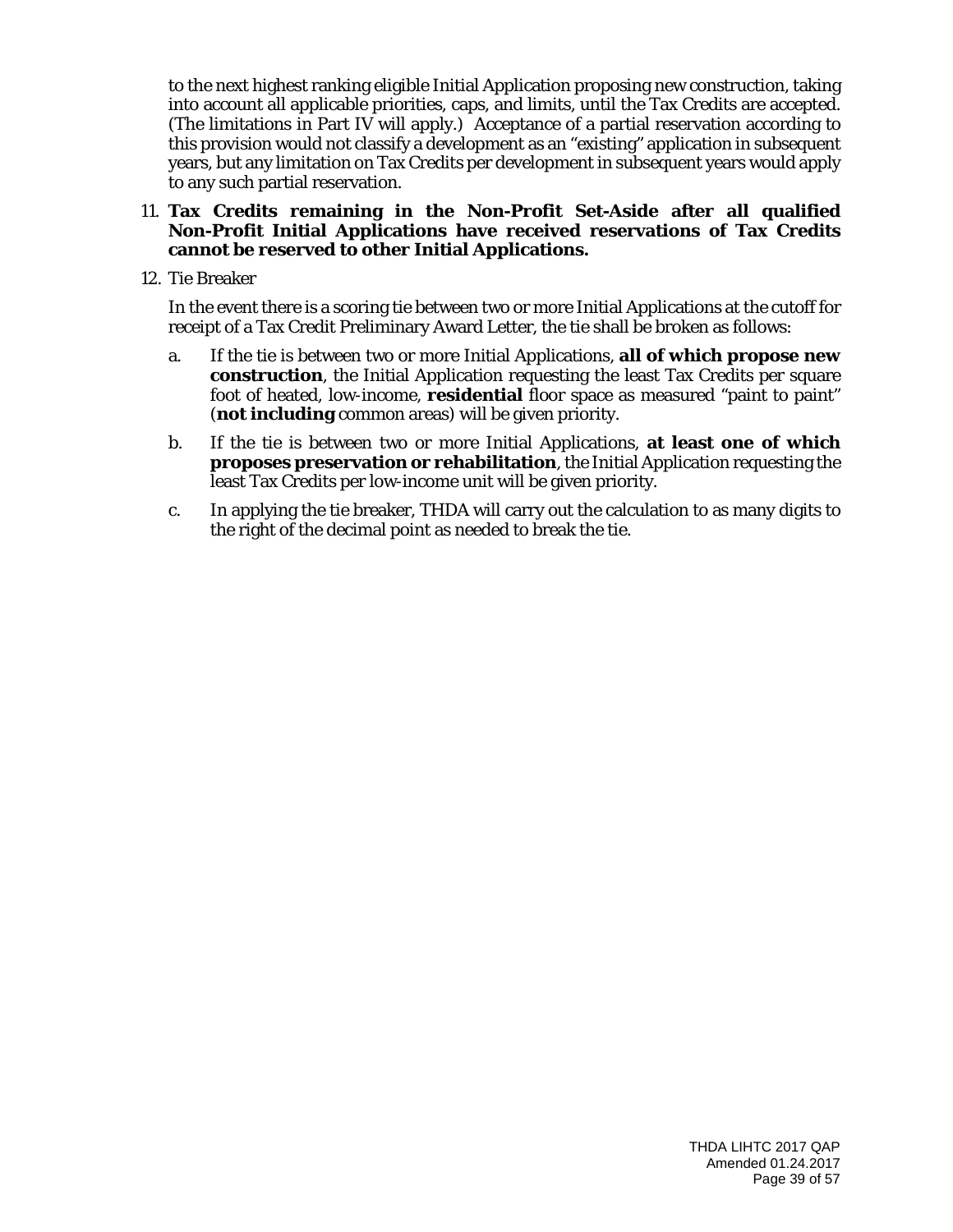### **A. Preliminary Award Letter**

THDA will notify, in writing, each successful applicant of an initial reservation of Tax Credits (the "Preliminary Award Letter"). In determining the initial amount of Tax Credits to be reserved, THDA will use the costs, incomes and expenses submitted in the Initial Application, as determined by THDA to be reasonable. **The final amount of Tax Credits allocated to each successful applicant may be less than, but will not be more than, the amount requested in the Initial Application, the amount specified in the Preliminary Award Letter or the amount reflected in a Carryover Allocation Agreement**. Allocations will be determined in connection with a Carryover Allocation Application and in connection with an evaluation at the time the development is placed in service, in accordance with Section 42(m)(2) and this QAP.

#### **B. Status Reports**

All developments with a Preliminary Award Letter shall provide status reports outlining progress toward completion by dates, in a form and with substance as specified by THDA. Information requested will be development specific and may include such items as construction progress.

# **C. Recapture of Tax Credits During Reservation Period**

- 1. THDA will cancel a Preliminary Award Letter for failure to fully satisfy conditions imposed in connection with the Preliminary Award Letter and for failure to provide satisfactory information or documentation required by the Preliminary Award Letter by the deadlines specified in the Preliminary Award Letter. This means that the Tax Credits referred to in the Preliminary Award Letter are not available for the development specified in the Preliminary Award Letter and will be made available to other qualified developments. Deadlines specified in the Preliminary Award Letter are the dates upon which Tax Credits are deemed recaptured by THDA unless the conditions related to each deadline have been met on or before such deadline or unless an extension has been granted under Part XIV-C.
- 2. Tax credits made available through a Preliminary Award Letter may be voluntarily returned. Any such return means Tax Credits are not available for the development referenced in the Preliminary Award Letter.
- 3. Any Tax Credits recaptured either by cancellation of a Preliminary Award Letter under Part IX-C-1 above or by voluntary return under Part IX-C-2 above will be reserved to the fullest extend practical to other qualified Initial Applications for Tax Credits as provided in this QAP.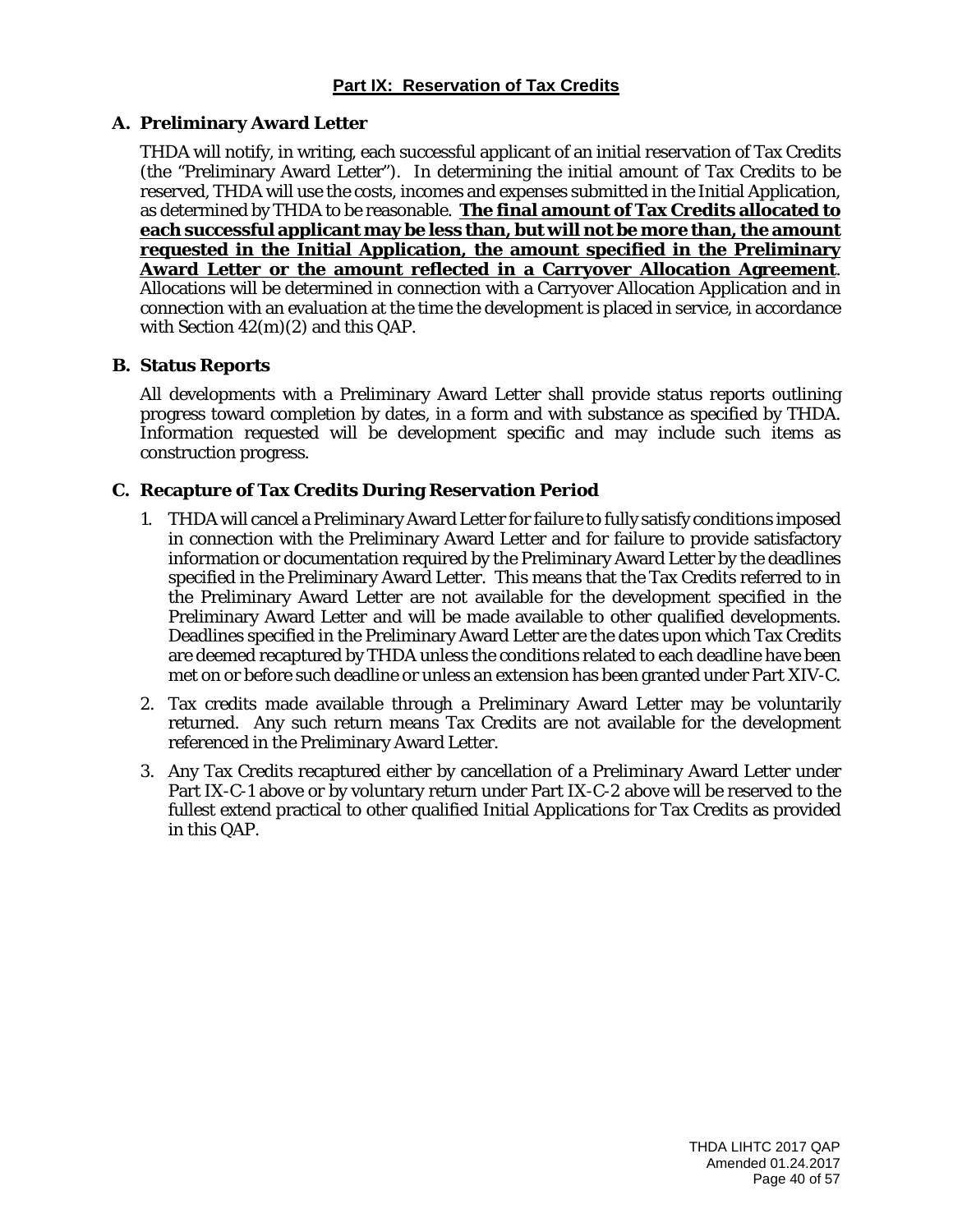# **Part X: Carryover Allocation**

#### **A. Qualifying for a Carryover Allocation**

A development with a Preliminary Award Letter that will not be placed in service by December 31, 2017, may be eligible for a carryover allocation of Tax Credits ("Carryover Allocation"). In order to qualify for a Carryover Allocation, the ownership entity identified in the Initial Application must have ownership of the property identified in the Initial Application and must have spent a minimum of ten percent (10%) of the reasonably expected basis in the development on or before the dates specified in the Carryover Allocation Agreement.

### **B. Submission of Additional Information and Documentation**

The Carryover Allocation Application (submitted through HCMS) will specify the additional information and documentation required and will specify a date by which such information and documentation must be submitted to THDA.

At a minimum, a qualified applicant shall provide the following information and documentation, which information and documentation shall be in a form and with substance acceptable to THDA, **by the date(s) specified in the Carryover Allocation Application**:

- 1. Firm commitment letters for construction financing and competitive state or Federal loans or grants (i.e.: AD-622 for USDA/RD [formerly FmHA]), executed as specified in the letter and otherwise in a form and with substance acceptable to THDA;
- 2. Most recent utility allowance documents (from USDA/RD [formerly FmHA], HUD, local PHA, or utility company) demonstrating the basis for calculations of utility costs for the size and type of units proposed;
- 3. Written documentation from each service provider that all necessary utilities (i.e.: electricity, gas (if proposed development utilizes gas), sewer, and water) are available at the site;
- 4. Written documentation from the appropriate local governmental authority demonstrating that current zoning and other local land use regulations permit the development as proposed or that no such regulations currently apply to the proposed development (as new construction, acquisition and rehabilitation, or rehabilitation only);
- 5. Detailed information about the syndication transaction including, without limitation, a firm commitment letter from the purchaser of the tax credits executed as specified in the Carryover Allocation Application;
- 6. For Initial Applications subject to Part VII-A-4-a-(ii), Part VII-A-4-a-(iii), Part VII-A-4-a-(v), Part VII-A-4-a-(viii); Part VII-A-4-a-(ix), Part VII-A-4-a- $(x)$ , Part VII-B-2-a-(ii); Part VII-B-2-a-(iii); Part VII-B-2-a-(iv); Part VII-B-2-b; Part VII-B-2-c; and/or Part VII-B-7, an architect's certification will be required with the Carryover Allocation Application and prior to issuing the IRS Form 8609; and
- 7. Other information or documentation as THDA may deem necessary to fully evaluate the proposed developments and the applicant's ability to proceed.

#### **C. Other Carryover Allocation Requirements**

- 1. To request a Carryover Allocation, the owner must, no later than the dates specified in the Carryover Allocation Application:
	- a. Complete a Carryover Allocation Application (submitted through HCMS);
	- b. Submit any other development specific materials THDA may require; and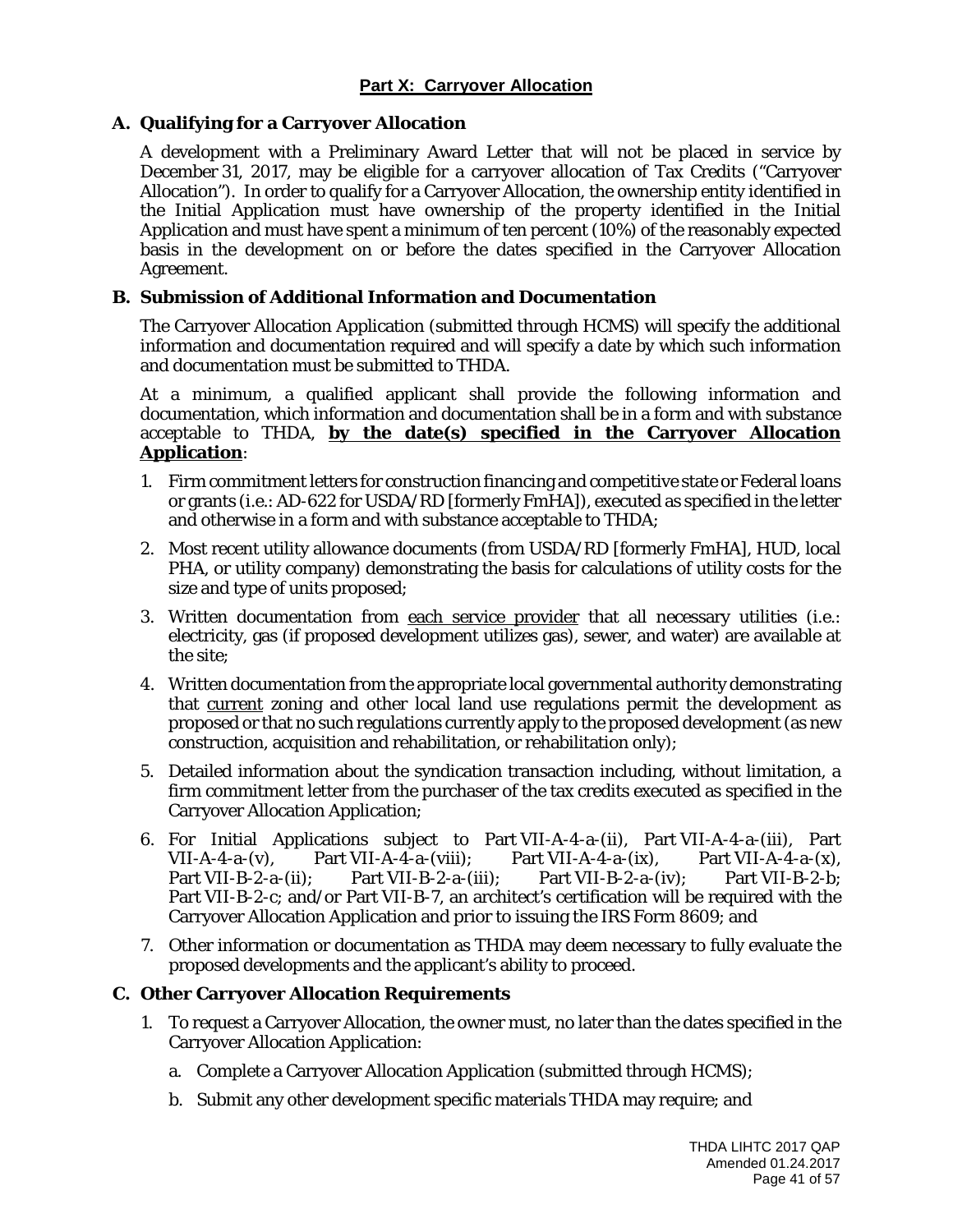- c. Make an irrevocable gross rent floor election (**Form furnished by THDA**).
- 2. The owner must execute a Carryover Allocation Agreement (**Form furnished by THDA**) and return the executed Carryover Allocation Agreement to THDA no later than the dates specified in the Carryover Allocation Agreement.
- 3. To meet the Carryover Allocation requirements, the owner must submit the Cost Certification (**Form furnished by THDA**) for the ten percent (10%) test no later than the date specified in the Carryover Allocation Agreement.
- 4. To meet the Carryover Allocation requirements, the owner must submit a copy of the recorded warranty deed showing ownership by the ownership entity identified in the Initial Application, a fully executed 50-year ground lease (subject to the provisions of Part VII-A-7-b-(v) of this QAP) showing the Ownership Entity as identified in the Initial Application as the lessee, or a copy of a PILOT agreement showing ownership by the ownership entity identified in the Initial Application no later than the date specified in the Carryover Allocation Agreement.

# **D. Tax Credits Available**

The amount of Tax Credits to be allocated by a Carryover Allocation Agreement will be determined by THDA in connection with an evaluation at the time a Carryover Allocation is requested and in accordance with Section 42(m)(2). **This amount may be less than, but will not be more than, the Tax Credit amount in the Preliminary Award Letter.**

# **E. Status Reports**

All developments with a Carryover Allocation shall provide status reports outlining progress toward completion by dates, in form and substance specified by THDA in the Carryover Allocation Application.

# **F. Recapture of Tax Credits During Carryover Period**

- 1. THDA will cancel a Carryover Allocation for failure to fully satisfy conditions imposed in connection with the Carryover Allocation. This means that the Tax Credits referred to in the Carryover Allocation Agreement are not available for the development specified in the Carryover Allocation Agreement and will be made available to other qualified developments. Deadlines specified in the Carryover Allocation Agreement are the dates upon which Tax Credits are deemed recaptured by THDA unless the conditions related to each deadline have been met on or before such deadline. Such Tax Credits are recaptured by THDA, without further notice, effective as of the deadline established in the Carryover Allocation Agreement which was not met.
- 2. Tax Credits allocated by a Carryover Allocation Agreement may be voluntarily returned. Any such return means that Tax Credits are not available for the development referenced in the Carryover Allocation Agreement.
- 3. Any Tax Credits recaptured either by cancellation of a Carryover Allocation Agreement under Part X-F-1 above or by voluntary return under Part X-F-2 above will be made available as follows:
	- a. Any Tax Credits returned before October 1, 2017, will be reserved to other qualified Initial Applications for Tax Credits as provided in this QAP;
	- b. Any Tax Credits returned on or after October 1, 2017, will be reserved pursuant to a QAP for 2018, if available.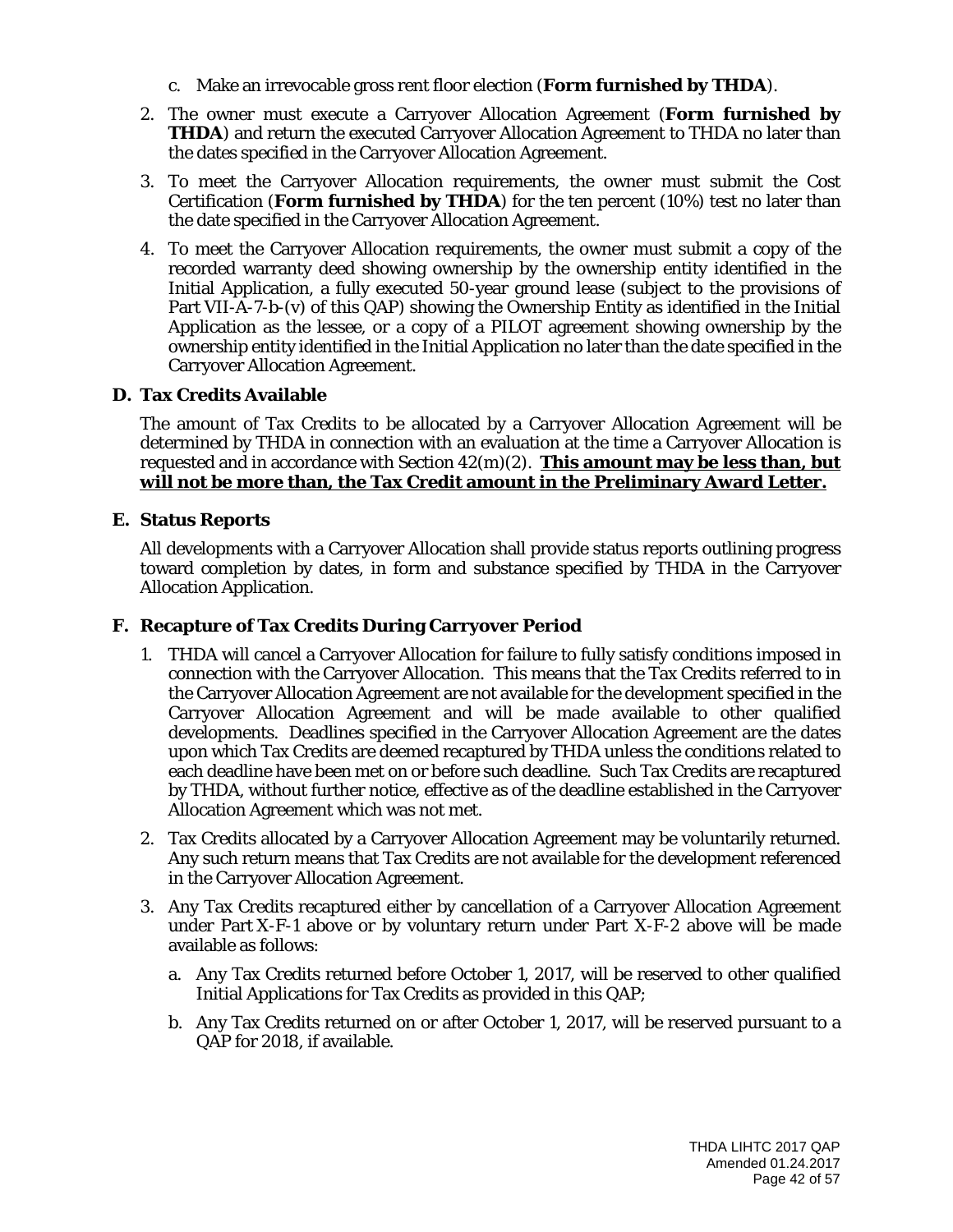### **A. Placed In Service Requirements**

- 1. After all units in a development are placed in service, THDA will make a final allocation of Tax Credits and will issue IRS Form(s) 8609 only after receipt of the following, in form and substance satisfactory to THDA:
	- a. Final Application (submitted through HCMS);
	- b. Applicant's Verification Form for each building in the development (submitted through HCMS);
	- c. Final Cost Certification of actual costs, incomes and expenses, including actual syndication proceeds, from an independent CPA licensed in Tennessee **(Form furnished by THDA)**;
	- d. Original Recorded Land Use Restrictive Covenant **(Form furnished by THDA)**;
	- e. Copy of the recorded warranty deed indicating ownership by the ownership entity identified in the Initial Application, if applicable;
	- f. Certifications as may be required under Part VII-A and Part VII-B of this QAP;
	- g. Certificate of Occupancy for each building or, if the jurisdiction in which the development is located does not issue Certificates of Occupancy for the type of development involved, a letter from an authorized official of the local jurisdiction stating that the jurisdiction does not issue Certificates of Occupancy;
	- h. Required Compliance Monitoring Fee;
	- i. Verification from THDA Construction Analyst of fulfillment of all construction inspection requirements as reflected in **Exhibit 13**;
	- j. Verification from THDA Program Compliance Division of Owner's Compliance Training attendance in accordance with Part XIII-L of this QAP;
	- k. Verification from THDA Program Compliance Division of a current, valid certification for the management company under the THDA Certified Property Manager/Agent Program; and
	- l. Other documentation as THDA may require.
- 2. THDA must receive a copy of the promissory note and recorded deed of trust for permanent financing of the development within sixty (60) days of the date of recording of the deed of trust. Failure to provide such documentation shall be deemed an event of noncompliance hereunder. THDA reserves the right to issue revised IRS Form(s) 8609 following receipt of the copy of the promissory note and recorded deed of trust if the terms of the promissory note and/or deed of trust vary from the terms specified in the Final Application.

#### **B. Tax Credits Available**

The amount of Tax Credits allocated when a development is placed in service will be determined by THDA based on an evaluation of the above required information and documentation and in accordance with Section 42(m). **This amount may be less than, but will not be more than, the amount reserved in the Preliminary Award Letter or allocated in the Carryover Allocation**. **THDA reserves the right to make downward adjustments in the final amount of Tax Credits based on the information submitted and Section 42 requirements.**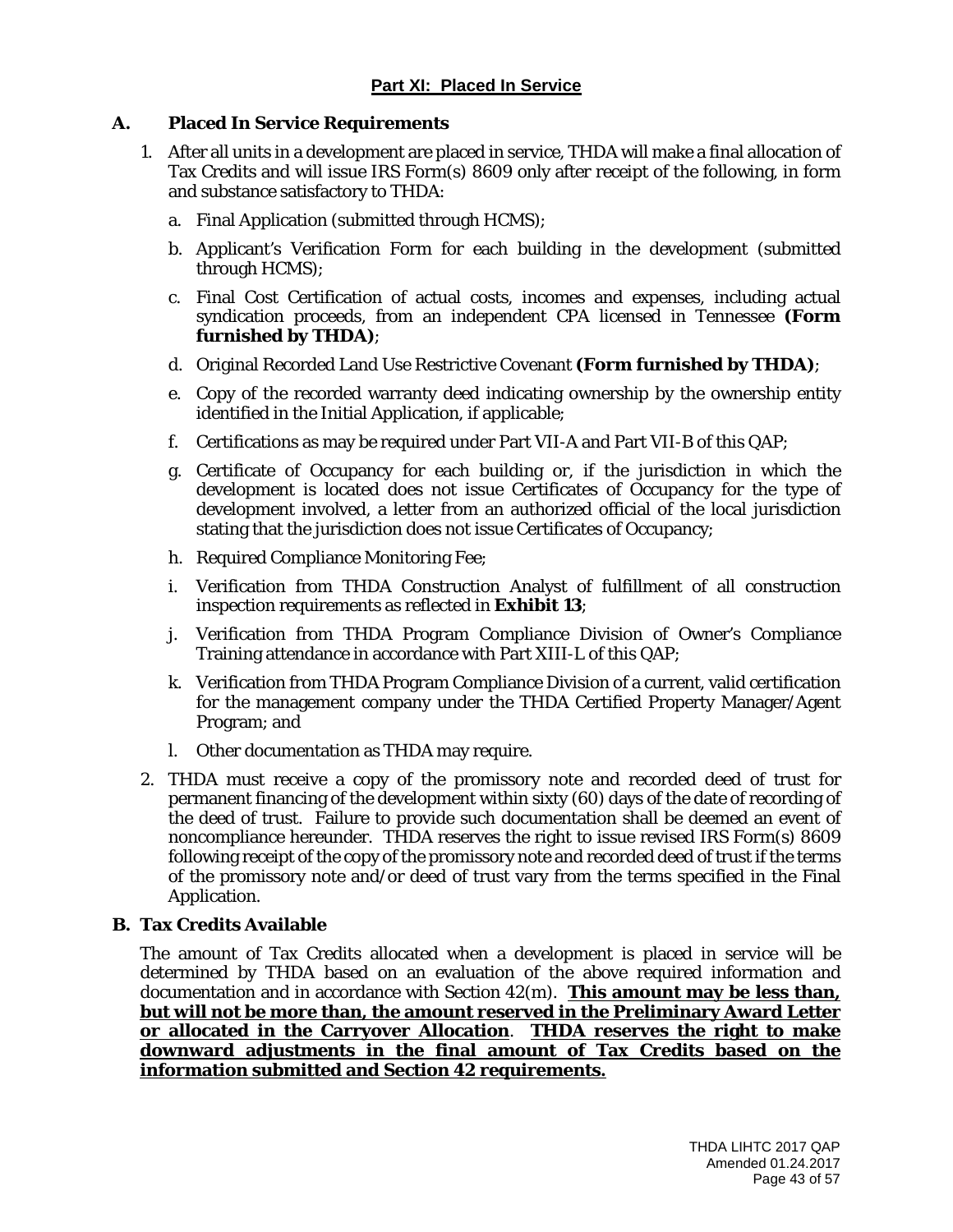# **Part XII: Developments to be Financed With Tax Exempt Bonds**

A development financed with tax-exempt bonds may be eligible for an allocation of Tax Credits outside the competitive process described in this QAP. The development must meet the following conditions:

- A. If fifty percent (50%) or more of the aggregate basis of a development is financed with tax-exempt bonds, the development is eligible to apply for Tax Credits outside the competitive allocation process described in this QAP. If less than fifty percent (50%) of the aggregate basis of a development is financed with tax-exempt bonds, the competitive allocation process described in this QAP applies. Either counsel or a Certified Public Accountant licensed in Tennessee must certify to THDA that this financing requirement is met.
- **B. Developments which are not subject to the competitive allocation process must, nevertheless, make application for Tax Credits to THDA in accordance with the terms of the THDA tax-exempt bond Commitment Letter based on bonds issued as a result of an allocation of 2017 volume cap by THDA. All such developments must meet all eligibility requirements of this QAP (with the exception of the requirements of Part VII-A-4-a-(iii)) and attain the minimum score required in Part VII-B. Developments which are not subject to the competitive allocation process must submit required attachments and supporting documentation on CD, organized as required by the Electronic Application Checklist. THDA will determine the appropriate amount of Tax Credits to be allocated, and will issue a Reservation Notice. In determining the initial amount of Tax Credits to be reserved, THDA will use the costs, incomes and expenses submitted in the Initial Application, as determined by THDA to be reasonable. The final amount of Tax Credits allocated may be less than the amount specified in the Reservation Notice. Allocations will be determined in connection with an evaluation at the time the development is placed in service, in accordance with Section 42(m)(2) and this QAP. Any such allocation of Tax Credits will not count against the limits on Tax Credits by county or by developer specified in Part IV. All requirements of Section 42 and this QAP apply to such developments.**
- C. Initial Applications for developments pursuant to this Part XII will be subject to the eligibility requirements in Part VII-A and to the minimum scoring requirements in Part VII-B.
- D. Developments receiving Tax Credits pursuant to this Part XII will be subject to all fees and compliance requirements and procedures as described in this QAP.
- E. Initial Applications for developments pursuant to this Part XII may be submitted to THDA outside the initial application deadlines stated in this QAP.
- F. If a development or proposed development is the subject of a pending competitive Tax Credit Initial Application and becomes the subject of a Multifamily Tax Exempt Bond Authority Application, the issuance of a bond Commitment Letter by THDA shall constitute the withdrawal of the competitive Tax Credit Initial Application.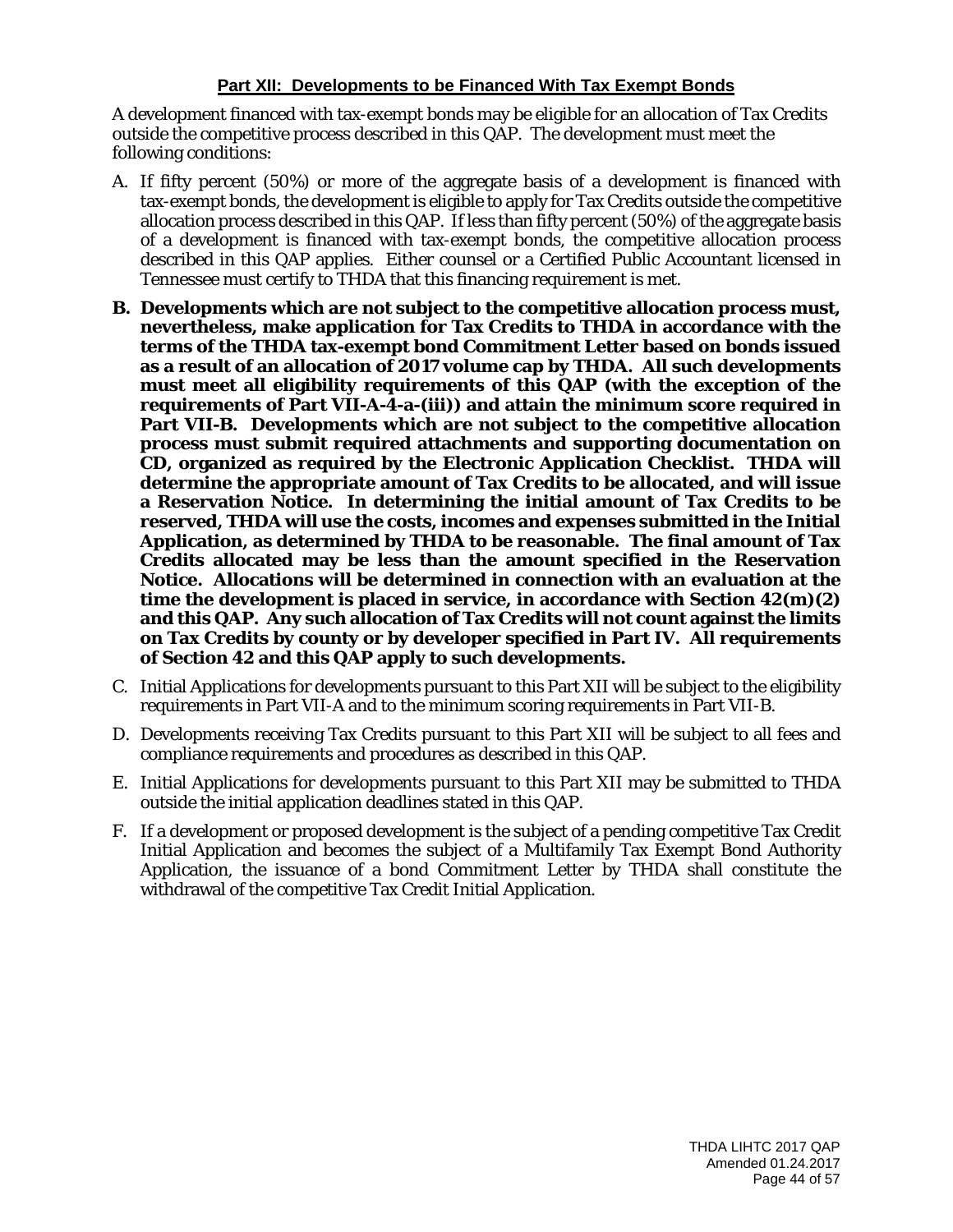# **Part XIII: Compliance Monitoring**

Compliance monitoring procedures and requirements that apply to all buildings placed in service in Tennessee that have received Tax Credits allocated under Section 42 include, but are not limited to, the following:

- A. Owners must certify each year of the compliance period and the extended use period ("Owner's Annual Certification of Compliance"), under penalty of perjury that, for all times during the prior calendar year:
	- 1. The development meets the minimum requirements of the appropriately selected test (i.e. 40/60 or 20/50) consistent with the irrevocable election made at the time of the initial application under the relevant QAP and Section  $42(g)(1)$ ;
	- 2. There was no change in the applicable fraction (as defined in Section  $42(c)(1)(B)$ ) of any building in the development or that there was a change and a description, satisfactory to THDA, of that change;
	- 3. The owner has received an annual income certification from each low-income tenant and has documentation to support the certification, including certify that tenant income has not increased above 140% of the income limitation required under Section  $42(g)(2)(D)(ii)$ ;
	- 4. Each low-income unit is rent restricted under Section  $42(g)(2)$ ;
	- 5. All units in the project were for use by the general public;
	- 6. There were no findings of discrimination under the Fair Housing Act, 42 U.S.C. 3601-3619 for the development;
	- 7. Each building in the development is suitable for occupancy, taking into account UPCS standard and local health, safety, and building codes (or other habitability standards) and the state or local government unit responsible for making local, health, safety, or building code inspections did not issue a violation report for any building or low-income unit in the development;
	- 8. There has been no change in the eligible basis (as defined in Section 42(d)) of any building in the development or, if there was a change, the nature of the change;
	- 9. All tenant facilities included in the eligible basis under Section 42(d) of any building in the development, such as a swimming pool, other recreational facilities, and parking areas, were provided on a comparable basis without charge to all tenants of the development;
	- 10. If a low-income unit became vacant during the year, reasonable attempts were made to rent that unit or the next available unit of comparable or smaller size to tenants having a qualifying income before any units in the development were rented to tenants not having a qualifying income and while the unit was vacant, no units of comparable or smaller size were rented to tenants not having a qualifying income;
	- 11. If the income of tenants of a low-income unit in the development increased above the limit allowed in Section  $42(g)(2)(D)(ii)$ , the next available unit of a comparable or smaller size was rented to residents having a qualifying income;
	- 12. An extended low-income housing commitment, as described in Section 42(h)(6), was in effect, including the requirement under Section  $42(h)(6)(B)(iv)$  that an owner cannot refuse to lease a unit in the project to an applicant because the applicants holds a voucher under Section 8 of the United States Housing Act of 1937, 42 U.S.C. 1437f;
	- 13. All low-income units in the development were used on a non-transient basis (except for transitional housing for the homeless provided under Section  $42$  (i)(3)(B)(iii) or singleroom occupant units rented on a month-by-month basis under Section  $42(i)(3)(B)(iv);$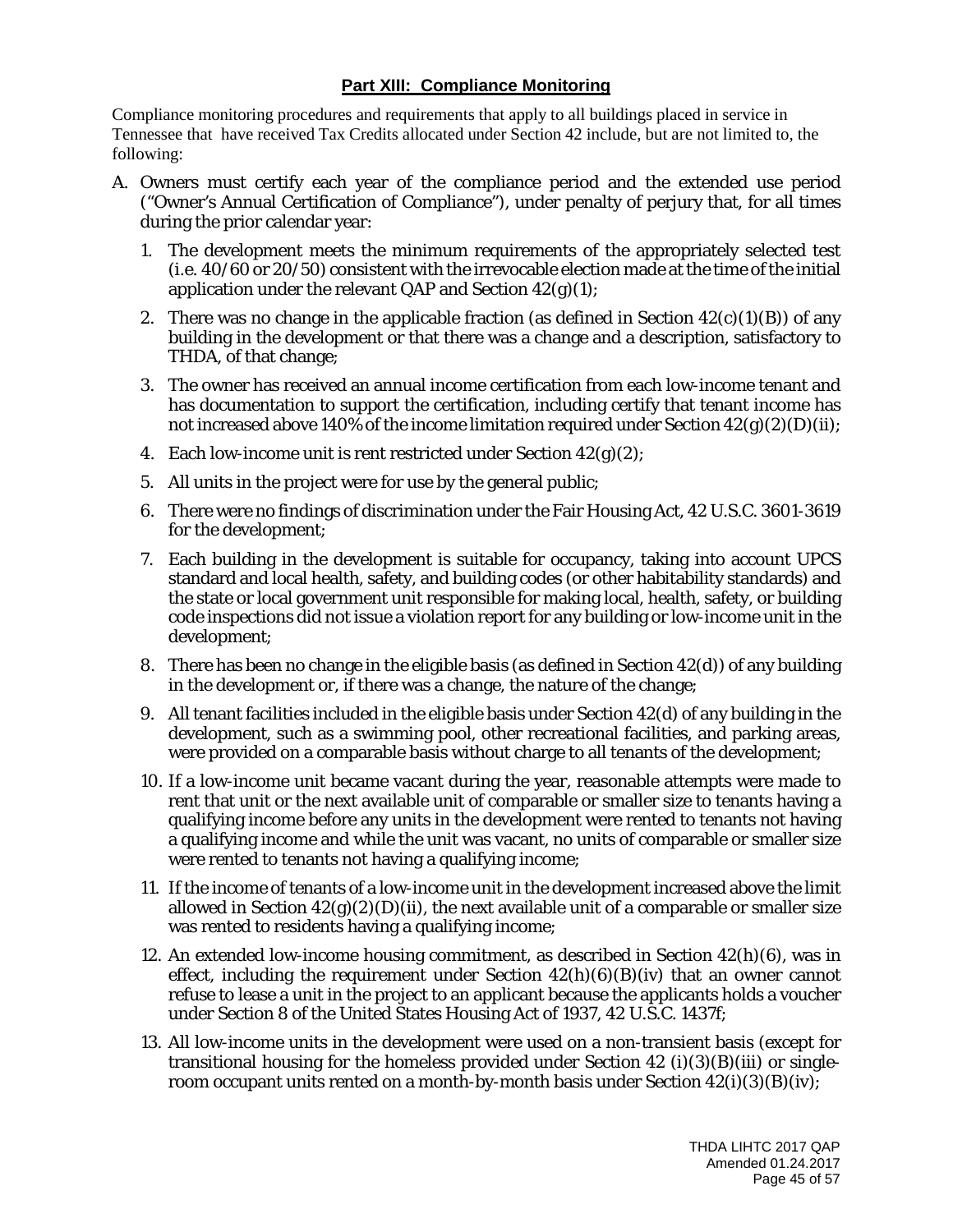- 14. If the owner received Tax Credits from the Non-Profit Set-Aside, the "qualified nonprofit organization" materially participated (regular, continuous and substantial on-site involvement) in the on-going operation of the development;
- 15. If the building is financed by USDA/RD (formerly FmHA) under the Section 515 program, that the building complies with the requirements for USDA/RD assistance;
- 16. All requirements associated with items for which points were taken at the time of initial application were met;
- 17. An extended low-income housing commitment was in effect for the development;
- 18. If Owner cannot truthfully certify to one or more of the above items, a detailed explanation of the situation must be provided to THDA with the Owner's Annual Certification of Compliance.
- B. THDA will review all Owner's Annual Certifications of Compliance for compliance with Section 42, relevant regulations and the relevant QAP. THDA will also conduct yearly on-site inspections of no less than 33% of developments receiving Tax Credits.
	- 1. For the selected developments, THDA will review at least 20% of the tenant files for compliance with applicable occupancy and rent restrictions.
	- 2. For the selected developments, THDA will conduct physical inspections of at least 20% of the units to evaluate suitability for occupancy, taking into account UPCS and local, health, safety, and building codes (or other habitability standards).
	- 3. As a part of the on-site inspection, a review will be conducted of the owner's marketing efforts to attract special needs populations and Section 8 applicants as outlined in the extended low-income housing commitment.
	- 4. Developments financed by the USDA/RD Section 515 loan program may be, but are not required to be, exempt from annual on-site file reviews and physical inspections.
- C. THDA shall provide prompt written notice to an owner if any of the following occur:
	- 1. THDA does not receive the Owner's Annual Certification of Compliance;
	- 2. THDA does not receive or is not permitted to inspect tenant income certifications, supporting documentation or rent records;
	- 3. THDA discovers by inspection, review or in some other manner that the development is not in compliance with Section 42, the relevant regulations, or the relevant QAP.
- D. Owners shall pay fees, as determined by THDA, to cover the administrative expenses of monitoring compliance and other expenses incurred in carrying out its duties as the Housing Credit Agency including but not limited to reasonable fees for legal and professional services.
- E. Owners shall have a sixty (60) day period to provide missing documentation or to correct noncompliance (the "Correction Period"). The Correction Period begins on the date THDA sends written notice to the owner specifying the missing documentation or the noncompliance via regular mail or via e-mailed to the address specified for the Owner or Owner's contact in the files held by the Compliance Division of THDA. The Correction Period may be extended up to an additional 120 days for a total Correction Period not to exceed six (6) months upon a showing of good cause by the owner, all as determined by THDA in its sole discretion. Notwithstanding the foregoing, THDA will not grant extensions for items that are immediate health and safety issues.
- F. Owners shall have a seventy-two (72) hour period to provide missing documentation or to correct noncompliance with regard to immediate health and safety issues (the "Health and Safety Correction Period"). The Health and Safety Correction Period begins at the time THDA notifies the owner specifying the missing documentation or the noncompliance via telephone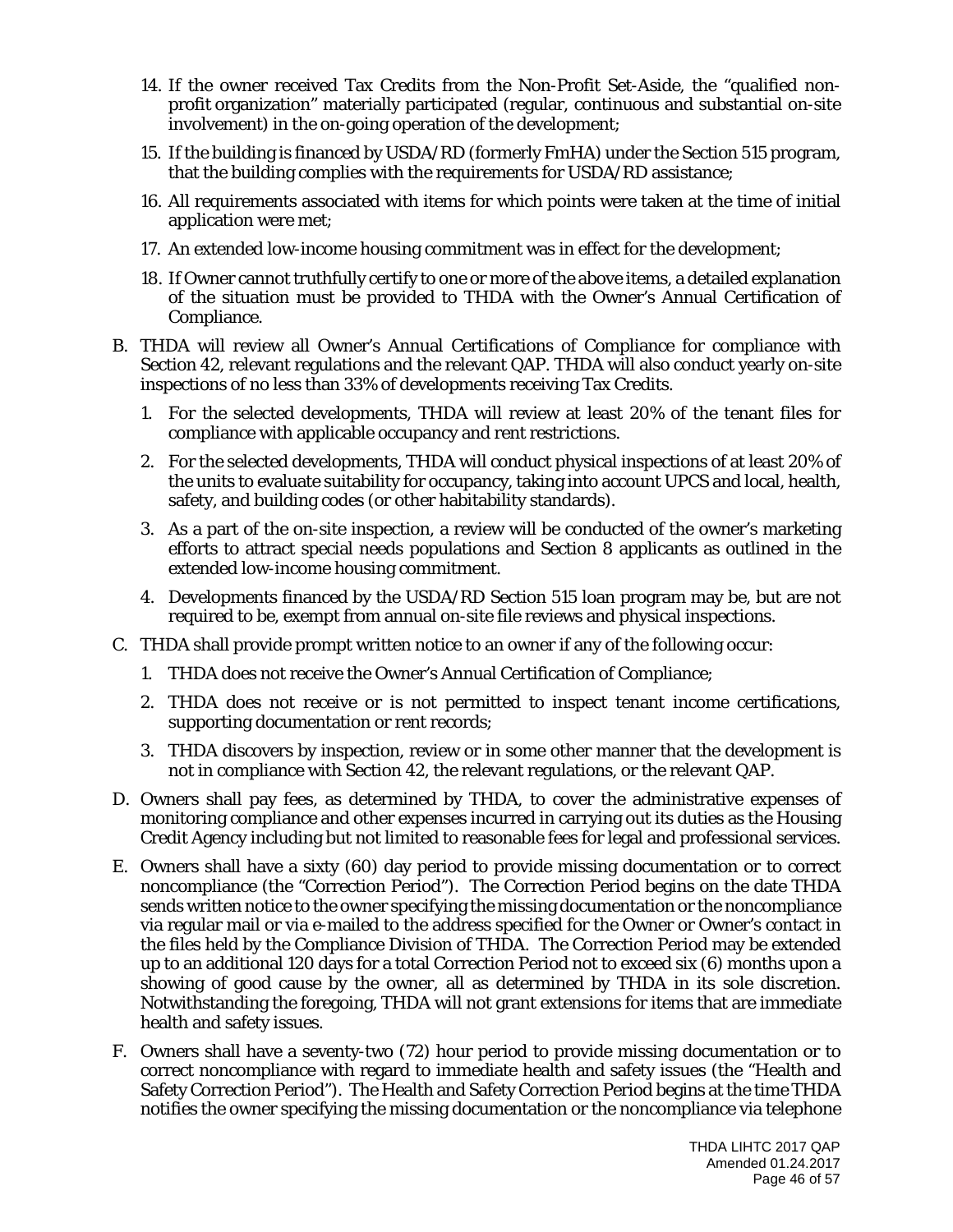or via e-mail to the telephone number or to the address specified for the Owner or Owner's contact in the files held by the Compliance Division of THDA.

- G. THDA shall file an IRS Form 8823, Low-Income Housing Credit Agencies Report of Noncompliance, with the Internal Revenue Service to show an owner's noncompliance or failure to certify compliance no later than 45 days after the end of the Correction Period and no earlier than the end of the Correction Period, whether or not the noncompliance or failure to certify compliance is corrected.
- H. THDA has the right to inspect any low-income development at any time during the compliance period and the extended use period, including, but not limited to, on-site inspections and review of all records relating to compliance with Section 42 requirements. Owner shall promptly deliver copies of tenant certifications and supporting documentation as may be required by THDA.
- I. Owners are responsible for complying or ensuring compliance of the development they own with Section 42, relevant regulations and the relevant QAP throughout the compliance period and the extended use period. THDA's obligation to monitor compliance with Section 42, relevant regulations and the relevant QAP does not make THDA or the State of Tennessee liable for an owner's noncompliance.
- J. THDA shall be entitled to amend the compliance monitoring provisions of this QAP and its Tax Credit Program as required by applicable federal statutes or regulations or from time-totime. Such amendment is expressly permitted by this QAP, and the making of such amendment will not require further public hearings. THDA, in accordance with Section 42, may impose additional requirements in order to fulfill the objectives of its housing initiatives.
- K. Any development receiving an allocation of Tax Credits must be managed, during the compliance period and the extended use period, by a management company/agent that has a current, valid, certification from the THDA Certified Property Manager/Agent Program as described in Exhibit 10.
- L. Owners and managers shall attend THDA provided training as follows:
	- 1. Owners shall attend owner's compliance training sessions provided by THDA within the 12 months prior to the issuance of the (8609) final allocating document. Only attendees who are listed on Attachment 16 or the attachment to the initial applications with the same information or who are employees of the owner may meet this requirement
	- 2. Property managers and staff shall attend Manager's compliance training sessions provided by THDA in accordance with the requirements for the THDA Certified Property Manager/Agent Program.
- M. Owners shall maintain records for each qualified low income building in the development for each year of the compliance period and the extended use period sufficient to meet the requirements of 26 C.F.R. Section 1.42-5(b). All first year files shall be maintained as paper records and shall be maintained within Tennessee until THDA conducts the first inspection of the development. Thereafter, files may be maintained in electronic format. Any tenant records or other records maintained in an electronic format shall be accessible to THDA at THDA's request.
- N. Owners shall submit Owner's Annual Certification of Compliance and required tenant data via THDA's Housing Credit Monitoring System.
- O. Owners shall submit, not less than annually during the compliance period and the extended use period, information concerning the race, ethnicity, family composition, age, income, use of rental assistance under Section 8(o) of the United States Housing Act of 1937 or other similar assistance, disability status, and monthly rental payments of households residing in the development in a form and with substance as THDA may require.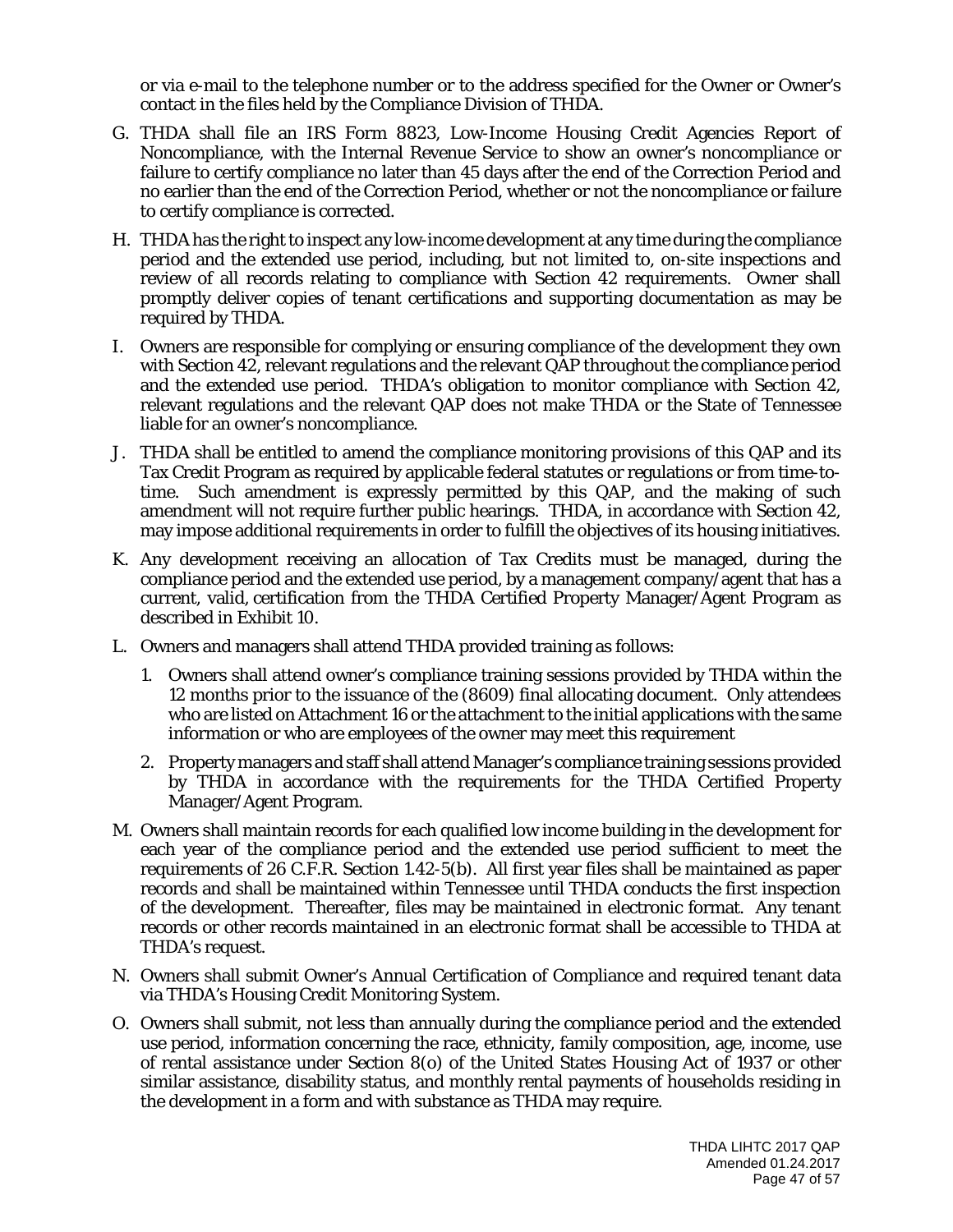- P. Any development receiving an allocation of Tax Credits must conspicuously post the THDA Customer Response Center Poster (the "CRC Poster") in the leasing office. The CRC Poster is available from THDA.
- Q. In the event of a sale, transfer, or exchange of a development or any change with respect to the general partner/managing member of the ownership entity (including, without limitation, sale of any or all general partner interests, removal of any general partner, or admission of any general partner), the owner shall notify THDA in writing at least 30 days prior to the closing of such a transaction and shall provide information about the proposed new owner or proposed new general partner/managing member of the ownership entity as THDA may request. No closing shall occur unless and until the proposed new owner or proposed new general partner/managing member of the ownership entity has met with THDA Compliance staff.
- R. The requirements of Part XIII-Q do not apply when a development is sold following the completion of the qualified contract process when THDA has not identified a purchaser.
- S. THDA shall carry out its monitoring responsibilities in accordance with Section 42, relevant regulations, the relevant QAP and applications submitted thereunder. THDA will also rely on its compliance manual as well as guidance from the IRS via the "Guide for Completing Form 8823, Low-Income Housing Credit Agencies Report of Noncompliance or Building Disposition", Revenue Procedures, Revenue Rulings and other similar guidance, all as modified from time to time.
- T. All monitoring and compliance activities referenced herein are required for the compliance period and the extended use period, whether specifically stated or not. All monitoring and compliance activities referenced herein are required for all developments subject to compliance monitoring.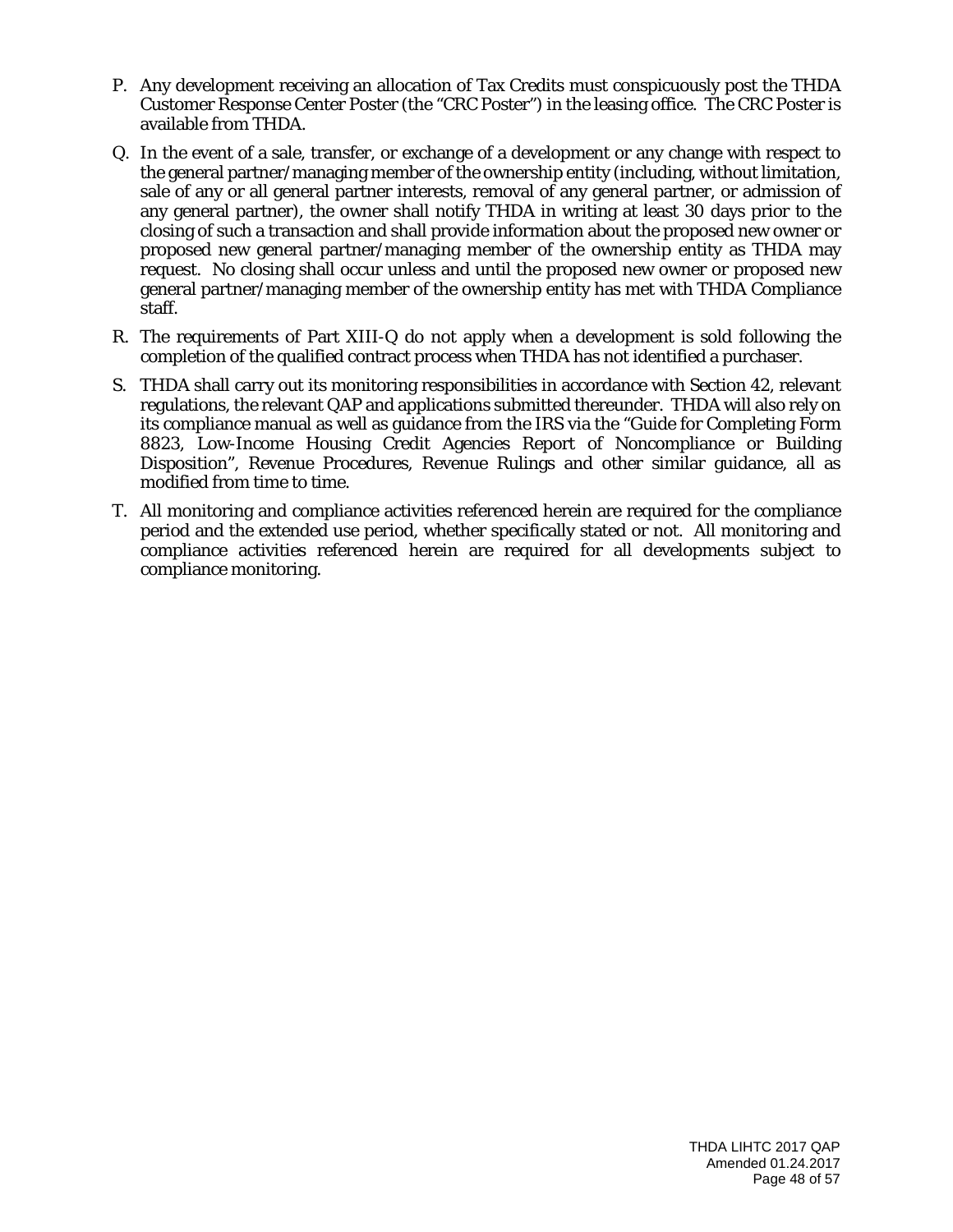# **A. QAP Amendments**

THDA may amend any part of this QAP following public notice and approval by the THDA Board of Directors.

#### **B. Modifications**

- 1. Eligibility for Tax Credits and reservations of Tax Credits are based solely on the information contained in the Initial Application, including without limitation, elections made or points claimed in the Initial Application.
- 2. Modifications to an Initial Application will not be considered or approved after the Initial Application Deadline but before the issuance and acceptance of a Preliminary Award Letter, except as requested by THDA or for changes or modifications identified by THDA during the Initial Application Cure Period and Review Process, which changes or modifications may be made only in accordance with the requirements of Part VIII-B or as requested by THDA.
- 3. Subject to Part XIV-B-2 above, THDA will consider other changes or amendments, including, without limitation, site changes, ownership changes, developer changes or other changes, only after a Preliminary Award Letter has been issued by THDA and executed by the proper party as identified in the Initial Application and only after the Initial Application Cure Period and Review Process is complete. In addition, THDA will not consider proposed changes or modifications unless all requirements contained in the Preliminary Award Letter, including the payment of the Reservation Fee, are met to THDA's sole satisfaction and a Modification Fee as specified in Part XV-D is received by THDA.
- 4. Once a Carryover Allocation Agreement is issued by THDA, no further changes or modifications, including, without limitation, site changes, ownership changes, developer changes or other changes that would affect eligibility or scoring of the Initial Application are permitted until after all units in the development as proposed in the Initial Application are placed in service.
- 5. Modifications permitted under this Part XIV-B may be made only with the express written approval of THDA, which approval may be granted or withheld.

#### **C. Deadlines/Extension of Deadlines**

- 1. No extensions or changes to timetables stated in this QAP, in any Preliminary Award Letter, in any Carryover Allocation, in any Placed in Service documentation, or in any other documentation distributed or sent by THDA may be made without the express written approval of THDA, which approval may be granted or withheld.
- 2. Due to the competitive nature of the Tax Credit reservation and allocation process, time is of the essence of this QAP.
- 3. Deadlines established in Section 42 cannot be waived or extended**.**
- 4. **Tax Credits will be recaptured if there is a failure to meet requirements by established deadlines.**
- 5. No person or entity shall be entitled to rely on any waiver or extension previously granted for the purpose of obtaining subsequent waivers or extensions.
- 6. Process for Requesting Extension of a Deadline

An extension of deadlines established in the Preliminary Award Letter, the Carryover Allocation Agreement, or in any other THDA documentation may be requested, **in**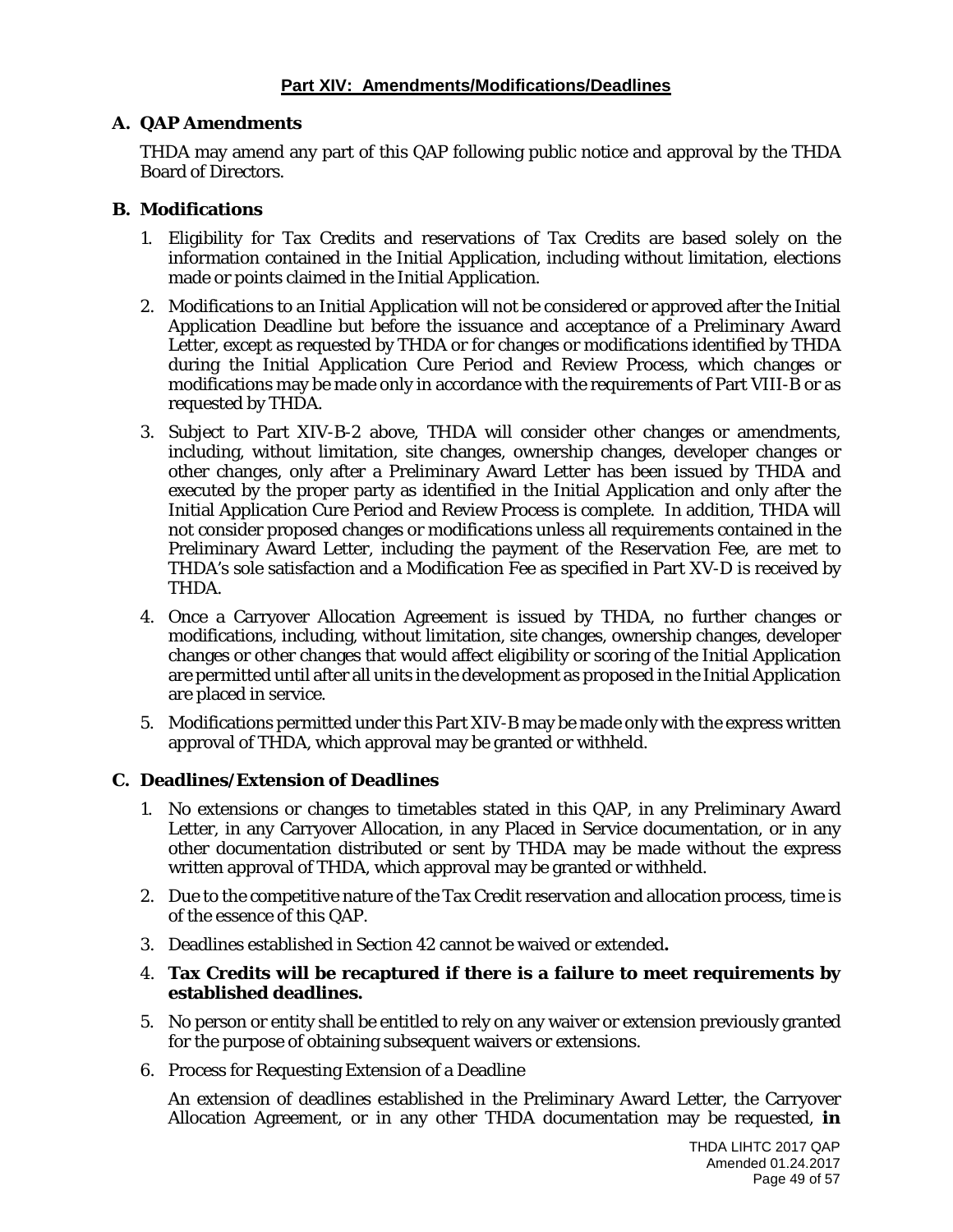**writing,** in form and substance satisfactory to THDA. Any such deadline extension request shall be submitted to the THDA Executive Director on or before the deadline for which an extension is requested, together with a fee in an amount as specified in Part XV-H. Deadline extension requests will not be considered if they are not received by THDA on or before on or before the deadline for which an extension is requested or if the appropriate fee is not included with such a request. In the sole discretion of the Executive Director, such requests may be granted if the applicant documents good cause for the request and demonstrates that new deadlines can be met. Deadlines established in Section 42 cannot be waived or extended.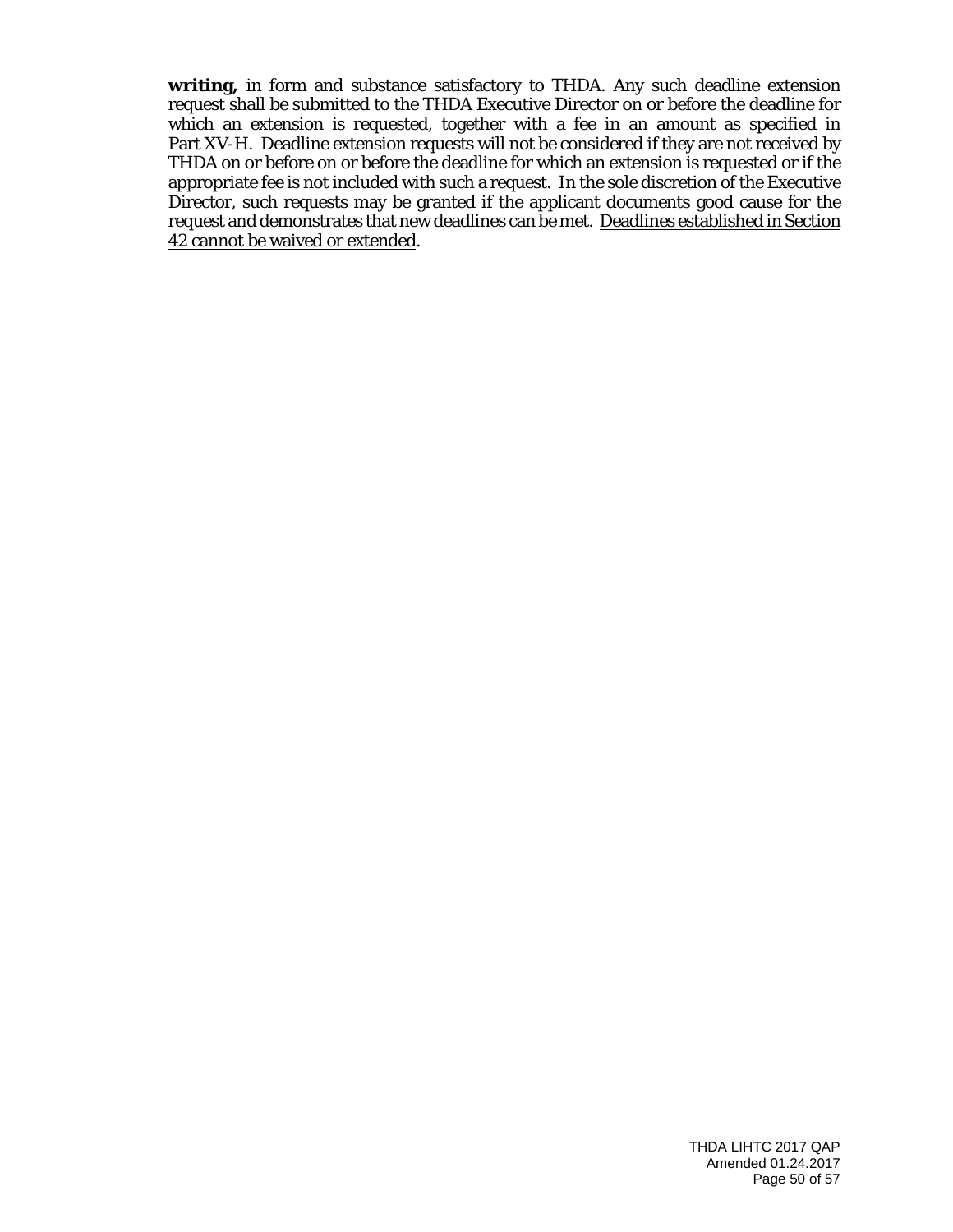# **Part XV: PROGRAM FEES**

# **A. Effective Date**

The fee schedule reflected in this Part XV shall be in effect as of January 1, 2016.

# **B. Application Fee**

| <b>Number of Tax Credit Units</b> | <b>Application Fee</b> |  |
|-----------------------------------|------------------------|--|
| $1 - 4$                           | <b>S395</b>            |  |
| $5 - 50$                          | \$1,575                |  |
| 51-100                            | \$2,210                |  |
| $101+$                            | \$40 per unit          |  |

The Application Fee must be submitted with the Initial Application, and is **not refundable**, except as provided in Part VII-A-5-c.

#### **C. Reservation Fee**

1. A Reservation Fee equal to 6.25% of the total annual Tax Credit amount approved by THDA is due by the date specified in the Preliminary Award Letter.

# 2. **The Reservation Fee is not refundable**.

#### **D. Modification Fee**

- 1. A **nonrefundable** modification fee in an amount equal to the greater of \$750 or six hundred and twenty five one-thousandths of one percent (0.625%) of the total amount of Tax Credits specified in the Preliminary Award Letter must be received by THDA **prior to any evaluation of proposed modifications or changes** as specified in Part XIV-B.
- 2. Payment of this fee does not guarantee approval of proposed changes or modifications.
- 3. Only proposed changes or modifications that meet the requirements of Part XIV-B, as determined by THDA, may be approved.
- 4. Subsidy Layering Review required or requested after submission of the Initial Application will be deemed a modification under this Part XV-D and under Part XIV-B.

#### **E. Fee to Amend IRS Form(s) 8609**

An amendment fee in an amount equal to \$50 per IRS Form(s) 8609 to be amended, with a minimum fee of \$250, must be received by THDA prior to the release of the Owner's copies of amended IRS Form(s) 8609, if amended IRS Form(s) 8609 are requested by the Owner and THDA determines that the previously generated IRS Form(s) 8609 for the development were generated in accordance with information provided to THDA by the Owner.

#### **F. Monitoring Fee**

1. When the development is placed in service, a compliance Monitoring Fee is due to THDA, payable in the form of a certified check (this fee also applies to USDA/RD [formerly FmHA] developments). The Monitoring Fee must be delivered to THDA prior to the release of IRS form 8609 for the development. The Monitoring Fees for developments receiving Tax Credits according to this Plan are as follows: \$600 per **Tax Credit** unit.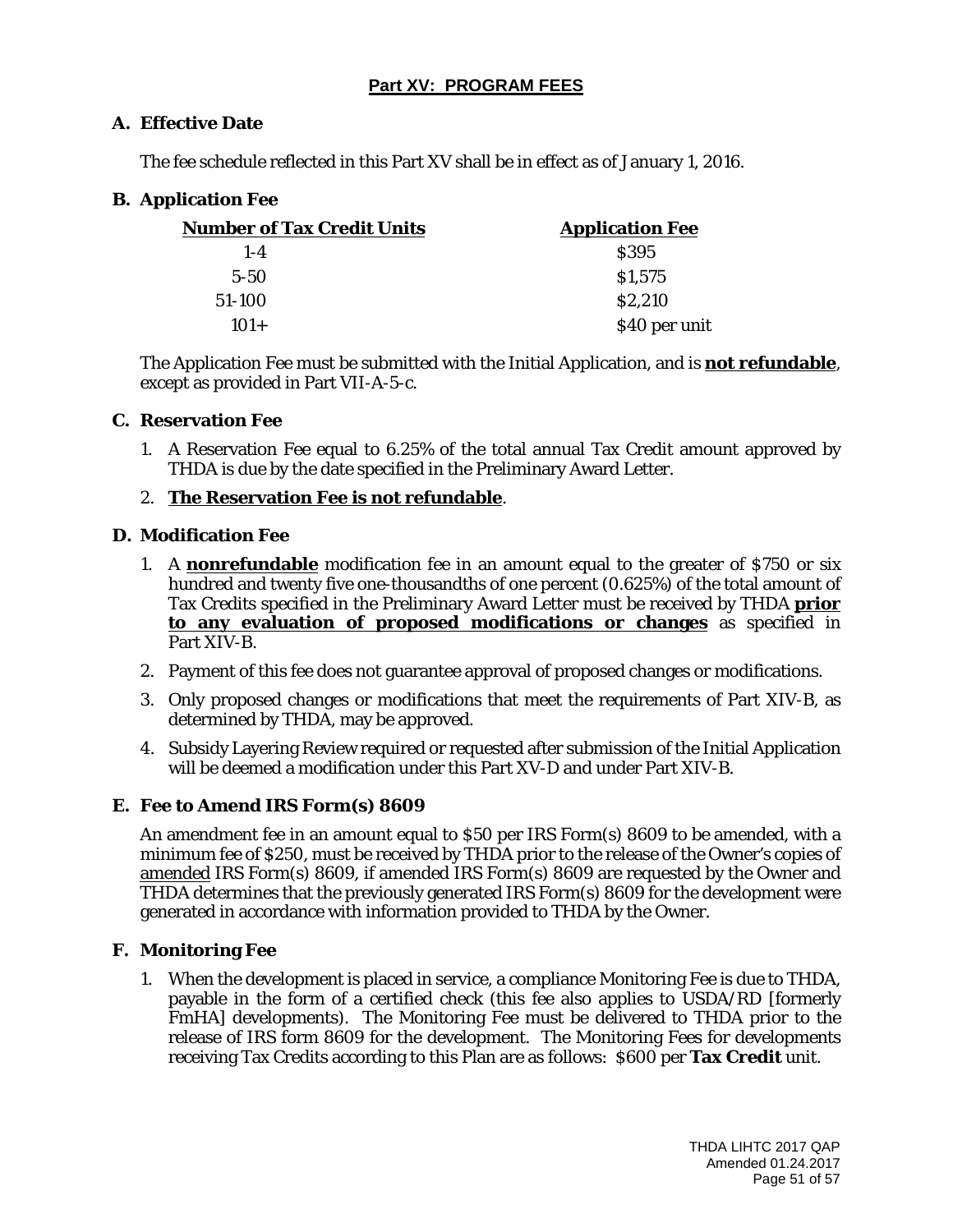- 2. Owners seeking to correct non-compliance will be charged additional fees to cover additional costs which may be incurred by staff to document and inspect corrections of the non-compliance issue.
	- a. Reinspection of a file or reinspection of a unit: \$200
	- b. Reinspection of a property:
		- (i) Standard mileage rate in effect by the State of Tennessee at the time of the reinspection from Nashville to the property and back to Nashville;
		- (ii) applicable state allowed per-diem for one staff person;
		- (iii) Lodging expenses as allowed under State of Tennessee travel regulations; and
		- (iv) Any other expenses incurred by THDA relating to the property reinspection.
	- c. Fees will be due to THDA prior to issuance of reinspection findings.
- **3. At any time following the fifth year of monitoring for each development, THDA will evaluate the need for an additional Monitoring Fee. THDA may charge a single additional Monitoring Fee not greater than the initial Monitoring Fee stated above. THDA will charge this additional Monitoring Fee only if the costs of monitoring for Tax Credit compliance, in the aggregate, appear likely to exceed the aggregate amount of initial Monitoring Fees collected. A decision by THDA to charge any such additional fee shall not constitute an amendment to this Plan.**

#### **G. Late Fee for Failing to Submit Timely Compliance Certification Forms**

Owners failing to submit the required Owner's Annual Certification of Compliance forms and supporting documentation by the date required by THDA will be charged a late fee of \$100 per month, for each month, or portion of a month, until the Certification and supporting documentation is received and considered satisfactory by THDA, or until an IRS Form 8823 is filed with the Internal Revenue Service. This fee will be due upon submission of the forms required. Receipt of Certification without the applicable late fee will be considered incomplete.

#### **H. Deadline Extension Fee**

Deadlines established in this QAP, in a Preliminary Award Letter, in a Carryover Allocation Agreement, or in other documentation from THDA may be extended only as specified in Part XIV-C. and only with the prior written approval of THDA, which approval may be granted or withheld. A deadline extension request must be submitted in accordance with Part XIV-C-6 and must be accompanied by a fee in the following amount:

| <b>Number Of Days</b> | <b>Extension Fee</b> |
|-----------------------|----------------------|
| $1 - 5$               | <b>S500</b>          |
| $6+$                  | \$200 per day        |

The maximum deadline extension fee for any single extension request is \$6,000. This deadline extension fee applies to the deadlines established for the following items:

Deadline to provide supporting information in response to a Preliminary Award Letter

Carryover Allocation Application deadline

Carryover 10% test certification

Final Application deadline

Other deadlines established in THDA documentation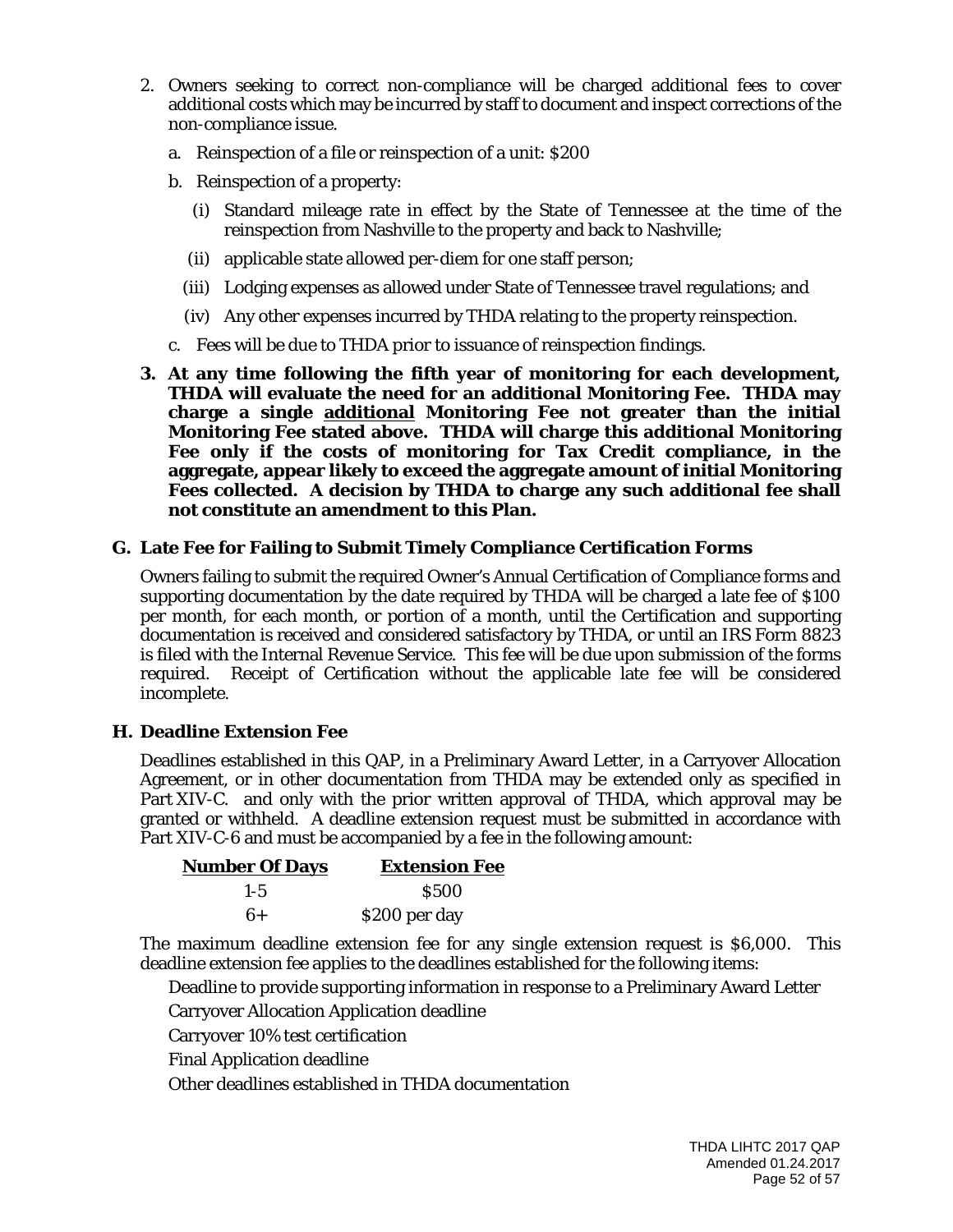# **PART XVI: MISCELLANEOUS PROVISIONS**

### **A. Cost Certifications, Physical Needs Assessment, and Appraisals**

Cost certifications, physical needs assessments, and appraisals must be completed by independent and unrelated third parties with **no** interest in any application or development except for an agreement to be paid reasonable fees for preparing the cost certification, physical needs assessment or appraisal. Persons or companies who serve or who have served as consultants or advisors to any parties identified in the Initial Application or related parties will not be considered to be independent. THDA will not accept cost certifications, physical needs assessments and appraisals prepared by parties THDA has determined are not independent.

#### **B. Document Review**

- 1. THDA will review and evaluate only those materials submitted in compliance with the requirements of this QAP. THDA will not evaluate any materials submitted outside the deadlines established for submission of such materials and will assume no obligation to request additional information from applicants for any purpose. THDA may require additional information and/or documentation if THDA determines that additional information and/or documentation is necessary for clarification and/or explanation. Review by THDA of documents submitted with Initial Applications or other documents submitted in connection with Tax Credits reserved or allocated under this QAP is for THDA's own purposes and is not for the purpose of advising, certifying, representing or warranting to others as to the feasibility or viability of any proposed development.
- 2. The completeness, correctness, and consistency of the Initial Application, Attachments, and all supporting documentation, including, without limitation, all materials required to demonstrate eligibility pursuant to Part VII-A, all materials required for scoring pursuant to Part VII-B, and all third party reports are the sole responsibility of the applicant.
- 3. THDA makes no representations or warranties to applicants, developers, owners or anyone else as to compliance with Section 42, Treasury regulations, or any other laws or regulations applying to Tax Credits or Tax Credit developments or as to the feasibility or viability of any proposed Tax Credit development.

#### **C. No THDA Liability**

No member, officer, agent, or employee of THDA shall have any personal liability with respect to any matters arising out of, or in relation to, Tax Credits reserved or allocated under this QAP or the monitoring of properties which have received Tax Credits.

#### **D. Enforcement**

In the event THDA seeks enforcement of the representation and warranties made by virtue of the submission of an Initial Application for Tax Credits or any other matter connected with any reservation, allocation or monitoring of Tax Credits, THDA shall be entitled to recover all damages, costs, expenses and fees, including without limitation, court costs, attorney's fees and staff time, from the applicant or any other party connected with Tax Credits reserved or allocated under this QAP.

#### **E. False Statements**

1. Tennessee Code Annotated, Section 13-23-133, makes it a Class E felony for any person to knowingly make, utter, or publish a false statement of substance or aid or abet another person in making, uttering, or publishing a false statement of substance for the purpose of influencing THDA to allow participation in the Tax Credit Program. Any and all statements contained in any materials, including without limitation, an Initial Application and any other applications, documents, letters, opinions, or certifications, submitted to THDA in connection with Tax Credits reserved or allocated under this QAP or otherwise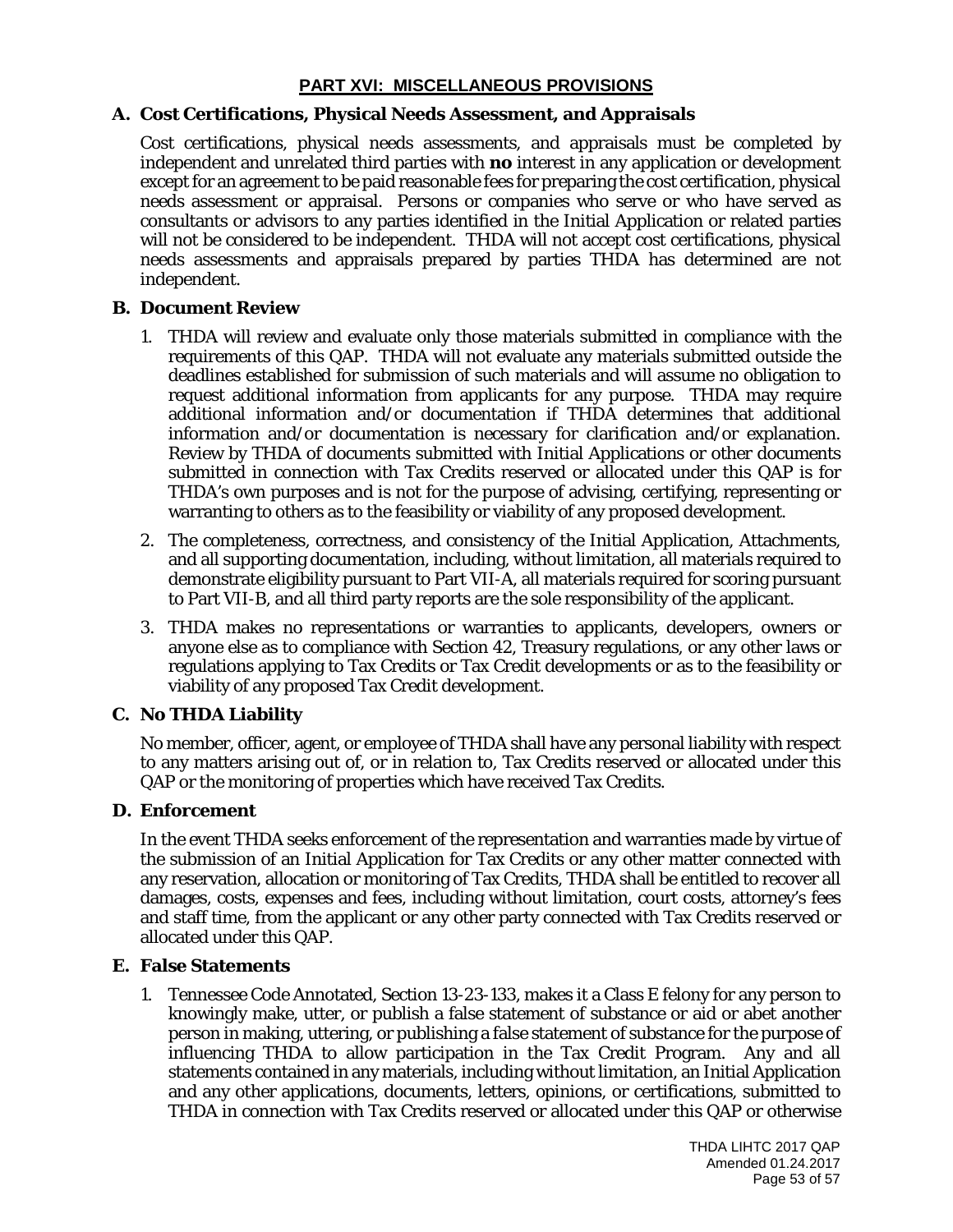made by an applicant or other person connected in any way with Tax Credits reserved or allocated under this QAP are statements of substance made for the purpose of influencing THDA to allow participation in the Tax Credit Program.

2. By submitting any materials, including without limitation, an Initial Application and any other applications, documents, letters, opinions, or certifications, to THDA in an effort to obtain Tax Credits, the applicant and all parties connected with the development proposed in the Initial Application acknowledge and agree (1) they are entering into a contract with THDA; and (2) they intend for THDA to rely on and seek enforcement of these representations with respect to any reservation or allocation of Tax Credits by any and all means available, including specific performance of all such representations and warranties; and (3) they are knowingly making, uttering or publishing or aiding and abetting others in making, uttering or publishing statements of substance for the purpose of influencing THDA to allow participation in the Tax Credit program.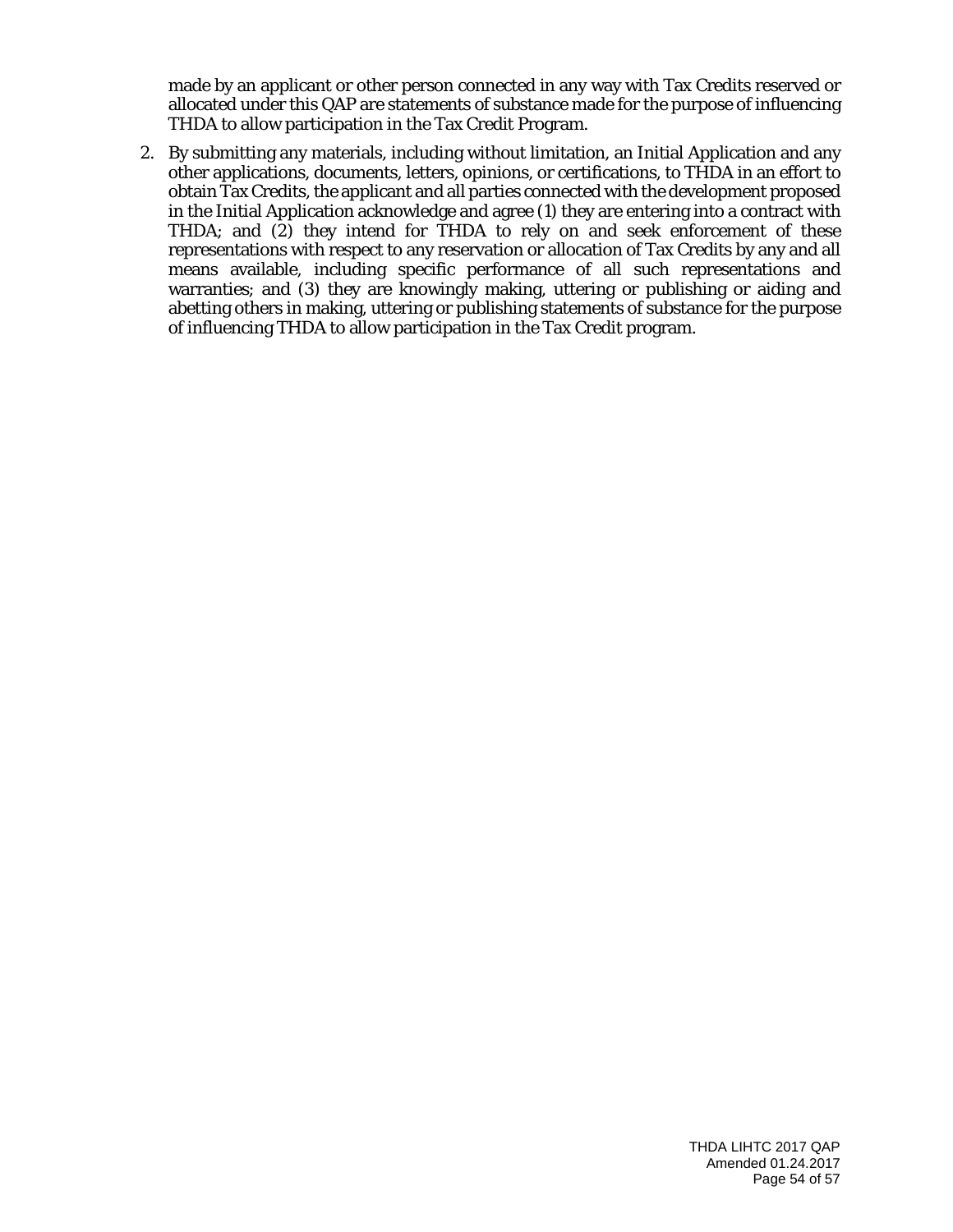#### **Part XVII: Adoption and Approval by the Governor**

As provided in Executive Order No. 37, dated May 22, 2014 (the "Executive Order"), I, Bill Haslam, the Governor of the State of Tennessee, do hereby designate the Tennessee Housing Development Agency to be the housing credit agency for this State and, by my execution of this Qualified Allocation Plan, I hereby adopt this Qualified Allocation Plan as my plan for the distribution and administration of Tax Credits in the State of Tennessee, in conformance with Section 42 of the Internal Revenue Code of 1986, as amended and the Executive Order. As also provided in the Executive Order, this Qualified Allocation Plan shall be incorporated, by this reference, into and encompassed by the Executive Order as if set forth in the Executive Order verbatim.

\_\_\_\_\_\_\_\_\_\_\_\_\_\_\_\_\_\_\_\_\_\_\_\_\_\_\_\_\_\_\_\_\_\_\_ \_\_\_\_\_\_\_\_\_\_\_\_\_\_\_\_\_\_\_\_

**Bill Haslam, Governor** Date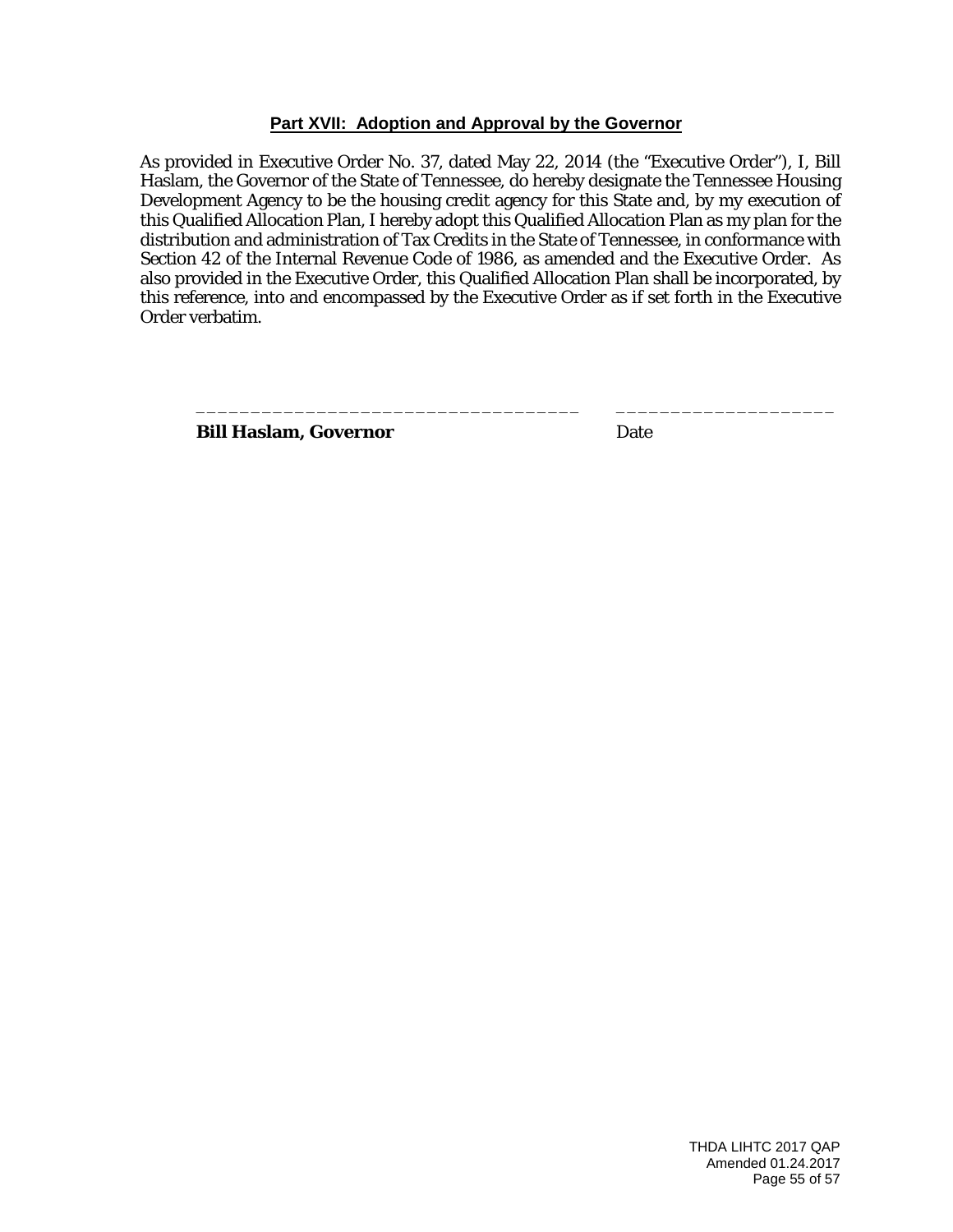# **A. Background**

1. Due to the loss of affordable rental housing in Sevier County resulting from the fires in late 2016, THDA is taking steps, as described in this Part XVIII, to encourage expedited replacement of the damaged and destroyed units.

# **B. Tax Credits Available**

1. The amount of 2017 Tax Credits available for allocation under this Part XVIII shall not exceed the amount of 2016 Tax Credits reserved/allocated and subsequently returned prior to the 2017 Initial Application deadline as specified in Part V-D of this QAP.

# **C. Eligibility**

- 1. The relief described in this Part XVIII ("Disaster Relief") is limited to competitive 2017 Initial Applications.
- 2. To be eligible for Disaster Relief, an Initial Application must:
	- a. Satisfy all applicable requirements of Part VII-A of this QAP; **AND**
	- b. Be completely and wholly located within Sevier County, Tennessee; **AND**
	- c. Be situated on a single site.

# **D. Special Conditions**

- 1. Initial Applications that satisfy the requirements of Part XVIII-C ("Disaster Relief Initial Applications") will be ranked, subject to the provisions of Part XVIII-D-1-a below, in descending order by score and, when scores are the same, ascending order by tie-breaker (as described in Part VIII-E-12 of this QAP) in a process separate from the ranking of other competitive 2017 Initial Applications.
	- a. Disaster Relief Initial Applications that demonstrate ownership of the proposed site will receive priority for allocations made to Disaster Relief Initial Applications. Acceptable forms of demonstration of ownership are:
		- (i) Recorded instrument of conveyance (warranty deed, quitclaim deed, trustee deed, court order) evidencing title to the Property vested in (A) the currently existing Ownership Entity identified in the Initial Application or (B) a person or entity identified in the Initial Application as the general partner or managing member of the Ownership Entity to be formed; **OR**
		- (ii) Acceptable evidence demonstrating the ability to acquire the Property through the power of eminent domain by (A) the currently existing Ownership Entity identified in the Initial Application or (B) a person or entity identified in the Initial Application as the general partner or managing member of the Ownership Entity to be formed.
- 2. Allocations made to Disaster Relief Initial Applications **will not** be counted against the Set-Asides as described in Part III-B of this QAP.
- 3. Allocations made to Disaster Relief Initial Applications **will not** count against the per county limits specified in Part IV-A of this QAP.
- 4. Allocations made to Disaster Relief Initial Applications **will not** count against the per developer or related party limits specified in Part IV-C of this QAP.
- 5. Allocations made to Disaster Relief Initial Applications **will** count against the aggregate QCT limit specified in Part IV-D-1 of this QAP.